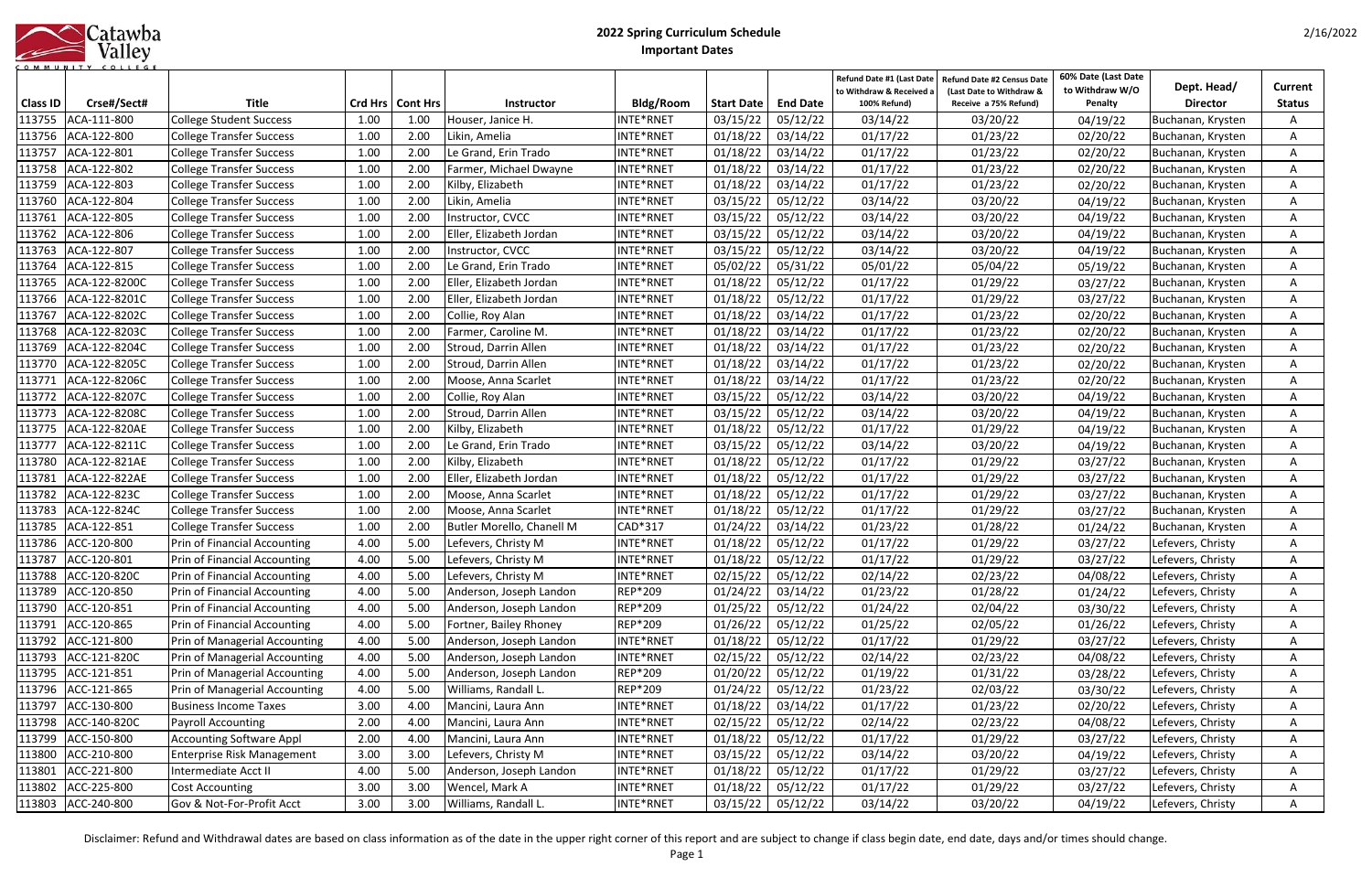|            | Catawba |
|------------|---------|
|            | Valley  |
| <b>MUN</b> |         |

|                           |                              |                                                     |      |                            |                                                |                        |                               |                             | Refund Date #1 (Last Date<br>to Withdraw & Received a | <b>Refund Date #2 Census Date</b><br>(Last Date to Withdraw & | 60% Date (Last Date<br>to Withdraw W/O | Dept. Head/                        | Current       |
|---------------------------|------------------------------|-----------------------------------------------------|------|----------------------------|------------------------------------------------|------------------------|-------------------------------|-----------------------------|-------------------------------------------------------|---------------------------------------------------------------|----------------------------------------|------------------------------------|---------------|
| <b>Class ID</b><br>113804 | Crse#/Sect#<br>AHR-112-100   | <b>Title</b>                                        | 4.00 | Crd Hrs   Cont Hrs<br>6.00 | <b>Instructor</b>                              | Bldg/Room<br>WSC*1031  | <b>Start Date</b><br>01/24/22 | <b>End Date</b><br>05/11/22 | 100% Refund)<br>01/23/22                              | Receive a 75% Refund)<br>02/02/22                             | Penalty                                | <b>Director</b><br>Wilson, Darrell | <b>Status</b> |
| 113805                    | AHR-113-100                  | <b>Heating Technology</b><br><b>Comfort Cooling</b> | 4.00 | 6.00                       | Wilson, Darrell Scott<br>Wilson, Darrell Scott | WSC*1031               | 01/24/22                      | 05/11/22                    | 01/23/22                                              | 02/02/22                                                      | 03/30/22<br>03/30/22                   | Wilson, Darrell                    |               |
|                           | AHR-113-200                  |                                                     |      |                            |                                                |                        |                               |                             |                                                       |                                                               |                                        |                                    |               |
| 113806                    |                              | <b>Comfort Cooling</b>                              | 4.00 | 6.00                       | Huffman, Stanley A                             | WSC*1031               | 01/20/22                      | 05/12/22                    | 01/19/22                                              | 02/01/22                                                      | 03/29/22                               | Wilson, Darrell                    |               |
| 115837                    | AHR-114-100                  | <b>Heat Pump Technology</b>                         | 4.00 | 6.00                       | Wilson, Darrell Scott                          | WSC*1031               | 01/20/22                      | 05/12/22                    | 01/19/22                                              | 02/01/22                                                      | 03/29/22                               | Wilson, Darrell                    | A             |
| 113807                    | AHR-115-100                  | <b>Refrigeration Systems</b>                        | 2.00 | 4.00                       | Wilson, Darrell Scott                          | WSC*1031               | 01/20/22                      | 05/12/22                    | 01/19/22                                              | 02/01/22                                                      | 03/29/22                               | Wilson, Darrell                    | A             |
| 113808                    | AHR-130-100                  | <b>HVAC Controls</b>                                | 3.00 | 4.00                       | Wilson, Darrell Scott                          | WSC*1031               | 01/24/22                      | 05/11/22                    | 01/23/22                                              | 02/02/22                                                      | 03/30/22                               | Wilson, Darrell                    | A             |
| 113809                    | AHR-160-200                  | <b>Refrigerant Certification</b>                    | 1.00 | 1.00                       | Huffman, Stanley A                             | WSC*1031               | 01/25/22                      | 05/10/22                    | 01/24/22                                              | 02/01/22                                                      | 03/22/22                               | Wilson, Darrell                    | A             |
| 113810                    | AHR-180-200<br>ART-111-750A  | <b>HVACR Customer Relations</b>                     | 1.00 | 1.00                       | Huffman, Stanley A                             | WSC*1031               | 01/20/22                      | 05/12/22                    | 01/19/22                                              | 01/27/22                                                      | 03/31/22                               | Wilson, Darrell                    | A             |
| 113812                    |                              | Art Appreciation                                    | 3.00 | 3.00                       | Martin, Kendall Joy                            | VIRT*CLSRM             | 01/24/22                      | 05/12/22                    | 01/23/22                                              | 02/03/22                                                      | 03/30/22                               | Kiefer, Jeffery                    | A             |
| 113813                    | ART-111-762BH                | <b>Art Appreciation</b>                             | 3.00 | 3.00                       | Martin, Kendall Joy                            | <b>BHHS*CLSRM</b>      | 01/20/22                      | 05/12/22                    | 01/19/22                                              | 01/31/22                                                      | 03/27/22                               | Kiefer, Jeffery                    | A             |
| 113814                    | ART-111-785ST                | Art Appreciation                                    | 3.00 | 3.00                       | Martin, Kendall Joy                            | SSHS*CLSRM             | 01/24/22                      | 05/12/22                    | 01/23/22                                              | 02/03/22                                                      | 03/30/22                               | Kiefer, Jeffery                    | A             |
| 113815                    | ART-111-800                  | Art Appreciation                                    | 3.00 | 3.00                       | Bonkemeyer, Lynda Lea                          | INTE*RNET              | 01/18/22                      | 05/12/22                    | 01/17/22                                              | 01/29/22                                                      | 03/27/22                               | Kiefer, Jeffery                    |               |
| 113816                    | ART-111-801                  | Art Appreciation                                    | 3.00 | 3.00                       | Bonkemeyer, Lynda Lea                          | INTE*RNET              | 01/18/22                      | 05/12/22                    | 01/17/22                                              | 01/29/22                                                      | 03/27/22                               | Kiefer, Jeffery                    |               |
| 113817                    | ART-111-802                  | Art Appreciation                                    | 3.00 | 3.00                       | Bonkemeyer, Lynda Lea                          | INTE*RNET              | 01/18/22                      | 05/12/22                    | 01/17/22                                              | 01/29/22                                                      | 03/27/22                               | Kiefer, Jeffery                    | A             |
| 113818                    | ART-111-803                  | Art Appreciation                                    | 3.00 | 3.00                       | Hardee, Donna J                                | INTE*RNET              | 01/18/22                      | 05/12/22                    | 01/17/22                                              | 01/29/22                                                      | 03/27/22                               | Kiefer, Jeffery                    |               |
| 113819                    | ART-111-804                  | Art Appreciation                                    | 3.00 | 3.00                       | Hardee, Donna J                                | INTE*RNET              | 01/18/22                      | 05/12/22                    | 01/17/22                                              | 01/29/22                                                      | 03/27/22                               | Kiefer, Jeffery                    | A             |
| 113821                    | ART-111-815                  | Art Appreciation                                    | 3.00 | 3.00                       | Kiefer, Jeffery                                | INTE*RNET              | 05/02/22                      | 05/31/22                    | 05/01/22                                              | 05/04/22                                                      | 05/19/22                               | Kiefer, Jeffery                    | A             |
| 113822                    | ART-111-820C                 | Art Appreciation                                    | 3.00 | 3.00                       | Catron, Bonnie L                               | INTE*RNET              | 02/15/22                      | 05/12/22                    | 02/14/22                                              | 02/23/22                                                      | 04/08/22                               | Kiefer, Jeffery                    | A             |
| 113823                    | ART-111-821C                 | <b>Art Appreciation</b>                             | 3.00 | 3.00                       | Catron, Bonnie L                               | INTE*RNET              | 02/15/22                      | 05/12/22                    | 02/14/22                                              | 02/23/22                                                      | 04/08/22                               | Kiefer, Jeffery                    | A             |
| 115166                    | ART-111-822                  | Art Appreciation                                    | 3.00 | 3.00                       | Hardee, Donna J                                | INTE*RNET              | 03/15/22                      | 05/12/22                    | 03/14/22                                              | 03/20/22                                                      | 04/19/22                               | Kiefer, Jeffery                    | Α             |
| 113824                    | ART-111-850                  | Art Appreciation                                    | 3.00 | 3.00                       | Wilson, Emma J                                 | REP*262                | 01/24/22                      | 05/12/22                    | 01/23/22                                              | 02/03/22                                                      | 03/30/22                               | Kiefer, Jeffery                    | Α             |
| 113825                    | ART-111-851                  | <b>Art Appreciation</b>                             | 3.00 | 3.00                       | Wilson, Emma J                                 | <b>REP*262</b>         | 01/24/22                      | 05/12/22                    | 01/23/22                                              | 02/03/22                                                      | 03/30/22                               | Kiefer, Jeffery                    | A             |
| 113826                    | ART-111-852                  | Art Appreciation                                    | 3.00 | 3.00                       | Martin, Kendall Joy                            | REP*219                | 01/24/22                      | 05/12/22                    | 01/23/22                                              | 02/03/22                                                      | 03/30/22                               | Kiefer, Jeffery                    | A             |
| 113827                    | ART-111-853                  | <b>Art Appreciation</b>                             | 3.00 | 3.00                       | Bowden, Julia M                                | REP*219                | 01/24/22                      | 05/12/22                    | 01/23/22                                              | 02/03/22                                                      | 03/30/22                               | Kiefer, Jeffery                    |               |
| 113830                    | ART-111-856                  | Art Appreciation                                    | 3.00 | 3.00                       | Smith, Danny Wilson                            | REP*219                | 01/20/22                      | 05/12/22                    | 01/19/22                                              | 01/31/22                                                      | 03/28/22                               | Kiefer, Jeffery                    | A             |
| 113831                    | ART-111-857                  | <b>Art Appreciation</b>                             | 3.00 | 3.00                       | Smith, Danny Wilson                            | REP*219                | 01/20/22                      | 05/12/22                    | 01/19/22                                              | 01/31/22                                                      | 03/28/22                               | Kiefer, Jeffery                    | A             |
| 113832                    | ART-114-850                  | Art History Survey I                                | 3.00 | 3.00                       | Martin, Kendall Joy                            | EC*1121                | 01/20/22                      | 05/12/22                    | 01/19/22                                              | 01/31/22                                                      | 03/28/22                               | Kiefer, Jeffery                    | Α             |
| 113833                    | ART-115-850                  | Art History Survey II                               | 3.00 | 3.00                       | Martin, Kendall Joy                            | EC*1120                | 01/24/22                      | 05/12/22                    | 01/23/22                                              | 02/03/22                                                      | 03/30/22                               | Kiefer, Jeffery                    | A             |
|                           | 114933 ART-121-850           | Two-Dimensional Design                              | 3.00 | 6.00                       | Kiefer, Jeffery                                | EC*1120                |                               | $01/24/22$ 05/12/22         | 01/23/22                                              | 02/03/22                                                      | 03/30/22                               | Kiefer, Jeffery                    | A             |
| 113834                    | ART-122-350                  | <b>Three-Dimensional Design</b>                     | 3.00 | 6.00                       | Kiefer, Jeffery                                | EC*1079                | 01/24/22                      | 05/11/22                    | 01/23/22                                              | 02/02/22                                                      | 03/30/22                               | Kiefer, Jeffery                    | A             |
|                           | 113835 ART-131-850           | Drawing I                                           | 3.00 | 6.00                       | Wilson, Emma J                                 | REP*262                | 01/24/22                      | 05/12/22                    | 01/23/22                                              | 02/03/22                                                      | 03/30/22                               | Kiefer, Jeffery                    | A             |
|                           | 113836 ART-132-850           | Drawing II                                          | 3.00 | 6.00                       | Wilson, Emma J                                 | <b>REP*262</b>         | 01/24/22                      | 05/12/22                    | 01/23/22                                              | 02/03/22                                                      | 03/30/22                               | Kiefer, Jeffery                    | A             |
| 113839                    | ART-240-350                  | Painting I                                          | 3.00 | 6.00                       | Bowden, Julia M                                | EC*1120                | 01/24/22                      | 05/11/22                    | 01/23/22                                              | 02/02/22                                                      | 03/30/22                               | Kiefer, Jeffery                    | A             |
| 113841                    | ART-264-850                  | Digital Photography I                               | 3.00 | 6.00                       | Schorr, Lauren Beth                            | EC*1078                | 01/20/22                      | 05/12/22                    | 01/19/22                                              | 01/31/22                                                      | 03/28/22                               | Kiefer, Jeffery                    | A             |
| 113842                    | ART-283-350                  | Ceramics I                                          | 3.00 | 6.00                       | <b>Tolbert, Carl Preston</b>                   | EC*1081                | 01/20/22                      | 05/12/22                    | 01/19/22                                              | 02/01/22                                                      | 03/29/22                               | Kiefer, Jeffery                    | A             |
| 113843                    | ART-284-350                  | Ceramics II                                         | 3.00 | 6.00                       | Tolbert, Carl Preston                          | EC*1081                | 01/20/22                      | 05/12/22                    | 01/19/22                                              | 02/01/22                                                      | 03/29/22                               | Kiefer, Jeffery                    | A             |
| 115026                    | ASL-111-850                  | Elementary ASL I                                    | 3.00 | 3.00                       | Stuart, Iris Ann                               | WW*102                 | 01/25/22                      | 05/12/22                    | 01/24/22                                              | 02/04/22                                                      |                                        | Stinson, Kimberly                  | A             |
| 113844                    | AST-151-800                  | General Astronomy I                                 | 3.00 | 3.00                       | Vanden Heuvel, Andrew D                        | INTE*RNET              | 01/18/22                      | 03/14/22                    | 01/17/22                                              | 01/23/22                                                      | 03/27/22                               | King, Dustin                       | Α             |
| 113845                    | AST-151-801                  | General Astronomy I                                 | 3.00 | 3.00                       | Vanden Heuvel, Andrew D                        | INTE*RNET              | 03/15/22                      | 05/12/22                    | 03/14/22                                              | 03/20/22                                                      | 04/19/22                               | King, Dustin                       | A             |
| 113846                    | AST-151-820C<br>AST-151A-800 | General Astronomy I                                 | 3.00 | 3.00                       | Vanden Heuvel, Andrew D                        | INTE*RNET<br>INTE*RNET | 02/15/22                      | 05/12/22                    | 02/14/22                                              | 02/23/22                                                      | 04/18/22                               | King, Dustin                       | A             |
| 113847                    | AST-151A-801                 | General Astronomy I Lab                             | 1.00 | 2.00                       | Vanden Heuvel, Andrew D                        |                        | 01/18/22                      | 03/14/22                    | 01/17/22                                              | 01/23/22                                                      | 02/20/22                               | King, Dustin                       | A             |
| 113848                    |                              | General Astronomy I Lab                             | 1.00 | 2.00                       | Vanden Heuvel, Andrew D                        | INTE*RNET              | 03/15/22                      | 05/12/22                    | 03/14/22                                              | 03/20/22                                                      | 04/19/22                               | King, Dustin                       | A             |
|                           | 113849 AST-151A-820C         | General Astronomy I Lab                             | 1.00 | 2.00                       | Vanden Heuvel, Andrew D                        | INTE*RNET              | 02/15/22                      | 05/12/22                    | 02/14/22                                              | 02/23/22                                                      | 04/08/22                               | King, Dustin                       | A             |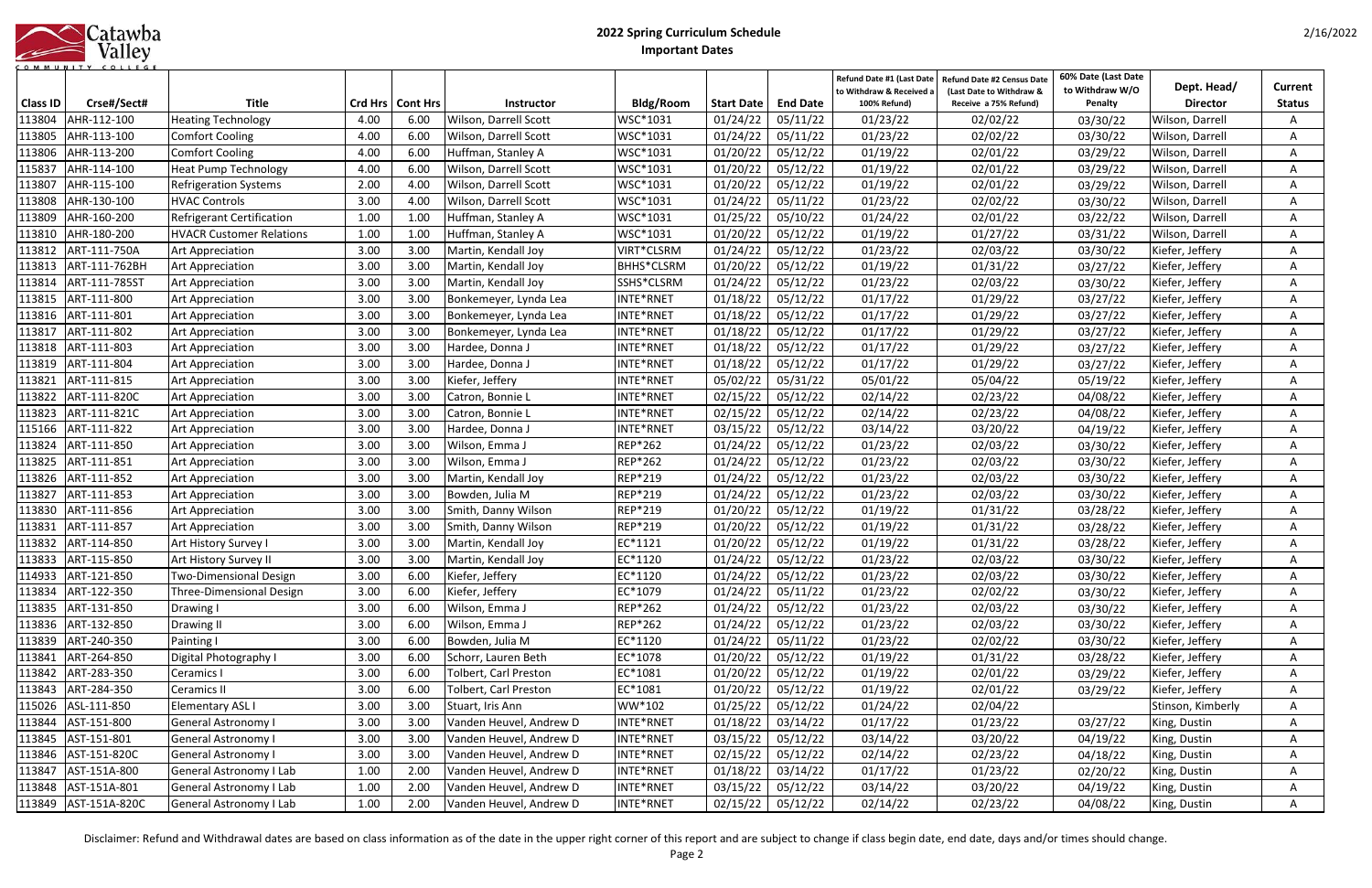|           |  |  |  | Catawba |  |  |  |  |
|-----------|--|--|--|---------|--|--|--|--|
|           |  |  |  | Valley  |  |  |  |  |
| COMMUNITY |  |  |  | COLLEGE |  |  |  |  |

| <b>Class ID</b> | Crse#/Sect#         | <b>Title</b>                         |      | Crd Hrs   Cont Hrs | <b>Instructor</b>         | <b>Bldg/Room</b> | <b>Start Date</b>   | <b>End Date</b> | Refund Date #1 (Last Date<br>to Withdraw & Received a<br>100% Refund) | <b>Refund Date #2 Census Date</b><br>(Last Date to Withdraw &<br>Receive a 75% Refund) | 60% Date (Last Date<br>to Withdraw W/O<br>Penalty | Dept. Head/<br><b>Director</b> | Current<br><b>Status</b> |
|-----------------|---------------------|--------------------------------------|------|--------------------|---------------------------|------------------|---------------------|-----------------|-----------------------------------------------------------------------|----------------------------------------------------------------------------------------|---------------------------------------------------|--------------------------------|--------------------------|
| 113850          | ATR-112-100         | Intro to Automation                  | 3.00 | 5.00               | McGee, Craig              | WSC*1097         | 01/24/22            | 05/11/22        | 01/23/22                                                              | 02/02/22                                                                               | 03/30/22                                          | Thomas, James                  | Α                        |
| 113851          | ATR-212-100         | <b>Industrial Robots</b>             | 3.00 | 5.00               | Thomas, James David       | WSC*1078         | 01/24/22            | 05/11/22        | 01/23/22                                                              | 02/02/22                                                                               | 03/30/22                                          | Thomas, James                  | A                        |
| 113852          | AUT-116-200         | Engine Repair                        | 3.00 | 5.00               | Roane, James E.           | WSC*1049         | 01/20/22            | 03/14/22        | 01/19/22                                                              | 01/25/22                                                                               | 02/17/22                                          | Mull, Shawn                    | A                        |
| 113853          | AUT-116A-200        | Engine Repair Lab                    | 1.00 | 3.00               | Roane, James E.           | WSC*1043         | 01/20/22            | 03/14/22        | 01/19/22                                                              | 01/25/22                                                                               | 02/17/22                                          | Mull, Shawn                    | A                        |
| 113854          | AUT-141-200         | <b>Suspension &amp; Steering Sys</b> | 3.00 | 5.00               | Brolsma, Daniel Paul      | WSC*1037         | 01/20/22            | 03/14/22        | 01/19/22                                                              | 01/25/22                                                                               | 02/17/22                                          | Mull, Shawn                    | A                        |
| 113855          | AUT-141A-200        | Suspension & Steering Lab            | 1.00 | 3.00               | Brolsma, Daniel Paul      | WSC*1038         | 01/20/22            | 03/14/22        | 01/19/22                                                              | 01/25/22                                                                               | 02/17/22                                          | Mull, Shawn                    | A                        |
| 113856          | AUT-151-100         | <b>Brake Systems</b>                 | 3.00 | 5.00               | Blackwelder, Jerry Bryan  | WSC*1049         | 03/15/22            | 05/12/22        | 03/14/22                                                              | 03/23/22                                                                               | 04/21/22                                          | Mull, Shawn                    | A                        |
| 113857          | AUT-151-140C        | <b>Brake Systems</b>                 | 3.00 | 5.00               | Mull, Shawn M             | WSC*1054         | 01/20/22            | 05/12/22        | 01/19/22                                                              | 02/01/22                                                                               | 03/29/22                                          | Mull, Shawn                    | A                        |
| 113858          | AUT-151A-100        | Brakes Systems Lab                   | 1.00 | 3.00               | Blackwelder, Jerry Bryan  | WSC*1043         | 03/15/22            | 05/12/22        | 03/14/22                                                              | 03/23/22                                                                               | 04/21/22                                          | Mull, Shawn                    | A                        |
| 113859          | AUT-151A-140C       | <b>Brakes Systems Lab</b>            | 1.00 | 3.00               | Mull, Shawn M             | WSC*1052         | 01/20/22            | 05/12/22        | 01/19/22                                                              | 02/01/22                                                                               | 03/30/22                                          | Mull, Shawn                    | A                        |
| 113860          | AUT-163-100         | Adv Auto Electricity                 | 3.00 | 5.00               | Blackwelder, Jerry Bryan  | WSC*1049         | 01/20/22            | 05/12/22        | 01/19/22                                                              | 02/01/22                                                                               | 03/29/22                                          | Mull, Shawn                    | A                        |
| 113861          | AUT-163-200         | Adv Auto Electricity                 | 3.00 | 5.00               | Brolsma, Daniel Paul      | WSC*1049         | 03/15/22            | 05/12/22        | 03/14/22                                                              | 03/23/22                                                                               | 04/21/22                                          | Mull, Shawn                    |                          |
| 113862          | AUT-163A-100        | Adv Auto Electricity Lab             | 1.00 | 3.00               | Blackwelder, Jerry Bryan  | WSC*1043         | 01/24/22            | 05/11/22        | 01/23/22                                                              | 02/02/22                                                                               | 03/30/22                                          | Mull, Shawn                    |                          |
| 113863          | AUT-163A-200        | Adv Auto Electricity Lab             | 1.00 | 3.00               | Brolsma, Daniel Paul      | WSC*1043         | 03/15/22            | 05/12/22        | 03/14/22                                                              | 03/23/22                                                                               | 04/21/22                                          | Mull, Shawn                    |                          |
| 115939          | AUT-183-850         | <b>Engine Performance 2</b>          | 4.00 | 8.00               | Mull, Shawn M             | WSC*1049         | 01/20/22            | 03/14/22        | 01/19/22                                                              | 01/25/22                                                                               | 02/21/22                                          | Mull, Shawn                    |                          |
| 113865          | AUT-221-100         | Auto Transm/Transaxles               | 3.00 | 5.00               | Gibson, Paul William      | WSC*1037         | 03/15/22            | 05/12/22        | 03/14/22                                                              | 03/23/22                                                                               | 04/21/22                                          | Mull, Shawn                    | A                        |
| 113866          | AUT-221A-100        | Auto Transm/Transax Lab              | 1.00 | 3.00               | Gibson, Paul William      | WSC*1038         | 03/15/22            | 05/12/22        | 03/14/22                                                              | 03/23/22                                                                               | 04/21/22                                          | Mull, Shawn                    |                          |
| 113867          | AUT-231-100         | Man Trans/Axles/Drtrains             | 3.00 | 5.00               | Gibson, Paul William      | WSC*1037         | 01/20/22            | 03/14/22        | 01/19/22                                                              | 01/25/22                                                                               | 02/17/22                                          | Mull, Shawn                    |                          |
| 113868          | AUT-231-200         | Man Trans/Axles/Drtrains             | 3.00 | 5.00               | Roane, James E.           | WSC*1037         | 03/15/22            | 05/12/22        | 03/14/22                                                              | 03/23/22                                                                               | 04/21/22                                          | Mull, Shawn                    | A                        |
| 113869          | AUT-231A-100        | Man Trans/Ax/Drtrains Lab            | 1.00 | 3.00               | Gibson, Paul William      | WSC*1038         | 01/20/22            | 03/14/22        | 01/19/22                                                              | 01/25/22                                                                               | 02/17/22                                          | Mull, Shawn                    |                          |
| 113870          | AUT-231A-200        | Man Trans/Ax/Drtrains Lab            | 1.00 | 3.00               | Roane, James E.           | WSC*1038         | 03/15/22            | 05/12/22        | 03/14/22                                                              | 03/23/22                                                                               | 04/21/22                                          | Mull, Shawn                    | A                        |
| 113871          | BAF-143-800         | <b>Financial Planning</b>            | 3.00 | 3.00               | Zealy-Wright, Derek Trent | INTE*RNET        | 01/18/22            | 03/14/22        | 01/17/22                                                              | 01/23/22                                                                               | 02/20/22                                          | Lefevers, Christy              | A                        |
| 114944          | BIO-111-800         | <b>General Biology I</b>             | 4.00 | 6.00               | Dougherty, Mary Lydia     | INTE*RNET        | 01/18/22            | 05/12/22        | 01/17/22                                                              | 01/29/22                                                                               | 03/27/22                                          | Cranford, Aden                 | A                        |
| 114945          | BIO-111-801         | <b>General Biology I</b>             | 4.00 | 6.00               | McCrary, Caroline Crouse  | INTE*RNET        | 01/18/22            | 05/12/22        | 01/17/22                                                              | 01/29/22                                                                               | 03/27/22                                          | Cranford, Aden                 | A                        |
| 115874          | BIO-111-802         | General Biology I                    | 4.00 | 6.00               | Smith, Sarah Bright       | INTE*RNET        | 01/18/22            | 05/12/22        | 01/17/22                                                              | 01/29/22                                                                               | 03/27/22                                          | Cranford, Aden                 | A                        |
| 113873          | BIO-111-830C        | <b>General Biology I</b>             | 4.00 | 6.00               | Smith, Sarah Bright       | CAD*345          | 01/24/22            | 05/12/22        | 01/23/22                                                              | 02/03/22                                                                               | 03/30/22                                          | Cranford, Aden                 | A                        |
| 113874          | BIO-111-831C        | <b>General Biology I</b>             | 4.00 | 6.00               | Heise, Colleen            | CAD*444          | 01/20/22            | 05/12/22        | 01/19/22                                                              | 01/31/22                                                                               | 03/28/22                                          | Cranford, Aden                 | Α                        |
| 113875          | BIO-111-832CH       | <b>General Biology I</b>             | 4.00 | 6.00               | Dougherty, Mary Lydia     | CAD*345          | 01/20/22            | 05/12/22        | 01/19/22                                                              | 01/31/22                                                                               | 03/28/22                                          | Cranford, Aden                 | A                        |
|                 | 113876 BIO-111-833C | General Biology I                    | 4.00 | 6.00               | Heise, Colleen            | CAD*345          | $01/20/22$ 05/12/22 |                 | 01/19/22                                                              | 01/31/22                                                                               | 03/28/22                                          | Cranford, Aden                 | A                        |
| 113877          | BIO-111-834C        | <b>General Biology I</b>             | 4.00 | 6.00               | Dougherty, Mary Lydia     | CAD*345          | 01/24/22            | 05/12/22        | 01/23/22                                                              | 02/03/22                                                                               | 03/30/22                                          | Cranford, Aden                 | A                        |
| 113878          | BIO-111-850         | <b>General Biology I</b>             | 4.00 | 6.00               | Smith, Sarah Bright       | CAD*345          | 01/20/22            | 05/12/22        | 01/19/22                                                              | 01/31/22                                                                               | 03/28/22                                          | Cranford, Aden                 | A                        |
| 113879          | BIO-112-750AE       | <b>General Biology II</b>            | 4.00 | 6.00               | Smith, Sarah Bright       | ATEC*226         | 01/20/22            | 05/12/22        | 01/19/22                                                              | 01/31/22                                                                               | 03/28/22                                          | Cranford, Aden                 | Α                        |
| 114946          | BIO-112-800         | <b>General Biology II</b>            | 4.00 | 6.00               | Jolly, Summerlyn D        | INTE*RNET        | 01/18/22            | 05/12/22        | 01/17/22                                                              | 01/29/22                                                                               | 03/21/22                                          | Cranford, Aden                 | A                        |
| 113880          | BIO-112-830CH       | <b>General Biology II</b>            | 4.00 | 6.00               | Jolly, Summerlyn D        | CAD*345          | 01/20/22            | 05/12/22        | 01/19/22                                                              | 01/31/22                                                                               | 03/28/22                                          | Cranford, Aden                 | A                        |
| 113881          | BIO-112-831C        | <b>General Biology II</b>            | 4.00 | 6.00               | Jolly, Summerlyn D        | CAD*405          | 01/20/22            | 05/12/22        | 01/19/22                                                              | 01/31/22                                                                               | 03/28/22                                          | Cranford, Aden                 | A                        |
| 113883          | BIO-155-800         | Nutrition                            | 3.00 | 3.00               | Kale, Susan J.            | INTE*RNET        | 01/18/22            | 05/12/22        | 01/17/22                                                              | 01/29/22                                                                               | 03/27/22                                          | Cranford, Aden                 | A                        |
| 113884          | BIO-155-801         | Nutrition                            | 3.00 | 3.00               | Kale, Susan J.            | INTE*RNET        | 01/18/22            | 05/12/22        | 01/17/22                                                              | 01/29/22                                                                               | 03/27/22                                          | Cranford, Aden                 | A                        |
| 114987          | BIO-163-850         | <b>Basic Anat &amp; Physiology</b>   | 5.00 | 6.00               | Kale, Susan J.            | CAD*416          | 01/24/22            | 05/12/22        | 01/23/22                                                              | 02/03/22                                                                               | 03/30/22                                          | Cranford, Aden                 | Α                        |
| 114989          | BIO-163-851         | <b>Basic Anat &amp; Physiology</b>   | 5.00 | 6.00               | Kale, Susan J.            | CAD*416          | 01/26/22            | 05/12/22        | 01/25/22                                                              | 02/05/22                                                                               | 03/31/22                                          | Cranford, Aden                 | A                        |
| 113887          | BIO-168-100         | Anatomy and Physiology I             | 4.00 | 6.00               | Davis, William Aaron      | CAD*416          | 01/24/22            | 05/11/22        | 01/23/22                                                              | 02/02/22                                                                               | 03/30/22                                          | Cranford, Aden                 | A                        |
| 113888          | BIO-168-200         | Anatomy and Physiology I             | 4.00 | 6.00               | Davis, William Aaron      | CAD*416          | 01/24/22            | 05/11/22        | 01/23/22                                                              | 02/02/22                                                                               | 03/30/22                                          | Cranford, Aden                 | A                        |
| 113889          | BIO-168-800         | Anatomy and Physiology I             | 4.00 | 6.00               | Whiteley, Emily C.        | INTE*RNET        | 01/18/22            | 05/12/22        | 01/17/22                                                              | 01/29/22                                                                               | 03/27/22                                          | Cranford, Aden                 | A                        |
| 113890          | BIO-168-850         | Anatomy and Physiology I             | 4.00 | 6.00               | Dougherty, Mary Lydia     | CAD*412          | 01/26/22            | 05/12/22        | 01/25/22                                                              | 02/05/22                                                                               | 03/31/22                                          | Cranford, Aden                 | A                        |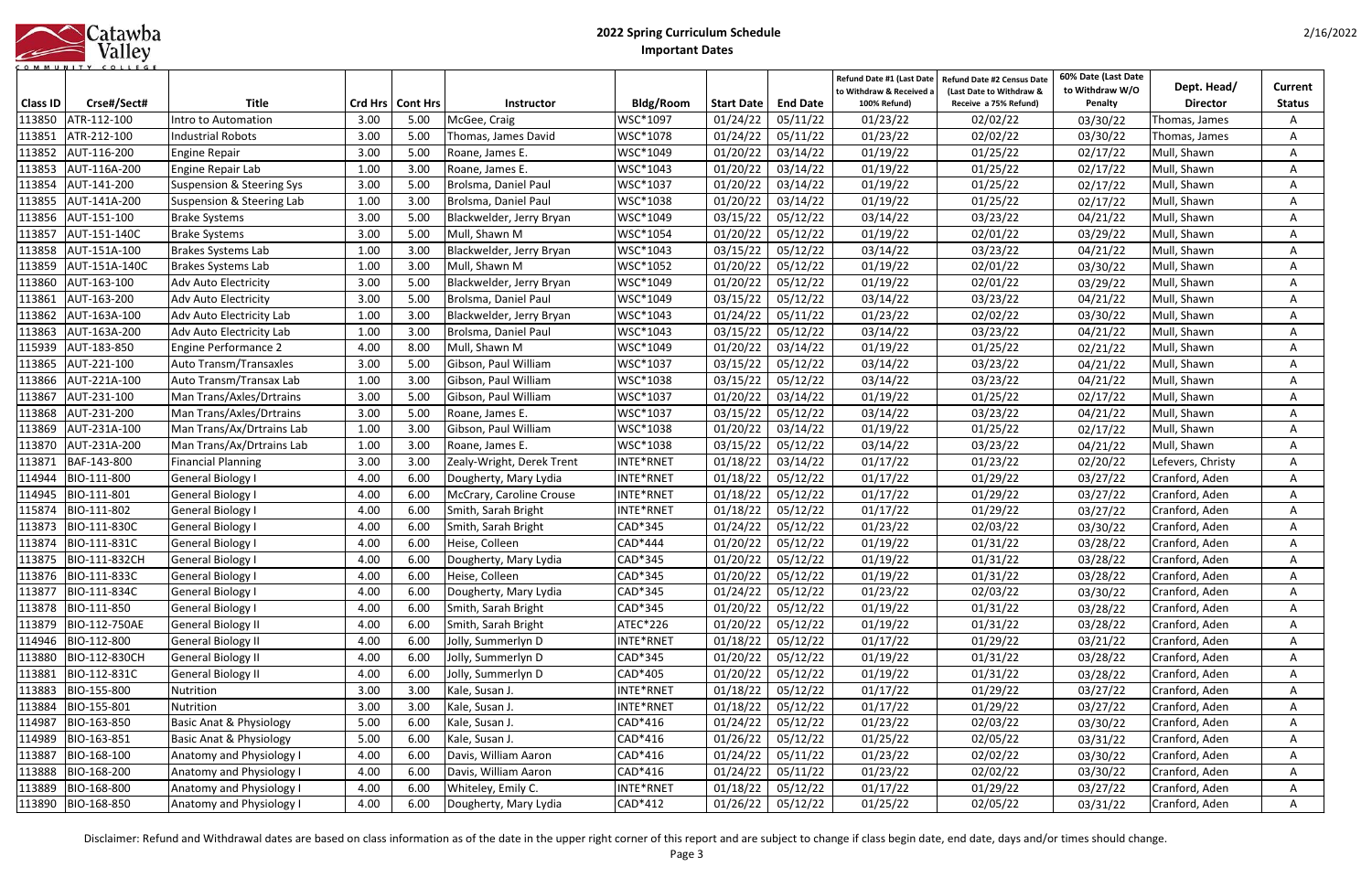|                  | Catawba |
|------------------|---------|
|                  | Valley  |
| <b>COMMUNITY</b> | COLLEGE |

|                 |                      |                                   |         |                 |                               |                 |                     |                 | Refund Date #1 (Last Date              | <b>Refund Date #2 Census Date</b>                 | 60% Date (Last Date               | Dept. Head/       | Current       |
|-----------------|----------------------|-----------------------------------|---------|-----------------|-------------------------------|-----------------|---------------------|-----------------|----------------------------------------|---------------------------------------------------|-----------------------------------|-------------------|---------------|
| <b>Class ID</b> | Crse#/Sect#          | <b>Title</b>                      | Crd Hrs | <b>Cont Hrs</b> | <b>Instructor</b>             | Bldg/Room       | Start Date          | <b>End Date</b> | to Withdraw & Received<br>100% Refund) | (Last Date to Withdraw &<br>Receive a 75% Refund) | to Withdraw W/O<br><b>Penalty</b> | <b>Director</b>   | <b>Status</b> |
| 113891          | BIO-169-100          | Anatomy and Physiology II         | 4.00    | 6.00            | Heise, Colleen                | CAD*412         | 01/20/22            | 05/12/22        | 01/19/22                               | 02/01/22                                          | 03/29/22                          | Cranford, Aden    | A             |
| 113893          | BIO-169-850          | Anatomy and Physiology II         | 4.00    | 6.00            | Davis, William Aaron          | CAD*416         | 01/25/22            | 05/12/22        | 01/24/22                               | 02/04/22                                          | 03/30/22                          | Cranford, Aden    |               |
| 115065          | BIO-169-852          | Anatomy and Physiology II         | 4.00    | 6.00            | Heise, Colleen                | CAD*412         | 01/26/22            | 05/12/22        | 01/25/22                               | 02/05/22                                          | 03/31/22                          | Cranford, Aden    | Α             |
| 113895          | BIO-169-865          | Anatomy and Physiology II         | 4.00    | 6.00            | Davis, William Aaron          | CAD*416         | 01/25/22            | 05/12/22        | 01/24/22                               | 02/04/22                                          | 03/30/22                          | Cranford, Aden    |               |
| 113896          | BIO-275-850          | Microbiology                      | 4.00    | 6.00            | Whiteley, Emily C.            | CAD*426         | 01/24/22            | 05/12/22        | 01/23/22                               | 02/03/22                                          | 03/30/22                          | Cranford, Aden    | A             |
| 115736          | BIO-275-851          | Microbiology                      | 4.00    | 6.00            | Whiteley, Emily C.            | CAD*426         | 01/20/22            | 05/12/22        | 01/19/22                               | 01/31/22                                          | 03/28/22                          | Cranford, Aden    | A             |
| 113897          | BIO-275-865          | Microbiology                      | 4.00    | 6.00            | Whiteley, Emily C.            | CAD*426         | 01/20/22            | 05/12/22        | 01/19/22                               | 01/31/22                                          | 03/28/22                          | Cranford, Aden    | A             |
| 113898          | BPR-111-100          | <b>Print Reading</b>              | 2.00    | 3.00            | Yarbrough, Christopher Thomas | WSC*1086        | 01/24/22            | 05/09/22        | 01/23/22                               | 01/31/22                                          | 03/28/22                          | Thomas, James     | A             |
| 113899          | BUS-110-100          | <b>Introduction to Business</b>   | 3.00    | 3.00            | Vegter, Sam E                 | <b>REP*204</b>  | 01/20/22            | 05/12/22        | 01/19/22                               | 02/01/22                                          | 03/29/22                          | Lefevers, Christy |               |
| 113900          | BUS-110-750AE        | Introduction to Business          | 3.00    | 3.00            | Armsworthy, Karlyn Miranda    | ATEC*226        | 01/20/22            | 05/12/22        | 01/19/22                               | 01/31/22                                          | 03/28/22                          | Lefevers, Christy |               |
| 113901          | BUS-110-751AE        | ntroduction to Business           | 3.00    | 3.00            | Armsworthy, Karlyn Miranda    | ATEC*226        | 01/20/22            | 05/12/22        | 01/19/22                               | 01/31/22                                          | 03/28/22                          | Lefevers, Christy | A             |
| 113903          | BUS-110-800          | <b>Introduction to Business</b>   | 3.00    | 3.00            | Vegter, Sam E                 | INTE*RNET       | 01/18/22            | 05/12/22        | 01/17/22                               | 01/29/22                                          | 03/27/22                          | Lefevers, Christy | A             |
| 113904          | BUS-110-801          | Introduction to Business          | 3.00    | 3.00            | Beam, Jaycie MaeLeigh         | INTE*RNET       | 03/15/22            | 05/12/22        | 03/14/22                               | 03/20/22                                          | 04/19/22                          | Lefevers, Christy | A             |
| 113905          | BUS-110-815          | Introduction to Business          | 3.00    | 3.00            | Sykes, Carrie E               | INTE*RNET       | 05/02/22            | 05/31/22        | 05/01/22                               | 05/04/22                                          | 05/19/22                          | Lefevers, Christy | A             |
| 113906          | <b>BUS-110-820C</b>  | <b>Introduction to Business</b>   | 3.00    | 3.00            | Sykes, Carrie E               | INTE*RNET       | 02/15/22            | 05/12/22        | 02/14/22                               | 02/23/22                                          | 04/08/22                          | Lefevers, Christy | A             |
| 113907          | BUS-110-850          | <b>Introduction to Business</b>   | 3.00    | 3.00            | Vegter, Sam E                 | <b>REP*204</b>  | 01/26/22            | 05/12/22        | 01/25/22                               | 02/05/22                                          | 03/31/22                          | Lefevers, Christy | Α             |
| 113909          | BUS-115-100          | <b>Business Law I</b>             | 3.00    | 3.00            | Sykes, Carrie E               | <b>REP*208</b>  | 01/24/22            | 05/11/22        | 01/23/22                               | 02/02/22                                          | 03/30/22                          | Lefevers, Christy | A             |
| 113910          | BUS-115-800          | <b>Business Law I</b>             | 3.00    | 3.00            | Tumey, Darcie Lynn            | INTE*RNET       | 01/18/22            | 05/12/22        | 01/17/22                               | 01/29/22                                          | 03/27/22                          | Lefevers, Christy | A             |
| <u> 113911</u>  | BUS-115-815          | <b>Business Law I</b>             | 3.00    | 3.00            | Tumey, Darcie Lynn            | INTE*RNET       | 05/02/22            | 05/31/22        | 05/01/22                               | 05/04/22                                          | 05/19/22                          | Lefevers, Christy | A             |
| 113912          | <b>BUS-115-820C</b>  | <b>Business Law I</b>             | 3.00    | 3.00            | Tumey, Darcie Lynn            | INTE*RNET       | 02/15/22            | 05/12/22        | 02/14/22                               | 02/23/22                                          | 04/08/22                          | Lefevers, Christy | A             |
| 113913          | <b>BUS-115-850</b>   | <b>Business Law I</b>             | 3.00    | 3.00            | Sykes, Carrie E               | <b>REP*208</b>  | 01/24/22            | 05/12/22        | 01/23/22                               | 02/03/22                                          | 03/30/22                          | Lefevers, Christy | A             |
| 113915          | BUS-116-800          | <b>Business Law II</b>            | 3.00    | 3.00            | Sykes, Carrie E               | INTE*RNET       | 01/18/22            | 05/12/22        | 01/17/22                               | 01/29/22                                          | 03/27/22                          | Lefevers, Christy | Α             |
| 113917          | BUS-125-800          | Personal Finance                  | 3.00    | 3.00            | Zealy-Wright, Derek Trent     | INTE*RNET       | 01/18/22            | 05/12/22        | 01/17/22                               | 01/29/22                                          | 03/27/22                          | Lefevers, Christy | A             |
| 113918          | <b>BUS-137-750AE</b> | <b>Principles of Management</b>   | 3.00    | 3.00            | Fansler, Brett Edward         | <b>ATEC*227</b> | 01/24/22            | 05/12/22        | 01/23/22                               | 02/03/22                                          | 03/30/22                          | Lefevers, Christy | A             |
| 113919          | <b>BUS-137-751AE</b> | <b>Principles of Management</b>   | 3.00    | 3.00            | Fansler, Brett Edward         | ATEC*216        | 01/24/22            | 05/12/22        | 01/23/22                               | 02/03/22                                          | 03/30/22                          | Lefevers, Christy | A             |
| 113920          | BUS-137-800          | <b>Principles of Management</b>   | 3.00    | 3.00            | Tumey, Darcie Lynn            | INTE*RNET       | 01/18/22            | 05/12/22        | 01/17/22                               | 01/29/22                                          | 03/27/22                          | Lefevers, Christy | A             |
| 113921          | BUS-137-801          | <b>Principles of Management</b>   | 3.00    | 3.00            | Stephenson, Latoya Freeman    | INTE*RNET       | 02/15/22            | 05/12/22        | 02/14/22                               | 02/23/22                                          | 04/08/22                          | Lefevers, Christy | A             |
| 113922          | BUS-137-815          | Principles of Management          | 3.00    | 3.00            | Tumey, Darcie Lynn            | INTE*RNET       | 05/02/22            | 05/31/22        | 05/01/22                               | 05/04/22                                          | 05/19/22                          | Lefevers, Christy | A             |
|                 | 113923 BUS-137-850   | Principles of Management          | 3.00    | 3.00            | Sykes, Carrie E               | REP*208         | $01/25/22$ 05/12/22 |                 | 01/24/22                               | 02/04/22                                          | 03/30/22                          | Lefevers, Christy | A             |
| 113925          | BUS-153-800          | Human Resource Management         | 3.00    | 3.00            | Hall, Brian Lateef            | INTE*RNET       | 01/18/22            | 05/12/22        | 01/17/22                               | 01/29/22                                          | 03/27/22                          | Lefevers, Christy | A             |
| 113926          | BUS-217-800          | <b>Employment Law and Regs</b>    | 3.00    | 3.00            | Stephenson, Latoya Freeman    | INTE*RNET       | 03/15/22            | 05/12/22        | 03/14/22                               | 03/20/22                                          | 04/19/22                          | Lefevers, Christy | A             |
| 113927          | BUS-225-800          | <b>Business Finance</b>           | 3.00    | 4.00            | Zealy-Wright, Derek Trent     | INTE*RNET       | 01/18/22            | 05/12/22        | 01/17/22                               | 01/29/22                                          | 03/27/22                          | Lefevers, Christy | A             |
| 113928          | BUS-240-800          | <b>Business Ethics</b>            | 3.00    | 3.00            | Vegter, Sam E                 | INTE*RNET       | 01/18/22            | 05/12/22        | 01/17/22                               | 01/29/22                                          | 03/27/22                          | Lefevers, Christy | Α             |
| 113929          | BUS-240-850          | <b>Business Ethics</b>            | 3.00    | 3.00            | Vegter, Sam E                 | <b>REP*204</b>  | 02/21/22            | 05/12/22        | 02/20/22                               | 03/01/22                                          | 04/10/22                          | Lefevers, Christy | A             |
| 113930          | BUS-245-800          | Entrepreneurship II               | 3.00    | 3.00            | Rudisill, Matthew D           | INTE*RNET       | 02/15/22            | 05/12/22        | 02/14/22                               | 02/23/22                                          | 04/08/22                          | Lefevers, Christy | A             |
| 113931          | BUS-253-800          | Leadership and Mgt Skills         | 3.00    | 3.00            | Ollis, Terri J.               | INTE*RNET       | 02/15/22            | 05/12/22        | 02/14/22                               | 02/23/22                                          | 04/08/22                          | Lefevers, Christy | A             |
| 113932          | BUS-285-800          | <b>Business Management Issues</b> | 3.00    | 4.00            | Tumey, Darcie Lynn            | INTE*RNET       | 02/15/22            | 05/12/22        | 02/14/22                               | 02/23/22                                          | 04/08/22                          | Lefevers, Christy | A             |
| 113933          | CCT-240-800          | Data Recovery Techniques          | 3.00    | 5.00            | Barnes, Ricky A               | INTE*RNET       | 03/15/22            | 05/12/22        | 03/14/22                               | 03/20/22                                          | 04/19/22                          | Barnes, Ricky     | A             |
| 113934          | CHI-111-800          | Elementary Chinese I              | 3.00    | 3.00            | Brooks, Prudence Lee          | INTE*RNET       | 01/18/22            | 05/12/22        | 01/17/22                               | 01/29/22                                          | 03/27/22                          | Stinson, Kimberly | A             |
| 113935          | CHI-112-820CH        | <b>Elementary Chinese II</b>      | 3.00    | 3.00            | Brooks, Prudence Lee          | INTE*RNET       | 01/18/22            | 05/12/22        | 01/17/22                               | 01/29/22                                          | 03/27/22                          | Stinson, Kimberly | A             |
|                 | 113936 CHM-130-100   | Gen, Org, & Biochemistry          | 3.00    | 3.00            | Warden, Constance Elizabeth   | CAD*444         | 01/20/22            | 05/12/22        | 01/19/22                               | 01/31/22                                          | 03/31/22                          | Browning, Kim     | A             |
| 113937          | CHM-130-800          | Gen, Org, & Biochemistry          | 3.00    | 3.00            | Warden, Constance Elizabeth   | INTE*RNET       | 01/18/22            | 05/12/22        | 01/17/22                               | 01/29/22                                          | 03/27/22                          | Browning, Kim     | A             |
|                 | 113938 CHM-130-801   | Gen, Org, & Biochemistry          | 3.00    | 3.00            | Warden, Constance Elizabeth   | INTE*RNET       | 01/18/22            | 05/12/22        | 01/17/22                               | 01/29/22                                          | 03/27/22                          | Browning, Kim     | A             |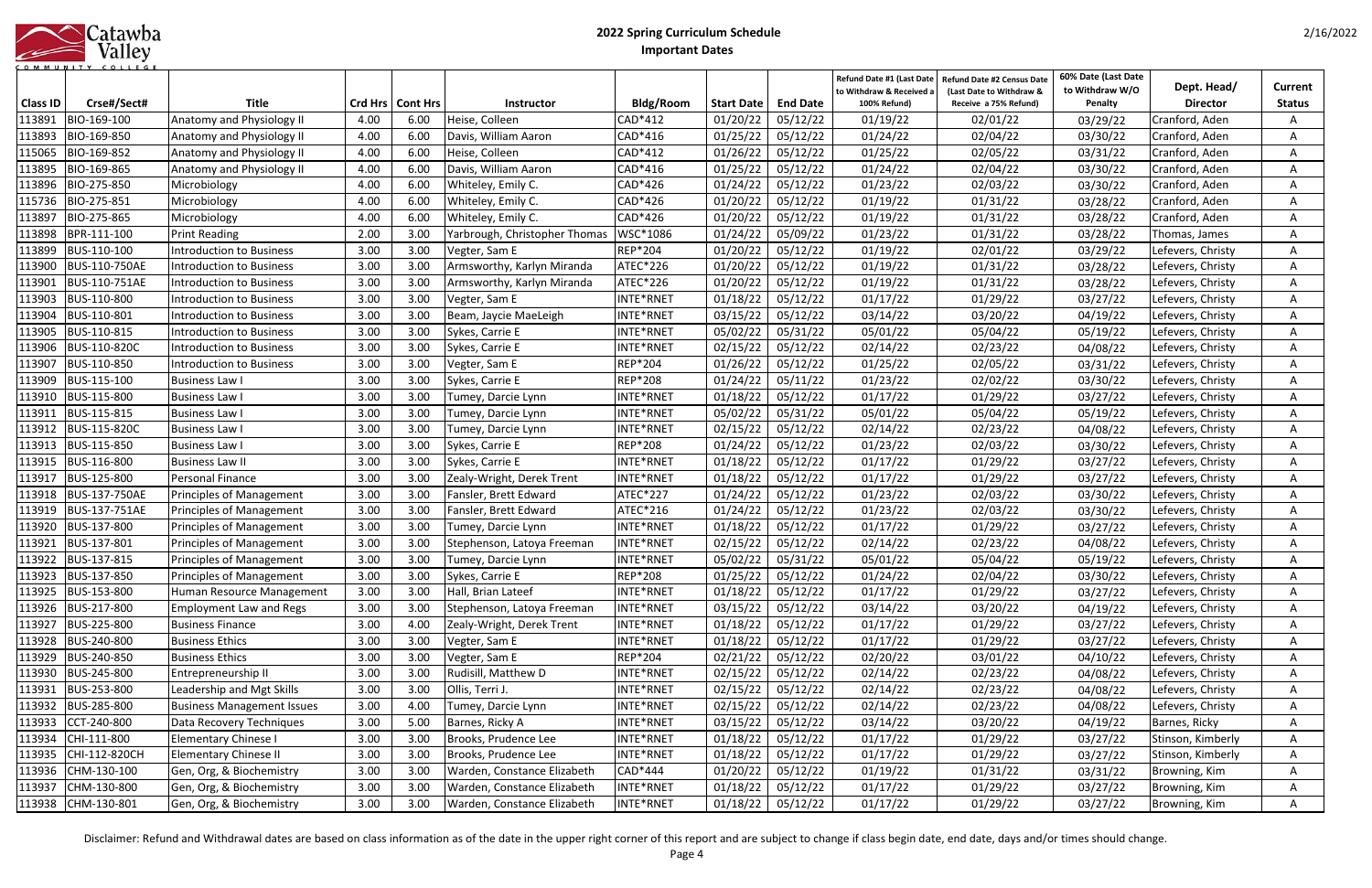|      | Catawba |
|------|---------|
|      | Valley  |
| - MU |         |

| <b>Class ID</b> | Crse#/Sect#        | <b>Title</b>                       |       | Crd Hrs   Cont Hrs | <b>Instructor</b>           | <b>Bldg/Room</b> | <b>Start Date</b> | <b>End Date</b>     | Refund Date #1 (Last Date<br>to Withdraw & Received a<br>100% Refund) | <b>Refund Date #2 Census Date</b><br>(Last Date to Withdraw &<br>Receive a 75% Refund) | 60% Date (Last Date<br>to Withdraw W/O<br>Penalty | Dept. Head/<br><b>Director</b> | Current<br><b>Status</b> |
|-----------------|--------------------|------------------------------------|-------|--------------------|-----------------------------|------------------|-------------------|---------------------|-----------------------------------------------------------------------|----------------------------------------------------------------------------------------|---------------------------------------------------|--------------------------------|--------------------------|
| 113939          | CHM-130A-100       | Gen, Org, & Biochem Lab            | 1.00  | 2.00               | Warden, Constance Elizabeth | CAD*443          | 01/25/22          | 05/10/22            | 01/24/22                                                              | 02/01/22                                                                               | 03/22/22                                          | Browning, Kim                  | A                        |
| 113940          | CHM-130A-800       | Gen, Org, & Biochem Lab            | 1.00  | 2.00               | Warden, Constance Elizabeth | INTE*RNET        | 01/18/22          | 05/12/22            | 01/17/22                                                              | 01/29/22                                                                               | 03/27/22                                          | Browning, Kim                  | A                        |
| 113941          | CHM-130A-801       | Gen, Org, & Biochem Lab            | 1.00  | 2.00               | Warden, Constance Elizabeth | INTE*RNET        | 01/18/22          | 05/12/22            | 01/17/22                                                              | 01/29/22                                                                               | 03/27/22                                          | Browning, Kim                  | A                        |
| 113942          | CHM-131-100        | Introduction to Chemistry          | 3.00  | 3.00               | Moore, Alvin W              | CAD*425          | 01/24/22          | 05/11/22            | 01/23/22                                                              | 02/02/22                                                                               | 03/30/22                                          | Browning, Kim                  | A                        |
| 113943          | CHM-131-800        | Introduction to Chemistry          | 3.00  | 3.00               | Lindsay, Katherine S        | INTE*RNET        | 01/18/22          | 05/12/22            | 01/17/22                                                              | 01/29/22                                                                               | 03/27/22                                          | Browning, Kim                  | A                        |
| 113944          | CHM-131A-100       | Intro to Chemistry Lab             | 1.00  | 3.00               | Moore, Alvin W              | CAD*443          | 01/20/22          | 05/12/22            | 01/19/22                                                              | 01/27/22                                                                               | 03/31/22                                          | Browning, Kim                  | A                        |
| 113945          | CHM-131A-800       | Intro to Chemistry Lab             | 1.00  | 3.00               | Lindsay, Katherine S        | INTE*RNET        | 01/18/22          | 05/12/22            | 01/17/22                                                              | 01/29/22                                                                               | 03/27/22                                          | Browning, Kim                  | A                        |
| 113946          | CHM-151-800        | <b>General Chemistry I</b>         | 4.00  | 6.00               | Moore, Alvin W              | INTE*RNET        | 01/18/22          | 05/12/22            | 01/17/22                                                              | 01/29/22                                                                               | 03/27/22                                          | Browning, Kim                  | A                        |
| 113947          | CHM-151-830C       | <b>General Chemistry I</b>         | 4.00  | 6.00               | Moore, Alvin W              | CAD*425          | 01/24/22          | 05/12/22            | 01/23/22                                                              | 02/03/22                                                                               | 03/30/22                                          | Browning, Kim                  | A                        |
| 113949          | CHM-151-832C       | <b>General Chemistry I</b>         | 4.00  | 6.00               | Warden, Constance Elizabeth | CAD*425          | 01/20/22          | 05/12/22            | 01/19/22                                                              | 01/31/22                                                                               | 03/28/22                                          | Browning, Kim                  | A                        |
| 113950          | CHM-152-140CH      | <b>General Chemistry II</b>        | 4.00  | 6.00               | Lindsay, Katherine S        | CAD*419          | 01/20/22          | 05/12/22            | 01/19/22                                                              | 02/01/22                                                                               | 03/30/22                                          | Browning, Kim                  | A                        |
| 114930          | CHM-152-850        | <b>General Chemistry II</b>        | 4.00  | 6.00               | Lindsay, Katherine S        | CAD*436          | 01/26/22          | 05/12/22            | 01/25/22                                                              | 02/05/22                                                                               | 03/31/22                                          | Browning, Kim                  | A                        |
| 115884          | CHM-252-101        | <b>Organic Chemistry II</b>        | 4.00  | 6.00               | Browning, Kim E.            | CAD*419          | 01/20/22          | 05/12/22            | 01/19/22                                                              | 01/27/22                                                                               | 03/31/22                                          | Browning, Kim                  | A                        |
| 113954          | CIS-110-100        | Introduction to Computers          | 3.00  | 4.00               | Turbyfill, Darris L.        | REP*275          | 01/24/22          | 05/11/22            | 01/23/22                                                              | 02/02/22                                                                               | 03/30/22                                          | Barnes, Ricky                  | A                        |
| 113955          | CIS-110-800        | Introduction to Computers          | 3.00  | 4.00               | Delee, Brenda               | INTE*RNET        | 01/18/22          | 05/12/22            | 01/17/22                                                              | 01/29/22                                                                               | 03/27/22                                          | Barnes, Ricky                  |                          |
| 113956          | CIS-110-801        | Introduction to Computers          | 3.00  | 4.00               | Holleman, Terry L           | INTE*RNET        | 01/18/22          | 05/12/22            | 01/17/22                                                              | 01/29/22                                                                               | 03/27/22                                          | Barnes, Ricky                  | A                        |
| 113958          | CIS-110-803        | Introduction to Computers          | 3.00  | 4.00               | Richard, Fred A.            | INTE*RNET        | 01/18/22          | 05/12/22            | 01/17/22                                                              | 01/29/22                                                                               | 03/27/22                                          | Barnes, Ricky                  | A                        |
| 113959          | CIS-110-804        | Introduction to Computers          | 3.00  | 4.00               | Turbyfill, Darris L.        | INTE*RNET        | 02/15/22          | 05/12/22            | 02/14/22                                                              | 02/23/22                                                                               | 04/08/22                                          | Barnes, Ricky                  | A                        |
| 113960          | CIS-110-805        | Introduction to Computers          | 3.00  | 4.00               | Turbyfill, Darris L.        | INTE*RNET        | 03/15/22          | 05/12/22            | 03/14/22                                                              | 03/20/22                                                                               | 04/19/22                                          | Barnes, Ricky                  | A                        |
| 113961          | CIS-110-806        | Introduction to Computers          | 3.00  | 4.00               | Turbyfill, Darris L.        | INTE*RNET        | 03/15/22          | 05/12/22            | 03/14/22                                                              | 03/20/22                                                                               | 04/19/22                                          | Barnes, Ricky                  | A                        |
| 113962          | CIS-110-815        | Introduction to Computers          | 3.00  | 4.00               | Turbyfill, Darris L.        | INTE*RNET        | 05/02/22          | 05/31/22            | 05/01/22                                                              | 05/04/22                                                                               | 05/19/22                                          | Barnes, Ricky                  | A                        |
| 113963          | CIS-110-820C       | Introduction to Computers          | 3.00  | 4.00               | Richard, Fred A.            | INTE*RNET        | 02/15/22          | 05/12/22            | 02/14/22                                                              | 02/23/22                                                                               | 04/08/22                                          | Barnes, Ricky                  | A                        |
| 113964          | CIS-110-850        | Introduction to Computers          | 3.00  | 4.00               | Holleman, Terry L           | REP*276          | 01/24/22          | 05/12/22            | 01/23/22                                                              | 02/03/22                                                                               | 03/30/22                                          | Barnes, Ricky                  | A                        |
| 113965          | CIS-110-851        | Introduction to Computers          | 3.00  | 4.00               | Turbyfill, Darris L.        | REP*207          | 01/26/22          | 05/12/22            | 01/25/22                                                              | 02/05/22                                                                               | 03/31/22                                          | Barnes, Ricky                  | A                        |
| 113967          | CJC-110-351        | <b>Basic Law Enforcement BLET</b>  | 20.00 | 40.00              | Martin, Lemuel Shawn        | EC*1050          | 01/03/22          | 08/11/22            | 01/02/22                                                              | 01/22/22                                                                               | 04/30/22                                          | Martin, Lemuel                 | A                        |
| 113968          | CJC-111-820C       | Intro to Criminal Justice          | 3.00  | 3.00               | Cooper, Erin E              | INTE*RNET        | 02/15/22          | 05/12/22            | 02/14/22                                                              | 02/23/22                                                                               | 04/08/22                                          | Herman, Sherry                 |                          |
| 113969          | CJC-111-850        | Intro to Criminal Justice          | 3.00  | 3.00               | Hildebrand, Scott Douglas   | CAD*114          | 03/15/22          | 05/12/22            | 03/14/22                                                              | 03/20/22                                                                               | 04/19/22                                          | Herman, Sherry                 | Α                        |
| 113970          | CJC-112-800        | Criminology                        | 3.00  | 3.00               | Cerda, Raymond Anthony      | INTE*RNET        | 01/18/22          | 05/12/22            | 01/17/22                                                              | 01/29/22                                                                               | 03/27/22                                          | Herman, Sherry                 | A                        |
|                 | 113971 CJC-121-800 | Law Enforcement Operations         | 3.00  | 3.00               | Herman, Sherry Osborne      | INTE*RNET        |                   | $01/18/22$ 05/12/22 | 01/17/22                                                              | 01/29/22                                                                               | 03/27/22                                          | Herman, Sherry                 | A                        |
| 113972          | CJC-121-820C       | Law Enforcement Operations         | 3.00  | 3.00               | Herman, Sherry Osborne      | INTE*RNET        | 02/15/22          | 05/12/22            | 02/14/22                                                              | 02/23/22                                                                               | 04/08/22                                          | Herman, Sherry                 | A                        |
| 113973          | CJC-141-800        | Corrections                        | 3.00  | 3.00               | Herman, Sherry Osborne      | INTE*RNET        | 01/18/22          | 05/12/22            | 01/17/22                                                              | 01/29/22                                                                               | 03/27/22                                          | Herman, Sherry                 | A                        |
| 113974          | CJC-144-773HM      | <b>Crime Scene Processing</b>      | 3.00  | 5.00               | Morris, Frances Jean        | HCAM*CJCRM       | 03/21/22          | 05/12/22            | 03/20/22                                                              | 03/26/22                                                                               | 04/21/22                                          | Herman, Sherry                 | A                        |
| 113975          | CJC-144-865        | <b>Crime Scene Processing</b>      | 3.00  | 5.00               | Kincaid, Abbie Marie        | EC*1012          | 01/20/22          | 05/12/22            | 01/19/22                                                              | 01/31/22                                                                               | 03/28/22                                          | Herman, Sherry                 | A                        |
| 113976          | CJC-151-800        | Intro to Loss Prevention           | 3.00  | 3.00               | Deal, Clyde J               | INTE*RNET        | 01/18/22          | 05/12/22            | 01/17/22                                                              | 01/29/22                                                                               | 03/27/22                                          | Herman, Sherry                 | A                        |
| 113977          | CJC-212-820C       | <b>Ethics &amp; Comm Relations</b> | 3.00  | 3.00               | Cooper, Erin E              | INTE*RNET        | 01/18/22          | 05/12/22            | 01/17/22                                                              | 01/29/22                                                                               | 03/27/22                                          | Herman, Sherry                 | A                        |
| 113978          | CJC-221-773HM      | Investigative Principles           | 4.00  | 5.00               | Morris, Frances Jean        | HCAM*CJCRM       | 01/20/22          | 03/15/22            | 01/19/22                                                              | 01/25/22                                                                               | 02/21/22                                          | Herman, Sherry                 | A                        |
| 113979          | CJC-221-865        | Investigative Principles           | 4.00  | 5.00               | Hildebrand, Scott Douglas   | EC*1012          | 01/20/22          | 05/12/22            | 01/19/22                                                              | 01/31/22                                                                               | 03/28/22                                          | Herman, Sherry                 | A                        |
| 113980          | CJC-222-800        | Criminalistics                     | 3.00  | 3.00               | Bailey, Seth Llewellyn      | INTE*RNET        | 01/18/22          | 05/12/22            | 01/17/22                                                              | 01/29/22                                                                               | 03/27/22                                          | Herman, Sherry                 | Α                        |
| 113981          | CJC-225-800        | Crisis Intervention                | 3.00  | 3.00               | Deal, Clyde J               | INTE*RNET        | 01/18/22          | 05/12/22            | 01/17/22                                                              | 01/29/22                                                                               | 03/27/22                                          | Herman, Sherry                 | A                        |
| 113982          | CJC-246-865        | Adv. Friction Ridge Analy          | 3.00  | 5.00               | Morris, Frances Jean        | EC*1015          | 01/24/22          | 05/12/22            | 01/23/22                                                              | 02/03/22                                                                               | 03/30/22                                          | Herman, Sherry                 | A                        |
| 113983          | CJC-250-865        | Forensic Biology I                 | 3.00  | 4.00               | Morris, Frances Jean        | EC*1015          | 01/24/22          | 05/12/22            | 01/23/22                                                              | 02/03/22                                                                               | 03/30/22                                          | Herman, Sherry                 | A                        |
| 113984          | COM-110-100        | Introduction to Communication      | 3.00  | 3.00               | Ray, Kimberly Sweet         | WW*109           | 01/20/22          | 05/12/22            | 01/19/22                                                              | 02/01/22                                                                               | 03/29/22                                          | Cranford, Aden                 | A                        |
| 113985          | COM-120-140CH      | Intro Interpersonal Com            | 3.00  | 3.00               | Ray, Kimberly Sweet         | WW*108           | 01/24/22          | 05/11/22            | 01/23/22                                                              | 02/02/22                                                                               | 03/30/22                                          | Cranford, Aden                 | A                        |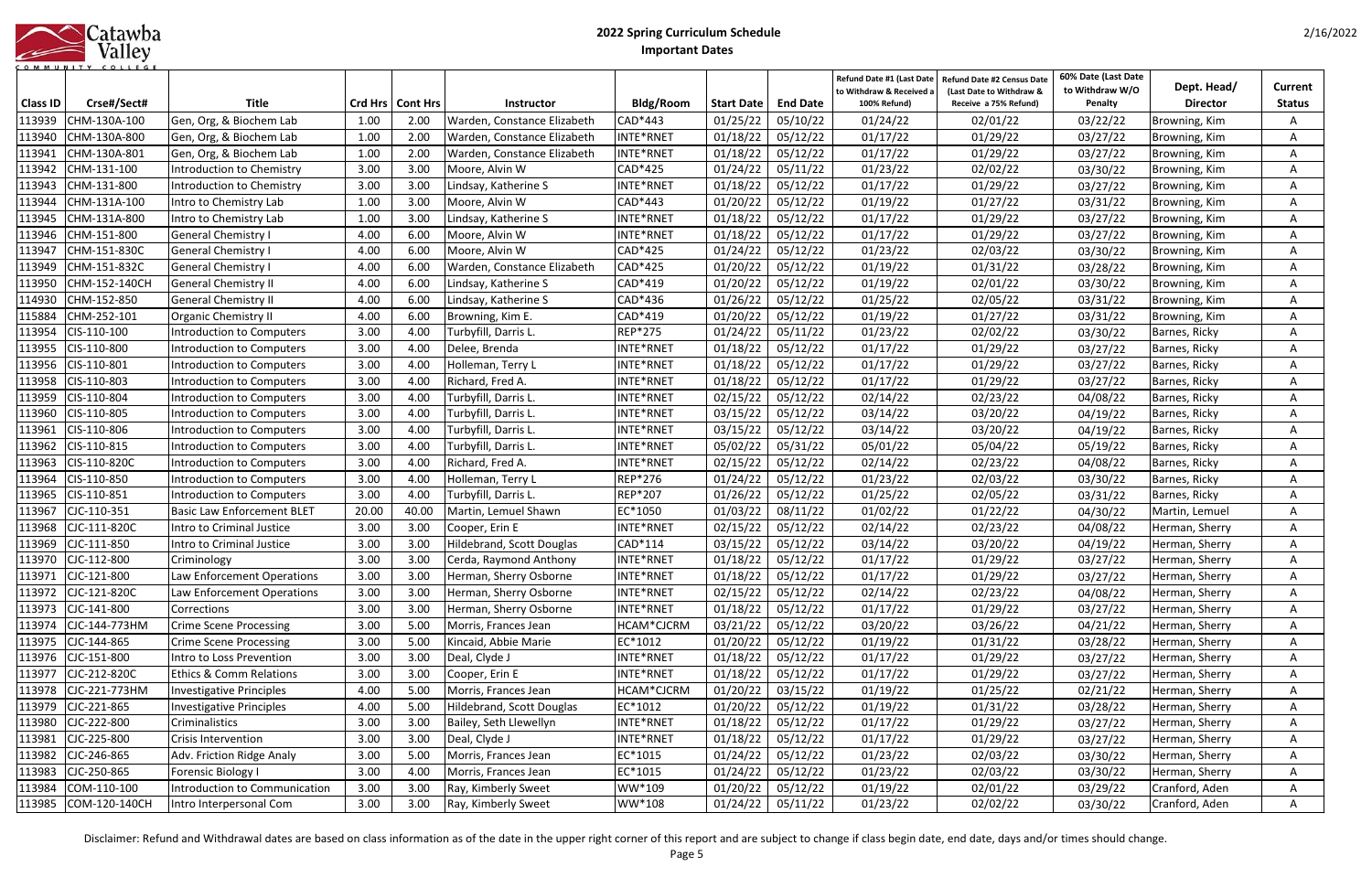|            | Catawba |
|------------|---------|
|            | Valley  |
| <b>MUN</b> |         |

|                 |                       |                                |      |                    |                           |                   |                   |                 | Refund Date #1 (Last Date<br>to Withdraw & Received a | Refund Date #2 Census Date<br>(Last Date to Withdraw & | 60% Date (Last Date<br>to Withdraw W/O | Dept. Head/     | Current       |
|-----------------|-----------------------|--------------------------------|------|--------------------|---------------------------|-------------------|-------------------|-----------------|-------------------------------------------------------|--------------------------------------------------------|----------------------------------------|-----------------|---------------|
| <b>Class ID</b> | Crse#/Sect#           | <b>Title</b>                   |      | Crd Hrs   Cont Hrs | <b>Instructor</b>         | <b>Bldg/Room</b>  | <b>Start Date</b> | <b>End Date</b> | 100% Refund)                                          | Receive a 75% Refund)                                  | Penalty                                | <b>Director</b> | <b>Status</b> |
| 113986          | COM-120-800           | Intro Interpersonal Com        | 3.00 | 3.00               | Hamilton, Ariel E         | INTE*RNET         | 01/18/22          | 05/12/22        | 01/17/22                                              | 01/29/22                                               | 03/27/22                               | Cranford, Aden  |               |
| 115409          | COM-120-802           | Intro Interpersonal Com        | 3.00 | 3.00               | Petree, William Wade      | INTE*RNET         | 02/15/22          | 05/12/22        | 02/14/22                                              | 02/23/22                                               | 04/08/22                               | Cranford, Aden  |               |
| 115410          | COM-120-803           | ntro Interpersonal Com         | 3.00 | 3.00               | Petree, William Wade      | INTE*RNET         | 02/15/22          | 05/12/22        | 02/14/22                                              | 02/23/22                                               | 04/08/22                               | Cranford, Aden  |               |
| 115761          | COM-120-804           | Intro Interpersonal Com        | 3.00 | 3.00               | Abernethy, Tracy Hill     | INTE*RNET         | 02/15/22          | 05/12/22        | 02/14/22                                              | 02/23/22                                               | 04/08/22                               | Cranford, Aden  | A             |
| 115762          | COM-120-805           | Intro Interpersonal Com        | 3.00 | 3.00               | Abernethy, Tracy Hill     | INTE*RNET         | 02/15/22          | 05/12/22        | 02/14/22                                              | 02/23/22                                               | 04/08/22                               | Cranford, Aden  | A             |
| 115918          | COM-120-806           | Intro Interpersonal Com        | 3.00 | 3.00               | Abernethy, Tracy Hill     | INTE*RNET         | 02/15/22          | 05/12/22        | 02/14/22                                              | 02/23/22                                               | 04/08/22                               | Cranford, Aden  | A             |
| 113988          | COM-120-820C          | Intro Interpersonal Com        | 3.00 | 3.00               | Ray, Kimberly Sweet       | INTE*RNET         | 02/15/22          | 05/12/22        | 02/14/22                                              | 02/23/22                                               | 04/08/22                               | Cranford, Aden  | A             |
| 113989          | COM-120-850           | Intro Interpersonal Com        | 3.00 | 3.00               | Earnhardt, Jason          | WW*105            | 01/24/22          | 05/12/22        | 01/23/22                                              | 02/03/22                                               | 03/30/22                               | Cranford, Aden  | A             |
| 113990          | COM-120-851           | Intro Interpersonal Com        | 3.00 | 3.00               | Earnhardt, Jason          | WW*105            | 01/24/22          | 05/12/22        | 01/23/22                                              | 02/03/22                                               | 03/30/22                               | Cranford, Aden  | A             |
| 113991          | COM-120-852           | Intro Interpersonal Com        | 3.00 | 3.00               | Hamilton, Ariel E         | WW*105            | 01/20/22          | 05/12/22        | 01/19/22                                              | 01/31/22                                               | 03/28/22                               | Cranford, Aden  |               |
| 113992          | COM-120-853           | ntro Interpersonal Com         | 3.00 | 3.00               | Hamilton, Ariel E         | WW*105            | 01/20/22          | 05/12/22        | 01/19/22                                              | 01/31/22                                               | 03/28/22                               | Cranford, Aden  | A             |
| 113993          | COM-231-140CH         | <b>Public Speaking</b>         | 3.00 | 3.00               | Earnhardt, Jason          | WW*102            | 01/20/22          | 05/12/22        | 01/19/22                                              | 02/01/22                                               | 03/29/22                               | Cranford, Aden  | A             |
| 113994          | COM-231-750AE         | <b>Public Speaking</b>         | 3.00 | 3.00               | Hamilton, Ariel E         | <b>ATEC*227</b>   | 01/24/22          | 05/12/22        | 01/23/22                                              | 02/03/22                                               | 03/30/22                               | Cranford, Aden  | Α             |
| 113995          | COM-231-751AE         | <b>Public Speaking</b>         | 3.00 | 3.00               | Hamilton, Ariel E         | ATEC*227          | 01/24/22          | 05/12/22        | 01/23/22                                              | 02/03/22                                               | 03/30/22                               | Cranford, Aden  | A             |
| 113996          | COM-231-752AE         | <b>Public Speaking</b>         | 3.00 | 3.00               | Hamilton, Ariel E         | ATEC*216          | 01/24/22          | 05/12/22        | 01/23/22                                              | 02/03/22                                               | 03/30/22                               | Cranford, Aden  | A             |
| 113997          | COM-231-757B          | <b>Public Speaking</b>         | 3.00 | 3.00               | Earnhardt, Jason          | <b>BNDY*CLSRM</b> | 01/24/22          | 05/12/22        | 01/23/22                                              | 02/03/22                                               | 03/28/22                               | Cranford, Aden  | A             |
| 113998          | COM-231-766D          | <b>Public Speaking</b>         | 3.00 | 3.00               | Ray, Kimberly Sweet       | DISC*HS           | 01/20/22          | 05/12/22        | 01/19/22                                              | 01/31/22                                               | 03/28/22                               | Cranford, Aden  | A             |
| 113999          | COM-231-767D          | <b>Public Speaking</b>         | 3.00 | 3.00               | Ray, Kimberly Sweet       | DISC*HS           | 01/20/22          | 05/12/22        | 01/19/22                                              | 01/31/22                                               | 03/30/22                               | Cranford, Aden  |               |
| 114000          | COM-231-779M          | <b>Public Speaking</b>         | 3.00 | 3.00               | Ray, Kimberly Sweet       | MHS*HS            | 01/24/22          | 05/12/22        | 01/23/22                                              | 02/03/22                                               | 03/30/22                               | Cranford, Aden  |               |
| 114001          | COM-231-785ST         | <b>Public Speaking</b>         | 3.00 | 3.00               | Earnhardt, Jason          | SSHS*CLSRM        | 01/20/22          | 05/12/22        | 01/19/22                                              | 01/31/22                                               | 03/28/22                               | Cranford, Aden  |               |
| 114002          | COM-231-850           | <b>Public Speaking</b>         | 3.00 | 3.00               | Earnhardt, Jason          | WW*102            | 01/20/22          | 05/12/22        | 01/19/22                                              | 01/31/22                                               | 03/28/22                               | Cranford, Aden  |               |
| 114003          | COS-111-800           | <b>Cosmetology Concepts I</b>  | 4.00 | 4.00               | Huffman, Hailey Michelle  | INTE*RNET         | 01/18/22          | 05/12/22        | 01/17/22                                              | 01/29/22                                               | 03/27/22                               | Vann, Donna     | A             |
| 114004          | COS-111BB-820C        | <b>Cosmetology Concepts I</b>  | 2.00 | 2.00               | Biddix, Morgan Spiker     | INTE*RNET         | 01/18/22          | 05/12/22        | 01/17/22                                              | 01/29/22                                               | 03/27/22                               | Vann, Donna     | A             |
| 114005          | COS-112-425           | Salon I                        | 8.00 | 24.00              | Huffman, Hailey Michelle  | COS*120           | 01/20/22          | 05/12/22        | 01/19/22                                              | 02/01/22                                               | 03/30/22                               | Vann, Donna     | A             |
| 114006          | COS-112BB-425C        | Salon I                        | 4.00 | 12.00              | Valentine, Asia Ricci     | COS*117           | 01/20/22          | 05/12/22        | 01/19/22                                              | 02/01/22                                               | 03/30/22                               | Vann, Donna     | A             |
| 114007          | COS-113-800           | Cosmetology Concepts II        | 4.00 | 4.00               | Daniels, Judy McDowell    | INTE*RNET         | 01/18/22          | 05/12/22        | 01/17/22                                              | 01/29/22                                               | 03/27/22                               | Vann, Donna     | A             |
| 114008          | COS-113BB-820C        | <b>Cosmetology Concepts II</b> | 2.00 | 2.00               | Biddix, Morgan Spiker     | INTE*RNET         | 01/18/22          | 05/12/22        | 01/17/22                                              | 01/29/22                                               | 03/27/22                               | Vann, Donna     | A             |
| 114009          | COS-114-425           | Salon II                       | 8.00 | 24.00              | Daniels, Judy McDowell    | COS*104           | 01/20/22          | 05/12/22        | 01/19/22                                              | 02/01/22                                               | 03/30/22                               | Vann, Donna     | A             |
|                 | 114010 COS-114BB-425C | Salon II                       | 4.00 | 12.00              | Andreassen, Sophia Bianca | COS*104           | 01/20/22          | 05/12/22        | 01/19/22                                              | 02/01/22                                               | 03/30/22                               | Vann, Donna     | A             |
| 114011          | COS-117-800           | <b>Cosmetology Concepts IV</b> | 2.00 | 2.00               | Minish, Amanda G          | INTE*RNET         | 01/18/22          | 05/12/22        | 01/17/22                                              | 01/29/22                                               | 03/27/22                               | Vann, Donna     | A             |
| 114012          | COS-118-425           | Salon IV                       | 7.00 | 21.00              | Minish, Amanda G          | COS*104           | 01/20/22          | 05/12/22        | 01/19/22                                              | 02/01/22                                               | 03/30/22                               | Vann, Donna     | A             |
| 114013          | CSC-118-850           | Swift Programming I            | 3.00 | 5.00               | Richard, Fred A.          | REP*277           | 01/24/22          | 05/12/22        | 01/23/22                                              | 02/03/22                                               | 03/30/22                               | Barnes, Ricky   | A             |
| 114014          | CSC-134-850           | C++ Programming                | 3.00 | 5.00               | Richard, Fred A.          | <b>REP*277</b>    | 01/24/22          | 05/12/22        | 01/23/22                                              | 02/03/22                                               | 03/30/22                               | Barnes, Ricky   | A             |
| 114015          | CSC-151-850           | <b>JAVA Programming</b>        | 3.00 | 5.00               | Richard, Fred A.          | <b>REP*277</b>    | 01/20/22          | 05/12/22        | 01/19/22                                              | 01/31/22                                               | 03/28/22                               | Barnes, Ricky   | A             |
| 114016          | CSC-289-850           | Programming Capstone Project   | 3.00 | 5.00               | Richard, Fred A.          | INTE*RNET         | 01/18/22          | 05/12/22        | 01/17/22                                              | 01/29/22                                               | 03/27/22                               | Barnes, Ricky   | A             |
| 114017          | CTI-110-800           | Web, Pgm, & Db Foundation      | 3.00 | 4.00               | Richard, Fred A.          | INTE*RNET         | 01/18/22          | 05/12/22        | 01/17/22                                              | 01/29/22                                               | 03/27/22                               | Barnes, Ricky   | A             |
| 114018          | CTI-120-800           | Network & Sec Foundation       | 3.00 | 4.00               | Benfield, Rex Grayson     | INTE*RNET         | 01/18/22          | 05/12/22        | 01/17/22                                              | 01/29/22                                               | 03/27/22                               | Barnes, Ricky   | A             |
| 114019          | CTS-115-820C          | Info Sys Business Concepts     | 3.00 | 3.00               | Holleman, Terry L         | INTE*RNET         | 02/15/22          | 05/12/22        | 02/14/22                                              | 02/23/22                                               | 04/08/22                               | Barnes, Ricky   | A             |
| 114020          | CTS-120-100           | Hardware/Software Support      | 3.00 | 5.00               | Mull, Garry L             | WSC*1083          | 01/24/22          | 05/11/22        | 01/23/22                                              | 02/02/22                                               | 03/30/22                               | Barnes, Ricky   | A             |
| 114021          | CTS-125-800           | <b>Presentation Graphics</b>   | 3.00 | 4.00               | Turbyfill, Darris L.      | INTE*RNET         | 01/18/22          | 05/12/22        | 01/17/22                                              | 01/29/22                                               | 03/27/22                               | Barnes, Ricky   | A             |
| 114022          | CTS-130-800           | Spreadsheet                    | 3.00 | 4.00               | Smith, Athena Lee         | INTE*RNET         | 02/15/22          | 05/12/22        | 02/14/22                                              | 02/23/22                                               | 04/08/22                               | Barnes, Ricky   | A             |
| 114023          | CTS-130-815           | Spreadsheet                    | 3.00 | 4.00               | Holleman, Terry L         | INTE*RNET         | 05/02/22          | 05/31/22        | 05/01/22                                              | 05/04/22                                               | 05/19/22                               | Barnes, Ricky   | A             |
|                 | 114024 CTS-289-850    | System Support Project         | 3.00 | 5.00               | Holleman, Terry L         | INTE*RNET         | 01/18/22          | 05/12/22        | 01/17/22                                              | 01/29/22                                               | 03/27/22                               | Barnes, Ricky   | Α             |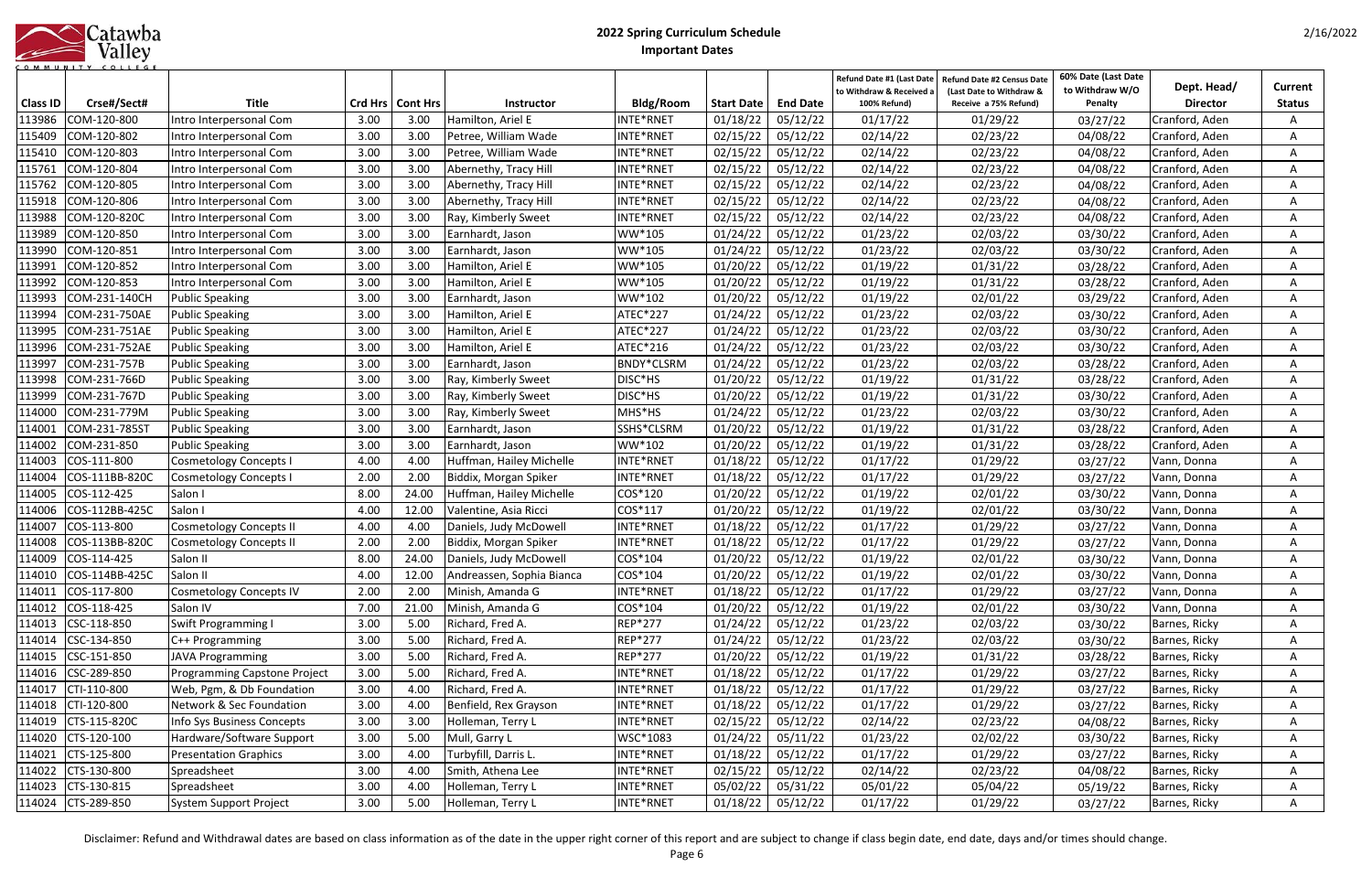|         | Catawba |
|---------|---------|
|         | Valley  |
| MMUNITY | COLLEGE |

|                 |                     |                                     |       |                    |                             |                |            |                             | Refund Date #1 (Last Date<br>to Withdraw & Received a | Refund Date #2 Census Date<br>(Last Date to Withdraw & | 60% Date (Last Date<br>to Withdraw W/O | Dept. Head/       | <b>Current</b> |
|-----------------|---------------------|-------------------------------------|-------|--------------------|-----------------------------|----------------|------------|-----------------------------|-------------------------------------------------------|--------------------------------------------------------|----------------------------------------|-------------------|----------------|
| <b>Class ID</b> | Crse#/Sect#         | <b>Title</b>                        |       | Crd Hrs   Cont Hrs | <b>Instructor</b>           | Bldg/Room      | Start Date | <b>End Date</b>             | 100% Refund)                                          | Receive a 75% Refund)                                  | Penalty                                | <b>Director</b>   | <b>Status</b>  |
| 114025          | DBA-110-850         | Database Concepts                   | 3.00  | 5.00               | Holleman, Terry L           | REP*276        | 03/23/22   | 05/12/22                    | 03/22/22                                              | 03/28/22                                               | 04/22/22                               | Barnes, Ricky     | A              |
| 114026          | DEN-112-100         | Dental Radiography                  | 3.00  | 5.00               | Hicks, Latanya Nikole       | DEN*805        | 01/20/22   | 05/12/22                    | 01/19/22                                              | 01/31/22                                               | 03/28/22                               | Hicks, Latanya    | A              |
| 114027          | DEN-112-101         | Dental Radiography                  | 3.00  | 5.00               | Hicks, Latanya Nikole       | DEN*808        | 01/20/22   | 05/12/22                    | 01/19/22                                              | 01/31/22                                               | 03/28/22                               | Hicks, Latanya    | A              |
| 114028          | DEN-124-100         | Periodontology                      | 2.00  | 2.00               | Crosby, Charles Albert      | DEN*805        | 01/25/22   | 05/10/22                    | 01/24/22                                              | 02/01/22                                               | 03/22/22                               | Hicks, Latanya    | A              |
| 114029          | DEN-130-100         | Dental Hygiene Theory I             | 2.00  | 2.00               | Williams, Jessica Danielle  | <b>DEN*805</b> | 01/25/22   | 05/10/22                    | 01/24/22                                              | 02/01/22                                               | 03/22/22                               | Hicks, Latanya    | A              |
| 114030          | DEN-131-100         | Dental Hygiene Clinic I             | 3.00  | 9.00               | Williams, Jessica Danielle  | DEN*805        | 01/24/22   | 05/11/22                    | 01/23/22                                              | 02/02/22                                               | 03/30/22                               | Hicks, Latanya    | A              |
| 114031          | DEN-131-101         | Dental Hygiene Clinic I             | 3.00  | 9.00               | Williams, Jessica Danielle  | <b>DEN*805</b> | 01/24/22   | 05/11/22                    | 01/23/22                                              | 02/02/22                                               | 03/30/22                               | Hicks, Latanya    |                |
| 114032          | DEN-222-100         | <b>General &amp; Oral Pathology</b> | 2.00  | 2.00               | Foster, Richard J           | DEN*805        | 01/28/22   | 05/06/22                    | 01/27/22                                              | 02/04/22                                               | 03/25/22                               | Hicks, Latanya    | A              |
| 115921          | DEN-224-851         | <b>Materials and Procedures</b>     | 2.00  | 4.00               | Adams, Crystal Pennell      | DEN*805        | 01/26/22   | 05/12/22                    | 01/25/22                                              | 02/05/22                                               | 03/31/22                               | Hicks, Latanya    | A              |
| 114034          | DEN-230-100         | Dental Hygiene Theory IV            | 1.00  | 1.00               | Erwin, Kayla Fulbright      | DEN*827        | 03/23/22   | 05/11/22                    | 03/22/22                                              | 03/23/22                                               | 04/20/22                               | Hicks, Latanya    | A              |
| 114035          | DEN-231-100         | Dental Hygiene Clinic IV            | 4.00  | 12.00              | Erwin, Kayla Fulbright      | <b>DEN*809</b> | 01/20/22   | 05/12/22                    | 01/19/22                                              | 02/01/22                                               | 03/29/22                               | Hicks, Latanya    | A              |
| 114036          | DEN-233-850         | <b>Professional Development</b>     | 2.00  | 2.00               | Erwin, Kayla Fulbright      | <b>DEN*827</b> | 01/26/22   | 05/12/22                    | 01/25/22                                              | 02/05/22                                               | 03/31/22                               | Hicks, Latanya    | A              |
| 114037          | DFT-117-100         | Technical Drafting                  | 2.00  | 3.00               | Chownyk, Ronald J           | WSC*1083       | 01/24/22   | 05/11/22                    | 01/23/22                                              | 02/02/22                                               | 03/30/22                               | Thomas, James     | A              |
| 114038          | DFT-151-140C        | CAD <sub>I</sub>                    | 3.00  | 5.00               | Wilson, Ryan Steven         | WSC*1070       | 01/24/22   | 05/11/22                    | 01/23/22                                              | 02/02/22                                               | 03/30/22                               | Thomas, James     | A              |
| 114040          | DFT-170-100         | <b>Engineering Graphics</b>         | 3.00  | 4.00               | Hill, Jamie G               | WSC*1070       | 01/20/22   | 05/12/22                    | 01/19/22                                              | 02/01/22                                               | 03/19/22                               | Thomas, James     | Α              |
| 114041          | DRA-111-800         | <b>Theatre Appreciation</b>         | 3.00  | 3.00               | Covalinski, Rikerd Wayne    | INTE*RNET      | 01/18/22   | 05/12/22                    | 01/17/22                                              | 01/29/22                                               | 03/27/22                               | Stinson, Kimberly |                |
| 114042          | DRA-111-801         | Theatre Appreciation                | 3.00  | 3.00               | Waszak, Maxwell B           | INTE*RNET      | 01/18/22   | 05/12/22                    | 01/17/22                                              | 01/29/22                                               | 03/27/22                               | Stinson, Kimberly | A              |
| 114043          | DRA-111-820C        | <b>Theatre Appreciation</b>         | 3.00  | 3.00               | Waszak, Maxwell B           | INTE*RNET      | 02/15/22   | 05/12/22                    | 02/14/22                                              | 02/23/22                                               | 04/08/22                               | Stinson, Kimberly | A              |
| 114044          | DRA-111-850         | <b>Theatre Appreciation</b>         | 3.00  | 3.00               | Sherrill, Hollie E          | CAD*114        | 01/24/22   | 05/12/22                    | 01/23/22                                              | 02/03/22                                               | 03/30/22                               | Stinson, Kimberly | A              |
| 114045          | DRA-111-851         | <b>Theatre Appreciation</b>         | 3.00  | 3.00               | Sherrill, Hollie E          | CAD*114        | 01/20/22   | 05/12/22                    | 01/19/22                                              | 01/31/22                                               | 03/28/22                               | Stinson, Kimberly | A              |
| 114046          | DRA-126-800         | Storytelling                        | 3.00  | 3.00               | Covalinski, Rikerd Wayne    | INTE*RNET      | 01/18/22   | 05/12/22                    | 01/17/22                                              | 01/29/22                                               | 03/27/22                               | Stinson, Kimberly | A              |
| 114047          | DRA-135-850         | Acting for the Camera I             | 3.00  | 5.00               | Stinson, Kimberly Christine | EC*978         | 01/20/22   | 05/12/22                    | 01/19/22                                              | 01/31/22                                               | 03/28/22                               | Stinson, Kimberly | A              |
| 114051          | DRA-170-350         | Play Production I                   | 3.00  | 9.00               | Mauney, Thomas L            | EC*978         | 01/20/22   | 05/12/22                    | 01/19/22                                              | 02/03/22                                               | 04/05/22                               | Stinson, Kimberly | A              |
| 114052          | DRA-171-350         | Play Production II                  | 3.00  | 9.00               | Mauney, Thomas L            | EC*978         | 01/20/22   | 05/12/22                    | 01/19/22                                              | 02/03/22                                               | 04/05/22                               | Stinson, Kimberly | A              |
| 114053          | DRA-212-800         | Theatre History II                  | 3.00  | 3.00               | Waszak, Maxwell B           | INTE*RNET      | 01/18/22   | 05/12/22                    | 01/17/22                                              | 01/29/22                                               | 03/27/22                               | Stinson, Kimberly | A              |
| 114054          | DRA-270-350         | <b>Play Production III</b>          | 3.00  | 9.00               | Mauney, Thomas L            | EC*978         | 01/20/22   | 05/12/22                    | 01/19/22                                              | 02/03/22                                               | 04/05/22                               | Stinson, Kimberly | A              |
| 114055          | DRA-271-350         | Play Production IV                  | 3.00  | 9.00               | Mauney, Thomas L            | EC*978         | 01/20/22   | 05/12/22                    | 01/19/22                                              | 02/03/22                                               | 04/05/22                               | Stinson, Kimberly | Α              |
| 114056          | ECO-251-350         | Prin of Microeconomics              | 3.00  | 3.00               | Crump, Kathleen B.          | EC*1118        | 01/24/22   | 05/11/22                    | 01/23/22                                              | 02/02/22                                               | 03/30/22                               | Herman, Sherry    |                |
|                 | 114057 ECO-251-800  | Prin of Microeconomics              | 3.00  | 3.00               | Vegter, Sam E               | INTE*RNET      |            | $\boxed{01/18/22}$ 05/12/22 | 01/17/22                                              | 01/29/22                                               | 03/27/22                               | Herman, Sherry    | A              |
|                 | 114058 ECO-251-801  | Prin of Microeconomics              | 3.00  | 3.00               | Partapurwala, Mohammed S    | INTE*RNET      | 01/18/22   | 05/12/22                    | 01/17/22                                              | 01/29/22                                               | 03/27/22                               | Herman, Sherry    | A              |
|                 | 114059 ECO-251-815  | Prin of Microeconomics              | 3.00  | 3.00               | Crump, Kathleen B.          | INTE*RNET      | 05/02/22   | 05/31/22                    | 05/01/22                                              | 05/04/22                                               | 05/19/22                               | Herman, Sherry    | A              |
|                 | 114060 ECO-251-820C | Prin of Microeconomics              | 3.00  | 3.00               | Crump, Kathleen B.          | INTE*RNET      | 02/15/22   | 05/12/22                    | 02/14/22                                              | 02/23/22                                               | 04/08/22                               | Herman, Sherry    | A              |
| 115708          | ECO-251-850         | Prin of Microeconomics              | 3.00  | 3.00               | Vegter, Sam E               | REP*204        | 02/16/22   | 05/12/22                    | 02/15/22                                              | 02/24/22                                               | 04/08/22                               | Herman, Sherry    | Α              |
|                 | 114061 ECO-252-350  | <b>Prin of Macroeconomics</b>       | 3.00  | 3.00               | Crump, Kathleen B.          | EC*1118        | 01/24/22   | 05/11/22                    | 01/23/22                                              | 02/02/22                                               | 03/30/22                               | Herman, Sherry    | A              |
| 114062          | ECO-252-800         | <b>Prin of Macroeconomics</b>       | 3.00  | 3.00               | Partapurwala, Mohammed S    | INTE*RNET      | 01/18/22   | 05/12/22                    | 01/17/22                                              | 01/29/22                                               | 03/27/22                               | Herman, Sherry    | A              |
|                 | 114063 ECO-252-801  | Prin of Macroeconomics              | 3.00  | 3.00               | Wencel, Mark A              | INTE*RNET      | 01/18/22   | 05/12/22                    | 01/17/22                                              | 01/29/22                                               | 03/27/22                               | Herman, Sherry    | A              |
| 114065          | ECO-252-820C        | <b>Prin of Macroeconomics</b>       | 3.00  | 3.00               | Crump, Kathleen B.          | INTE*RNET      | 02/15/22   | 05/12/22                    | 02/14/22                                              | 02/23/22                                               | 04/08/22                               | Herman, Sherry    | A              |
|                 | 114066 ECO-252-850  | Prin of Macroeconomics              | 3.00  | 3.00               | Crump, Kathleen B.          | EC*1121        | 01/25/22   | 05/12/22                    | 01/24/22                                              | 02/04/22                                               | 03/30/22                               | Herman, Sherry    | A              |
| 114067          | EDT-112-850         | Instrument/Record Methods           | 3.00  | 3.00               | Fox, Kristy Michelle        | CAD*544        | 01/25/22   | 05/12/22                    | 01/24/22                                              | 02/04/22                                               | 03/30/22                               | Fox, Kristy       | Α              |
| 114068          | EDT-113-850         | <b>Clinical Correlates</b>          | 2.00  | 2.00               | Fox, Kristy Michelle        | CAD*544        | 01/20/22   | 05/12/22                    | 01/19/22                                              | 01/31/22                                               | 03/28/22                               | Fox, Kristy       | A              |
|                 | 114069 EDT-115-100  | <b>EDT Laboratory Practice</b>      | 2.00  | 6.00               | Fox, Kristy Michelle        | CAD*544        | 01/20/22   | 05/12/22                    | 01/19/22                                              | 02/01/22                                               | 03/19/22                               | Fox, Kristy       | A              |
|                 | 114070 EDT-116-500  | <b>EDT Clinical Experience</b>      | 12.00 | 36.00              | Fox, Kristy Michelle        | HOSP*HOSP      | 01/18/22   | 05/12/22                    | 01/17/22                                              | 01/31/22                                               | 03/29/22                               | Fox, Kristy       | A              |
|                 | 114071 EDU-119-865  | Intro to Early Child Educ           | 4.00  | 4.00               | Ingle, Alexandra E.         | REP*216        | 02/17/22   | 05/12/22                    | 02/16/22                                              | 02/25/22                                               | 04/08/22                               | Ingle, Alexandra  | A              |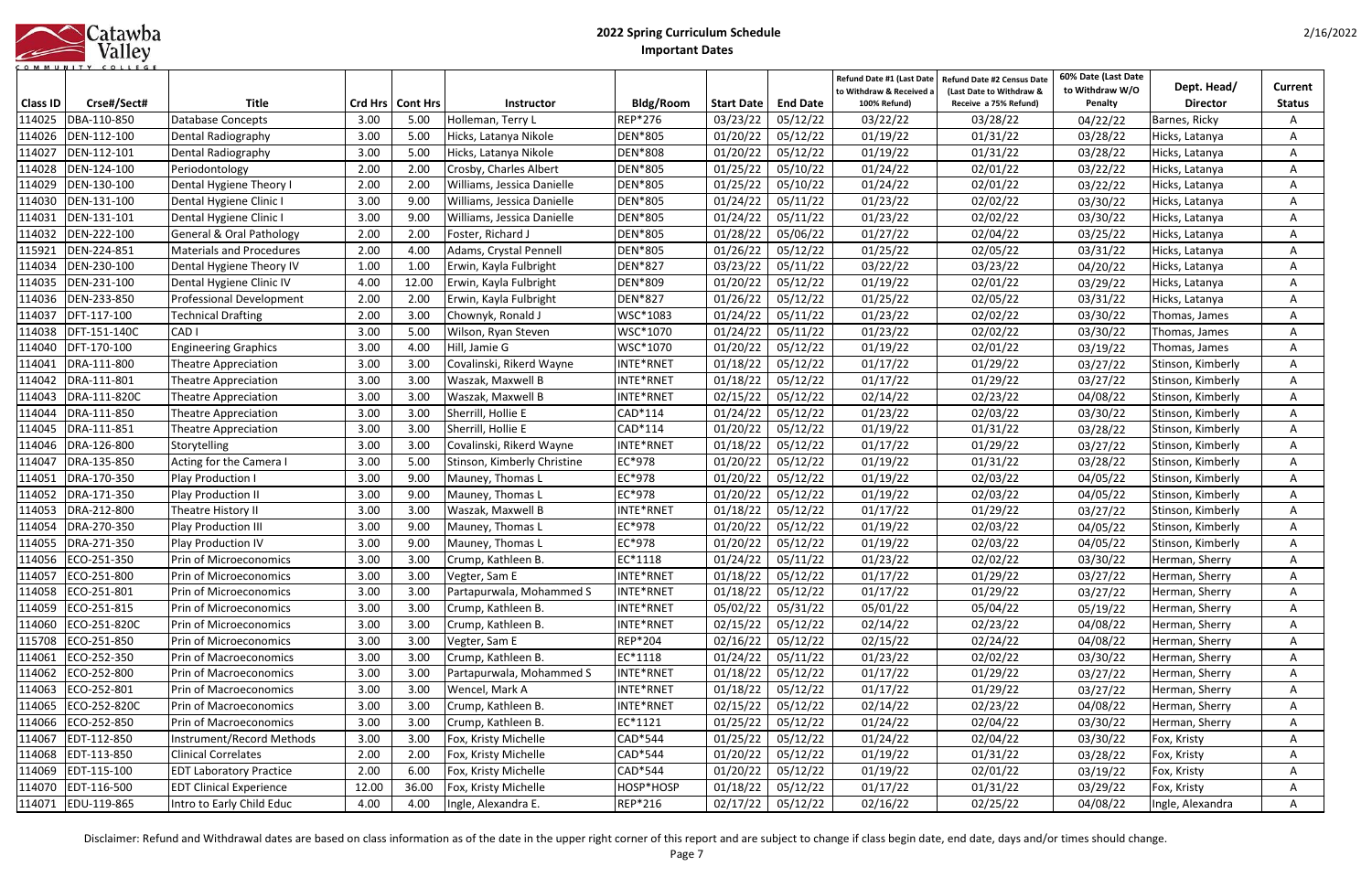|              | Catawba |
|--------------|---------|
|              | Valley  |
| <b>MMUNI</b> |         |

| <b>Class ID</b> | Crse#/Sect#          | <b>Title</b>                       |      | Crd Hrs   Cont Hrs | <b>Instructor</b>             | Bldg/Room      | <b>Start Date</b>   | <b>End Date</b> | Refund Date #1 (Last Date<br>to Withdraw & Received<br>100% Refund) | <b>Refund Date #2 Census Date</b><br>(Last Date to Withdraw &<br>Receive a 75% Refund) | 60% Date (Last Date<br>to Withdraw W/O<br>Penalty | Dept. Head/<br><b>Director</b> | Current<br><b>Status</b> |
|-----------------|----------------------|------------------------------------|------|--------------------|-------------------------------|----------------|---------------------|-----------------|---------------------------------------------------------------------|----------------------------------------------------------------------------------------|---------------------------------------------------|--------------------------------|--------------------------|
| 115963          | EDU-131-800          | Child, Family, and Community       | 3.00 | 3.00               | Haynes, Leah Jamie            | INTE*RNET      | 03/15/22            | 05/12/22        | 03/14/22                                                            | 03/20/22                                                                               | 04/19/22                                          | Ingle, Alexandra               | A                        |
| 114072          | EDU-131-820C         | Child, Family, and Community       | 3.00 | 3.00               | Haynes, Leah Jamie            | INTE*RNET      | 03/15/22            | 05/12/22        | 03/14/22                                                            | 03/20/22                                                                               | 04/19/22                                          | Ingle, Alexandra               | A                        |
| 114073          | EDU-145-820C         | Child Development II               | 3.00 | 3.00               | Haynes, Leah Jamie            | INTE*RNET      | 01/18/22            | 03/14/22        | 01/17/22                                                            | 01/23/22                                                                               | 02/20/22                                          | Ingle, Alexandra               | A                        |
| 114074          | EDU-146-800          | Child Guidance                     | 3.00 | 3.00               | Haynes, Leah Jamie            | INTE*RNET      | 03/15/22            | 05/12/22        | 03/14/22                                                            | 03/20/22                                                                               | 04/19/22                                          | Ingle, Alexandra               | A                        |
| 114075          | EDU-153-820C         | Health, Safety and Nutrition       | 3.00 | 3.00               | Ingle, Alexandra E.           | INTE*RNET      | 01/18/22            | 03/14/22        | 01/17/22                                                            | 01/23/22                                                                               | 02/20/22                                          | Ingle, Alexandra               | A                        |
| 114077          | EDU-251-850          | <b>Exploration Activities</b>      | 3.00 | 3.00               | Haynes, Leah Jamie            | <b>REP*216</b> | 03/15/22            | 05/12/22        | 03/14/22                                                            | 03/20/22                                                                               | 04/12/22                                          | Ingle, Alexandra               | A                        |
| 114078          | EDU-280-850          | Language/Literacy Experiences      | 3.00 | 3.00               | Ingle, Alexandra E.           | REP*216        | 01/25/22            | 03/14/22        | 01/24/22                                                            | 01/29/22                                                                               | 02/23/22                                          | Ingle, Alexandra               | A                        |
| 114079          | EDU-284-865          | Early Child Capstone Prac          | 4.00 | 10.00              | Ingle, Alexandra E.           | REP*216        | 01/20/22            | 05/12/22        | 01/19/22                                                            | 01/31/22                                                                               | 03/28/22                                          | Ingle, Alexandra               |                          |
| 114080          | EGR-110-200          | Intro to Engineering Tech          | 2.00 | 3.00               | York, Donna Russell           | WSC*1078       | 01/24/22            | 05/09/22        | 01/23/22                                                            | 01/31/22                                                                               | 03/28/22                                          | Thomas, James                  | A                        |
| 114081          | EGR-150-100          | Intro to Engineering               | 2.00 | 3.00               | Hill, Jamie G                 | WSC*1093       | 01/24/22            | 05/11/22        | 01/23/22                                                            | 02/02/22                                                                               | 03/30/22                                          | Thomas, James                  | A                        |
| 114083          | EGR-285-100          | Design Project                     | 2.00 | 4.00               | Hill, Jamie G                 | WSC*1070       | 01/24/22            | 05/11/22        | 01/23/22                                                            | 02/02/22                                                                               | 03/30/22                                          | Thomas, James                  | A                        |
| 115825          | ELC-113-850          | <b>Residential Wiring</b>          | 4.00 | 8.00               | Yarbrough, Christopher Thomas | WSC*1086       | 01/20/22            | 05/12/22        | 01/19/22                                                            | 01/31/22                                                                               | 03/28/22                                          | Thomas, James                  | A                        |
| 114762          | ELC-114-140C         | <b>Commercial Wiring</b>           | 4.00 | 8.00               | Robinson, Ramie Lee           | WSC*1086       | 01/20/22            | 05/12/22        | 01/19/22                                                            | 02/01/22                                                                               | 03/30/22                                          | Thomas, James                  | Α                        |
| 114086          | ELC-117-100          | <b>Motors and Controls</b>         | 4.00 | 8.00               | Robinson, Ramie Lee           | WSC*1086       | 01/20/22            | 05/12/22        | 01/19/22                                                            | 02/01/22                                                                               | 03/29/22                                          | Thomas, James                  | A                        |
| 114087          | ELC-118-830C         | <b>National Electrical Code</b>    | 2.00 | 3.00               | Yarbrough, Christopher Thomas | WSC*1085       | 01/20/22            | 05/12/22        | 01/19/22                                                            | 01/31/22                                                                               | 03/28/22                                          | Thomas, James                  | A                        |
| 115860          | ELC-119-851          | <b>NEC Calculations</b>            | 2.00 | 3.00               | Robinson, Ramie Lee           | WSC*1085       | 01/26/22            | 05/12/22        | 01/25/22                                                            | 02/05/22                                                                               | 03/30/22                                          | Robinson, Ramie                | A                        |
| 114089          | ELC-128-100          | Intro to PLC                       | 3.00 | 5.00               | Thomas, James David           | WSC*1074       | 01/20/22            | 05/12/22        | 01/19/22                                                            | 02/01/22                                                                               | 03/29/22                                          | Thomas, James                  | A                        |
| 115752          | ELC-128-101          | Intro to PLC                       | 3.00 | 5.00               | Chownyk, Ronald J             | WSC*1074       | 01/24/22            | 05/11/22        | 01/23/22                                                            | 02/02/22                                                                               | 03/30/22                                          | Thomas, James                  | A                        |
| 114090          | ELC-131-200          | Circuit Analysis I                 | 4.00 | 6.00               | York, Donna Russell           | WSC*1078       | 01/20/22            | 05/12/22        | 01/19/22                                                            | 02/01/22                                                                               | 03/29/22                                          | Thomas, James                  | A                        |
| 114091          | ELC-131-850          | <b>Circuit Analysis I</b>          | 4.00 | 6.00               | McGee, Craig                  | WSC*1097       | 01/20/22            | 05/12/22        | 01/19/22                                                            | 01/31/22                                                                               | 03/28/22                                          | Thomas, James                  | A                        |
| 114092          | ELC-131A-100         | Circuit Analysis I Lab             | 1.00 | 3.00               | Chownyk, Ronald J             | WSC*1081       | 01/25/22            | 05/10/22        | 01/24/22                                                            | 02/01/22                                                                               | 03/22/22                                          | Thomas, James                  | A                        |
| 114094          | ELC-135-100          | <b>Electrical Machines</b>         | 3.00 | 4.00               | McGee, Craig                  | WSC*1078       | 01/20/22            | 05/12/22        | 01/19/22                                                            | 02/01/22                                                                               | 03/29/22                                          | Thomas, James                  | A                        |
| 114095          | ELC-213-850          | nstrumentation                     | 4.00 | 5.00               | McGee, Craig                  | WSC*1097       | 01/24/22            | 05/12/22        | 01/23/22                                                            | 02/03/22                                                                               | 03/30/22                                          | Thomas, James                  | A                        |
| 114096          | ELC-229-100          | <b>Applications Project</b>        | 2.00 | 4.00               | Hill, Jamie G                 | WSC*1070       | 01/24/22            | 05/11/22        | 01/23/22                                                            | 02/02/22                                                                               | 03/30/22                                          | Thomas, James                  | A                        |
| 114097          | ELN-131-100          | <b>Analog Electronics I</b>        | 4.00 | 6.00               | Chownyk, Ronald J             | WSC*1078       | 01/24/22            | 05/11/22        | 01/23/22                                                            | 02/02/22                                                                               | 03/30/22                                          | Thomas, James                  | A                        |
| 114099          | ELN-232-100          | Intro to Microprocessors           | 4.00 | 6.00               | Chownyk, Ronald J             | WSC*1083       | 01/20/22            | 05/12/22        | 01/19/22                                                            | 02/01/22                                                                               | 03/29/22                                          | Thomas, James                  |                          |
| 114100          | ELN-234-100          | <b>Communication Systems</b>       | 4.00 | 6.00               | Clark, James Walter           | WSC*1083       | 01/24/22            | 05/11/22        | 01/23/22                                                            | 02/02/22                                                                               | 03/30/22                                          | Thomas, James                  |                          |
| 114102          | EMS-110-140C         | <b>EMT</b>                         | 9.00 | 15.00              | Brown, Cindy Poissonnet       | EC*1018        | 01/20/22            | 05/12/22        | 01/19/22                                                            | 01/31/22                                                                               | 03/30/22                                          | Lowman, Kendra                 |                          |
|                 | 114103 EMS-121-500   | <b>AEMT Clinical Practicum</b>     | 2.00 | 6.00               | Lowman, Kendra Bissette       | EMSB*1/HOSP    | $01/18/22$ 05/12/22 |                 | 01/17/22                                                            | 01/31/22                                                                               | 03/27/22                                          | Lowman, Kendra                 | A                        |
| 114104          | EMS-122-500          | <b>EMS Clinical Practicum I</b>    | 1.00 | 3.00               | Benge, Jessalyn Johnson       | EMSB*1/HOSP    | 01/18/22            | 05/12/22        | 01/17/22                                                            | 01/31/22                                                                               | 03/27/22                                          | Lowman, Kendra                 | A                        |
| 114105          | EMS-130-850          | Pharmacology                       | 4.00 | 6.00               | Benge, Jessalyn Johnson       | EC*1025        | 01/24/22            | 05/12/22        | 01/23/22                                                            | 02/03/22                                                                               | 03/30/22                                          | Lowman, Kendra                 | A                        |
|                 | 114106   EMS-131-850 | <b>Advanced Airway Management</b>  | 2.00 | 3.00               | Lowman, Kendra Bissette       | EC*1018        | 01/24/22            | 05/12/22        | 01/23/22                                                            | 02/03/22                                                                               | 03/30/22                                          | Lowman, Kendra                 | A                        |
| 114107          | EMS-160-850          | Cardiology I                       | 3.00 | 5.00               | Benge, Jessalyn Johnson       | EC*1009        | 01/24/22            | 05/12/22        | 01/23/22                                                            | 02/03/22                                                                               | 03/30/22                                          | Lowman, Kendra                 | A                        |
| 114108          | EMS-241-500          | <b>EMS Clinical Practicum IV</b>   | 4.00 | 12.00              | Benge, Jessalyn Johnson       | EMSB*1/HOSP    | 01/18/22            | 05/12/22        | 01/17/22                                                            | 01/31/22                                                                               | 03/27/22                                          | Lowman, Kendra                 | A                        |
| 114109          | EMS-285-350          | <b>EMS Capstone</b>                | 2.00 | 4.00               | Lowman, Kendra Bissette       | EC*1025        | 01/20/22            | 05/12/22        | 01/19/22                                                            | 01/25/22                                                                               | 03/29/22                                          | Lowman, Kendra                 | A                        |
|                 | 114112   ENG-002-102 | <b>Transition English</b>          | 3.00 | 6.00               | Ferard, Venon W.              | CAD*106        | 01/20/22            | 05/12/22        | 01/19/22                                                            | 02/01/22                                                                               | 03/30/22                                          | Buchanan, Krysten              | A                        |
|                 | 114116   ENG-002-800 | <b>Transition English</b>          | 3.00 | 6.00               | Pinkney, Sheila Y             | INTE*RNET      | 01/18/22            | 05/12/22        | 01/17/22                                                            | 01/29/22                                                                               | 03/27/22                                          | Buchanan, Krysten              | A                        |
| 115941          | ENG-002-801          | <b>Transition English</b>          | 3.00 | 6.00               | Ferard, Venon W.              | INTE*RNET      | 01/18/22            | 05/12/22        | 01/17/22                                                            | 01/29/22                                                                               | 03/27/22                                          | Buchanan, Krysten              | Α                        |
|                 | 114118   ENG-011-200 | <b>Writing and Inquiry Support</b> | 2.00 | 3.00               | Whalen, Hollis Anne           | VIRT*CLSRM     | 01/24/22            | 05/11/22        | 01/23/22                                                            | 02/02/22                                                                               | 03/30/22                                          | Buchanan, Krysten              | A                        |
| 114119          | ENG-011-750AE        | <b>Writing and Inquiry Support</b> | 2.00 | 3.00               | Harbinson, Justin T           | ATEC*215       | 01/20/22            | 05/12/22        | 01/19/22                                                            | 01/31/22                                                                               | 03/28/22                                          | Buchanan, Krysten              | A                        |
| 114120          | ENG-011-850          | Writing and Inquiry Support        | 2.00 | 3.00               | Buchanan, Krysten R           | WW*125         | 01/24/22            | 05/12/22        | 01/23/22                                                            | 02/03/22                                                                               | 03/30/22                                          | Buchanan, Krysten              | A                        |
| 114121          | ENG-011-851          | Writing and Inquiry Support        | 2.00 | 3.00               | Braun, Elizabeth              | WW*125         | 01/24/22            | 05/12/22        | 01/23/22                                                            | 02/03/22                                                                               | 03/30/22                                          | Buchanan, Krysten              | A                        |
|                 | 114122   ENG-011-852 | Writing and Inquiry Support        | 2.00 | 3.00               | Likin, Amelia                 | WW*122         | 01/24/22            | 05/12/22        | 01/23/22                                                            | 02/03/22                                                                               | 03/30/22                                          | Buchanan, Krysten              | A                        |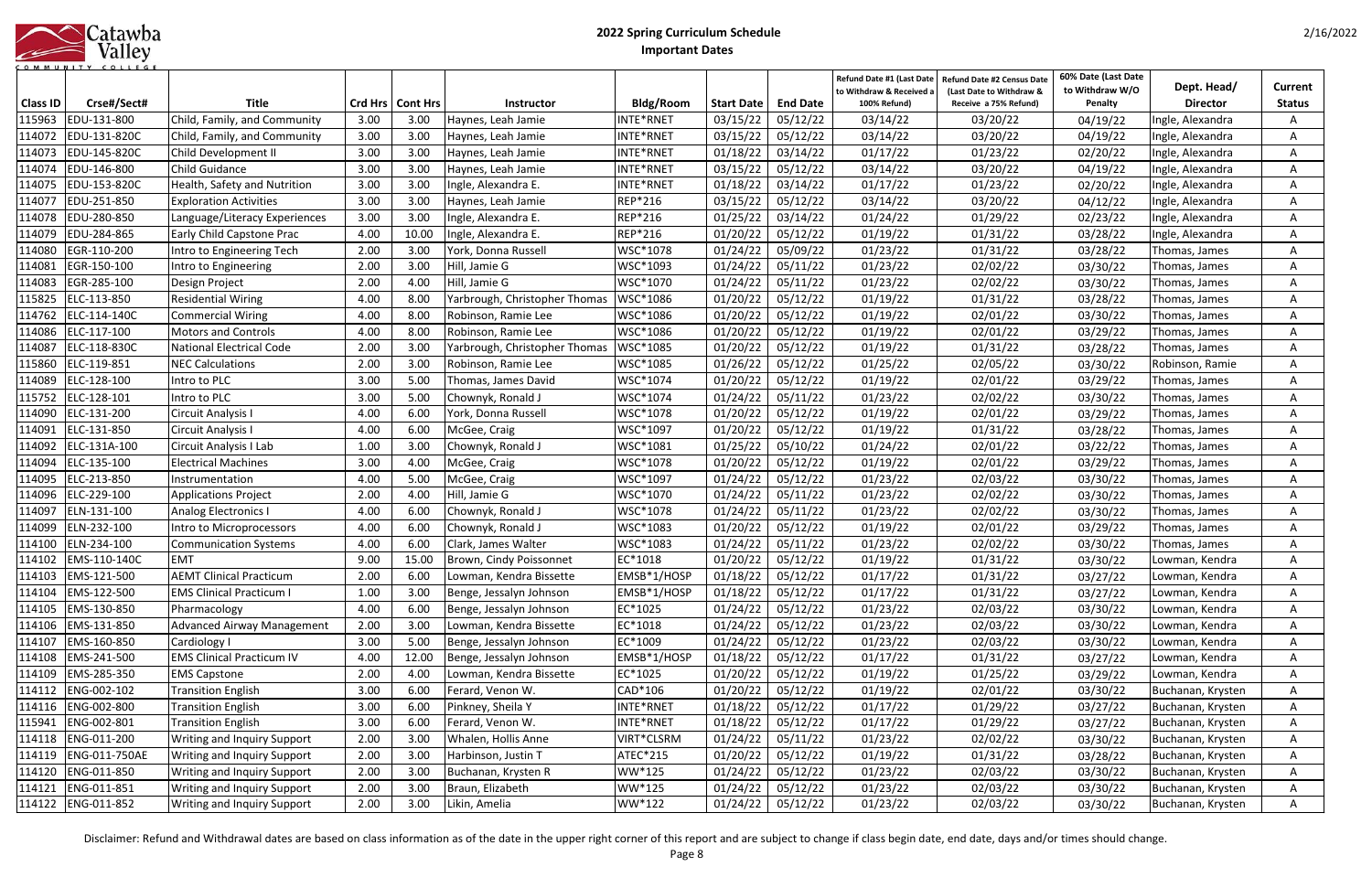|            | Catawba |
|------------|---------|
|            | Valley  |
| <b>MUN</b> |         |

| <b>Title</b><br>Crse#/Sect#<br>Crd Hrs   Cont Hrs<br>Bldg/Room<br><b>End Date</b><br><b>Class ID</b><br><b>Start Date</b><br>100% Refund)<br>Receive a 75% Refund)<br><b>Director</b><br><b>Status</b><br><b>Instructor</b><br>Penalty<br>05/11/22<br>01/23/22<br>114123<br>ENG-111-100<br>01/24/22<br>02/02/22<br>3.00<br>3.00<br>WW*121<br>03/30/22<br>Cranford, Aden<br>Writing and Inquiry<br>Womack, Robert L.<br>ENG-111-101<br>3.00<br>01/24/22<br>05/11/22<br>01/23/22<br>114124<br>3.00<br>Blanchard, Susannah<br>WW*116<br>02/02/22<br>03/30/22<br>Writing and Inquiry<br>Cranford, Aden<br>ENG-111-105<br>01/20/22<br>05/12/22<br>114128<br>3.00<br>3.00<br>WW*115<br>01/19/22<br>02/01/22<br>Spillane, Susan Michelle<br>03/29/22<br>Writing and Inquiry<br>Cranford, Aden<br>A<br>ENG-111-106<br>01/20/22<br>05/12/22<br>114129<br>3.00<br>3.00<br>WW*121<br>01/19/22<br>02/01/22<br>Writing and Inquiry<br>Watkins, Jessica Hurley<br>03/29/22<br>Cranford, Aden<br>A<br>WW*121<br>05/12/22<br>01/19/22<br>114130<br>ENG-111-107<br>3.00<br>3.00<br>01/20/22<br>02/01/22<br>03/29/22<br>Writing and Inquiry<br>Spillane, Susan Michelle<br>Cranford, Aden<br>ENG-111-140CH<br>01/20/22<br>05/12/22<br>01/19/22<br>02/01/22<br>114131<br>3.00<br>3.00<br>Spillane, Susan Michelle<br>WW*116<br>03/29/22<br>Writing and Inquiry<br>Cranford, Aden<br>WW*116<br>01/20/22<br>05/12/22<br>03/29/22<br>114132<br>ENG-111-141CH<br>3.00<br>3.00<br>01/19/22<br>02/01/22<br>Collie, Roy Alan<br>Cranford, Aden<br>Writing and Inquiry<br>ENG-111-200RS<br>114133<br>3.00<br>/IRT*CLSRM<br>01/24/22<br>05/11/22<br>01/23/22<br>02/02/22<br>3.00<br>Whalen, Hollis Anne<br>03/30/22<br>Cranford, Aden<br>Writing and Inquiry<br>Α<br>ENG-111-750AE<br>01/24/22<br>114134<br>3.00<br>3.00<br>ATEC*215<br>05/12/22<br>01/23/22<br>02/03/22<br>03/30/22<br>Writing and Inquiry<br>Harbinson, Justin T<br>Cranford, Aden<br>A<br>114135<br>ENG-111-751AE<br>3.00<br>ATEC*215<br>01/24/22<br>05/12/22<br>01/23/22<br>02/03/22<br>03/30/22<br>3.00<br>Harbinson, Justin T<br>Cranford, Aden<br>Writing and Inquiry<br>A<br>114136<br>ENG-111-752AE<br>3.00<br>3.00<br>ATEC*215<br>01/24/22<br>05/12/22<br>01/23/22<br>02/03/22<br>03/30/22<br>Harbinson, Justin T<br>Cranford, Aden<br>Writing and Inquiry<br>A<br>114137<br>ENG-111-800<br>INTE*RNET<br>01/18/22<br>05/12/22<br>3.00<br>3.00<br>01/17/22<br>01/29/22<br>Writing and Inquiry<br>Snow, Teresa Haylee<br>03/27/22<br>Cranford, Aden<br>A<br>ENG-111-802<br>3.00<br>INTE*RNET<br>02/15/22<br>05/12/22<br>02/14/22<br>02/23/22<br>114139<br>3.00<br>Samamra, Elizabeth Prestwood<br>04/08/22<br>Writing and Inquiry<br>Cranford, Aden<br>A<br>02/15/22<br>05/12/22<br>02/14/22<br>02/23/22<br>114140<br>ENG-111-803<br>3.00<br>3.00<br>INTE*RNET<br>04/08/22<br>Cranford, Aden<br>Writing and Inquiry<br>Snow, Teresa Haylee<br>A<br>05/12/22<br>114936<br>ENG-111-804<br>3.00<br>INTE*RNET<br>03/15/22<br>03/14/22<br>03/20/22<br>04/19/22<br>Writing and Inquiry<br>3.00<br>Spillane, Susan Michelle<br>Cranford, Aden<br>A<br>02/15/22<br>05/12/22<br>114141<br>ENG-111-820C<br>3.00<br>3.00<br>INTE*RNET<br>02/14/22<br>02/23/22<br>Collie, Roy Alan<br>04/08/22<br>Cranford, Aden<br>Writing and Inquiry<br>A<br>ENG-111-821C<br>02/15/22<br>02/23/22<br>3.00<br>3.00<br>INTE*RNET<br>05/12/22<br>02/14/22<br>114142<br>Harbinson, Justin T<br>04/08/22<br>Cranford, Aden<br>Writing and Inquiry<br>A<br>ENG-111-830CH<br>3.00<br>01/24/22<br>05/12/22<br>01/23/22<br>02/03/22<br>03/30/22<br>114143<br>3.00<br>Collie, Roy Alan<br>WW*115<br>Cranford, Aden<br>Writing and Inquiry<br>A<br>WW*115<br>01/24/22<br>114144<br>ENG-111-831CH<br>3.00<br>3.00<br>05/12/22<br>01/23/22<br>02/03/22<br>03/30/22<br>Collie, Roy Alan<br>Writing and Inquiry<br>Cranford, Aden<br>05/12/22<br>01/23/22<br>114145<br>ENG-111-832CH<br>3.00<br>WW*123<br>01/24/22<br>02/03/22<br>03/30/22<br>3.00<br>Womack, Robert L.<br>Cranford, Aden<br>Writing and Inquiry<br>ENG-111-833CH<br>3.00<br>WW*123<br>01/24/22<br>05/12/22<br>01/23/22<br>03/30/22<br>114146<br>Writing and Inquiry<br>3.00<br>Spillane, Susan Michelle<br>02/03/22<br>Cranford, Aden<br><b>ENG-111-834CH</b><br>01/20/22<br>05/12/22<br>03/28/22<br>3.00<br>3.00<br>WW*115<br>01/19/22<br>01/31/22<br>114147<br>Collie, Roy Alan<br>Cranford, Aden<br>Writing and Inquiry<br>ENG-111-850RS<br>3.00<br>3.00<br>WW*125<br>01/24/22<br>05/12/22<br>02/03/22<br>114148<br>Collie, Roy Alan<br>01/23/22<br>03/30/22<br>Writing and Inquiry<br>Cranford, Aden<br>A<br>WW*125<br>05/12/22<br>01/23/22<br>114149<br>ENG-111-851RS<br>3.00<br>3.00<br>Braun, Elizabeth<br>01/24/22<br>02/03/22<br>03/30/22<br>Writing and Inquiry<br>Cranford, Aden<br>3.00<br>WW*122<br>01/24/22<br>05/12/22<br>114150<br>ENG-111-852RS<br>3.00<br>Likin, Amelia<br>01/23/22<br>02/03/22<br>Writing and Inquiry<br>03/30/22<br>Cranford, Aden<br>ENG-112-100<br>WW*122<br>01/24/22<br>01/23/22<br>114153<br>3.00<br>3.00<br>Wooten, Kristy E.<br>05/11/22<br>02/02/22<br>Writing/Research in the Disc<br>03/30/22<br>Cranford, Aden<br>114155<br>ENG-112-102<br>3.00<br>WW*115<br>01/24/22<br>05/11/22<br>01/23/22<br>02/02/22<br>Writing/Research in the Disc<br>3.00<br>Lewallen, Courtney Elizabeth<br>03/30/22<br>Cranford, Aden<br>A<br>ENG-112-103<br>01/24/22<br>05/11/22<br>114156<br>Writing/Research in the Disc<br>3.00<br>3.00<br>WW*115<br>01/23/22<br>02/02/22<br>03/30/22<br>Lewallen, Courtney Elizabeth<br>Cranford, Aden<br>A<br>$01/20/22$ 05/12/22<br>114157 ENG-112-104<br>Writing/Research in the Disc<br>3.00<br>3.00<br>WW*123<br>01/19/22<br>02/01/22<br>Watkins, Jessica Hurley<br>03/29/22<br>Cranford, Aden<br>A<br>ENG-112-140C<br>WW*125<br>01/24/22<br>05/11/22<br>114158<br>Writing/Research in the Disc<br>3.00<br>3.00<br>Collie, Roy Alan<br>01/23/22<br>02/02/22<br>Cranford, Aden<br>03/30/22<br>A<br>ENG-112-757B<br>BNDY*CLSRM<br>114160<br>3.00<br>3.00<br>Likin, Amelia<br>01/24/22<br>05/12/22<br>01/23/22<br>02/03/22<br>Writing/Research in the Disc<br>Cranford, Aden<br>03/30/22<br>A<br>01/19/22<br>ENG-112-779M<br>Writing/Research in the Disc<br>3.00<br>3.00<br>Womack, Robert L.<br>MHS*HS<br>01/20/22<br>05/12/22<br>01/31/22<br>Cranford, Aden<br>114161<br>03/28/22<br>A<br>ENG-112-789N<br>Writing/Research in the Disc<br>3.00<br>3.00<br>Womack, Robert L.<br>NCCS*SUMRM1<br>01/24/22<br>02/03/22<br>Cranford, Aden<br>114162<br>05/12/22<br>01/23/22<br>03/30/22<br>A<br>ENG-112-800<br>3.00<br>Lewallen, Courtney Elizabeth<br>INTE*RNET<br>01/18/22<br>05/12/22<br>114163<br>Writing/Research in the Disc<br>3.00<br>01/17/22<br>01/29/22<br>03/27/22<br>Cranford, Aden<br>A<br>ENG-112-801<br>INTE*RNET<br>01/18/22<br>05/12/22<br>01/17/22<br>114164<br>Writing/Research in the Disc<br>3.00<br>3.00<br>Snow, Teresa Haylee<br>01/29/22<br>03/27/22<br>Cranford, Aden<br>A<br>ENG-112-802<br>01/18/22<br>05/12/22<br>01/17/22<br>01/29/22<br>114165<br>Writing/Research in the Disc<br>3.00<br>3.00<br>Snow, Teresa Haylee<br>INTE*RNET<br>Cranford, Aden<br>03/27/22<br>A<br>114166<br>ENG-112-803<br>Writing/Research in the Disc<br>3.00<br>Blanchard, Susannah<br>INTE*RNET<br>01/18/22<br>05/12/22<br>01/17/22<br>01/29/22<br>3.00<br>03/27/22<br>Cranford, Aden<br>A<br>ENG-112-805<br>3.00<br>INTE*RNET<br>02/15/22<br>114168<br>Writing/Research in the Disc<br>3.00<br>05/12/22<br>02/14/22<br>02/23/22<br>Cranford, Aden<br>Likin, Amelia<br>04/08/22<br>Α<br>ENG-112-806<br>Writing/Research in the Disc<br>3.00<br>3.00<br>INTE*RNET<br>05/12/22<br>02/14/22<br>114169<br>Wooten, Kristy E.<br>02/15/22<br>02/23/22<br>04/08/22<br>Cranford, Aden<br>A<br>ENG-112-808<br>Writing/Research in the Disc<br>3.00<br>INTE*RNET<br>02/15/22<br>05/12/22<br>02/14/22<br>114171<br>3.00<br>Snow, Teresa Haylee<br>02/23/22<br>04/08/22<br>Cranford, Aden<br>A<br>114937<br>ENG-112-809<br>Writing/Research in the Disc<br>03/15/22<br>05/12/22<br>03/14/22<br>03/20/22<br>Cranford, Aden<br>3.00<br>3.00<br>Wooten, Kristy E.<br>INTE*RNET<br>04/19/22<br>A<br>ENG-112-820C<br>Womack, Robert L.<br>02/15/22<br>114172<br>Writing/Research in the Disc<br>3.00<br>3.00<br>INTE*RNET<br>05/12/22<br>02/14/22<br>02/23/22<br>Cranford, Aden<br>04/08/22<br>Α |  |                              |      |      |                   |           |          |          | Refund Date #1 (Last Date<br>to Withdraw & Received a | Refund Date #2 Census Date<br>(Last Date to Withdraw & | 60% Date (Last Date<br>to Withdraw W/O | Dept. Head/    | Current |
|------------------------------------------------------------------------------------------------------------------------------------------------------------------------------------------------------------------------------------------------------------------------------------------------------------------------------------------------------------------------------------------------------------------------------------------------------------------------------------------------------------------------------------------------------------------------------------------------------------------------------------------------------------------------------------------------------------------------------------------------------------------------------------------------------------------------------------------------------------------------------------------------------------------------------------------------------------------------------------------------------------------------------------------------------------------------------------------------------------------------------------------------------------------------------------------------------------------------------------------------------------------------------------------------------------------------------------------------------------------------------------------------------------------------------------------------------------------------------------------------------------------------------------------------------------------------------------------------------------------------------------------------------------------------------------------------------------------------------------------------------------------------------------------------------------------------------------------------------------------------------------------------------------------------------------------------------------------------------------------------------------------------------------------------------------------------------------------------------------------------------------------------------------------------------------------------------------------------------------------------------------------------------------------------------------------------------------------------------------------------------------------------------------------------------------------------------------------------------------------------------------------------------------------------------------------------------------------------------------------------------------------------------------------------------------------------------------------------------------------------------------------------------------------------------------------------------------------------------------------------------------------------------------------------------------------------------------------------------------------------------------------------------------------------------------------------------------------------------------------------------------------------------------------------------------------------------------------------------------------------------------------------------------------------------------------------------------------------------------------------------------------------------------------------------------------------------------------------------------------------------------------------------------------------------------------------------------------------------------------------------------------------------------------------------------------------------------------------------------------------------------------------------------------------------------------------------------------------------------------------------------------------------------------------------------------------------------------------------------------------------------------------------------------------------------------------------------------------------------------------------------------------------------------------------------------------------------------------------------------------------------------------------------------------------------------------------------------------------------------------------------------------------------------------------------------------------------------------------------------------------------------------------------------------------------------------------------------------------------------------------------------------------------------------------------------------------------------------------------------------------------------------------------------------------------------------------------------------------------------------------------------------------------------------------------------------------------------------------------------------------------------------------------------------------------------------------------------------------------------------------------------------------------------------------------------------------------------------------------------------------------------------------------------------------------------------------------------------------------------------------------------------------------------------------------------------------------------------------------------------------------------------------------------------------------------------------------------------------------------------------------------------------------------------------------------------------------------------------------------------------------------------------------------------------------------------------------------------------------------------------------------------------------------------------------------------------------------------------------------------------------------------------------------------------------------------------------------------------------------------------------------------------------------------------------------------------------------------------------------------------------------------------------------------------------------------------------------------------------------------------------------------------------------------------------------------------------------------------------------------------------------------------------------------------------------------------------------------------------------------------------------------------------------------------------------------------------------------------------------------------------------------------------------------------------------------------------------------------------------------------------------------------------------------------------------------------------------------------------------------------------------------------------------------------------------------------------------------------------------------------------------------------------------------------------------------------------------------------------------------------------------------------------------------------------------------------------------------------------------------------------------------------------------------------------------------------------------------------------------------------------------------------------------------------------------------------------------------------------------------------------------------------------------------------------------------------------------------------------------------------------------------------------------------------------------------------------------------------------------------------------------------------------------------------------------------------------------------------------------------------------------------------------------------------------------------------------------------------------------------------------------------------------------------------------------------------------------------------------------------------------------------------------------------------------------------------|--|------------------------------|------|------|-------------------|-----------|----------|----------|-------------------------------------------------------|--------------------------------------------------------|----------------------------------------|----------------|---------|
|                                                                                                                                                                                                                                                                                                                                                                                                                                                                                                                                                                                                                                                                                                                                                                                                                                                                                                                                                                                                                                                                                                                                                                                                                                                                                                                                                                                                                                                                                                                                                                                                                                                                                                                                                                                                                                                                                                                                                                                                                                                                                                                                                                                                                                                                                                                                                                                                                                                                                                                                                                                                                                                                                                                                                                                                                                                                                                                                                                                                                                                                                                                                                                                                                                                                                                                                                                                                                                                                                                                                                                                                                                                                                                                                                                                                                                                                                                                                                                                                                                                                                                                                                                                                                                                                                                                                                                                                                                                                                                                                                                                                                                                                                                                                                                                                                                                                                                                                                                                                                                                                                                                                                                                                                                                                                                                                                                                                                                                                                                                                                                                                                                                                                                                                                                                                                                                                                                                                                                                                                                                                                                                                                                                                                                                                                                                                                                                                                                                                                                                                                                                                                                                                                                                                                                                                                                                                                                                                                                                                                                                                                                                                                                                                                                                                                                                                                                                                                                                                                                                                                                                                                                                                                                                                                                                                                                                                                                                                                                                                                                                                                                                                                                                                                                                                                                                              |  |                              |      |      |                   |           |          |          |                                                       |                                                        |                                        |                |         |
|                                                                                                                                                                                                                                                                                                                                                                                                                                                                                                                                                                                                                                                                                                                                                                                                                                                                                                                                                                                                                                                                                                                                                                                                                                                                                                                                                                                                                                                                                                                                                                                                                                                                                                                                                                                                                                                                                                                                                                                                                                                                                                                                                                                                                                                                                                                                                                                                                                                                                                                                                                                                                                                                                                                                                                                                                                                                                                                                                                                                                                                                                                                                                                                                                                                                                                                                                                                                                                                                                                                                                                                                                                                                                                                                                                                                                                                                                                                                                                                                                                                                                                                                                                                                                                                                                                                                                                                                                                                                                                                                                                                                                                                                                                                                                                                                                                                                                                                                                                                                                                                                                                                                                                                                                                                                                                                                                                                                                                                                                                                                                                                                                                                                                                                                                                                                                                                                                                                                                                                                                                                                                                                                                                                                                                                                                                                                                                                                                                                                                                                                                                                                                                                                                                                                                                                                                                                                                                                                                                                                                                                                                                                                                                                                                                                                                                                                                                                                                                                                                                                                                                                                                                                                                                                                                                                                                                                                                                                                                                                                                                                                                                                                                                                                                                                                                                                              |  |                              |      |      |                   |           |          |          |                                                       |                                                        |                                        |                |         |
|                                                                                                                                                                                                                                                                                                                                                                                                                                                                                                                                                                                                                                                                                                                                                                                                                                                                                                                                                                                                                                                                                                                                                                                                                                                                                                                                                                                                                                                                                                                                                                                                                                                                                                                                                                                                                                                                                                                                                                                                                                                                                                                                                                                                                                                                                                                                                                                                                                                                                                                                                                                                                                                                                                                                                                                                                                                                                                                                                                                                                                                                                                                                                                                                                                                                                                                                                                                                                                                                                                                                                                                                                                                                                                                                                                                                                                                                                                                                                                                                                                                                                                                                                                                                                                                                                                                                                                                                                                                                                                                                                                                                                                                                                                                                                                                                                                                                                                                                                                                                                                                                                                                                                                                                                                                                                                                                                                                                                                                                                                                                                                                                                                                                                                                                                                                                                                                                                                                                                                                                                                                                                                                                                                                                                                                                                                                                                                                                                                                                                                                                                                                                                                                                                                                                                                                                                                                                                                                                                                                                                                                                                                                                                                                                                                                                                                                                                                                                                                                                                                                                                                                                                                                                                                                                                                                                                                                                                                                                                                                                                                                                                                                                                                                                                                                                                                                              |  |                              |      |      |                   |           |          |          |                                                       |                                                        |                                        |                |         |
|                                                                                                                                                                                                                                                                                                                                                                                                                                                                                                                                                                                                                                                                                                                                                                                                                                                                                                                                                                                                                                                                                                                                                                                                                                                                                                                                                                                                                                                                                                                                                                                                                                                                                                                                                                                                                                                                                                                                                                                                                                                                                                                                                                                                                                                                                                                                                                                                                                                                                                                                                                                                                                                                                                                                                                                                                                                                                                                                                                                                                                                                                                                                                                                                                                                                                                                                                                                                                                                                                                                                                                                                                                                                                                                                                                                                                                                                                                                                                                                                                                                                                                                                                                                                                                                                                                                                                                                                                                                                                                                                                                                                                                                                                                                                                                                                                                                                                                                                                                                                                                                                                                                                                                                                                                                                                                                                                                                                                                                                                                                                                                                                                                                                                                                                                                                                                                                                                                                                                                                                                                                                                                                                                                                                                                                                                                                                                                                                                                                                                                                                                                                                                                                                                                                                                                                                                                                                                                                                                                                                                                                                                                                                                                                                                                                                                                                                                                                                                                                                                                                                                                                                                                                                                                                                                                                                                                                                                                                                                                                                                                                                                                                                                                                                                                                                                                                              |  |                              |      |      |                   |           |          |          |                                                       |                                                        |                                        |                |         |
|                                                                                                                                                                                                                                                                                                                                                                                                                                                                                                                                                                                                                                                                                                                                                                                                                                                                                                                                                                                                                                                                                                                                                                                                                                                                                                                                                                                                                                                                                                                                                                                                                                                                                                                                                                                                                                                                                                                                                                                                                                                                                                                                                                                                                                                                                                                                                                                                                                                                                                                                                                                                                                                                                                                                                                                                                                                                                                                                                                                                                                                                                                                                                                                                                                                                                                                                                                                                                                                                                                                                                                                                                                                                                                                                                                                                                                                                                                                                                                                                                                                                                                                                                                                                                                                                                                                                                                                                                                                                                                                                                                                                                                                                                                                                                                                                                                                                                                                                                                                                                                                                                                                                                                                                                                                                                                                                                                                                                                                                                                                                                                                                                                                                                                                                                                                                                                                                                                                                                                                                                                                                                                                                                                                                                                                                                                                                                                                                                                                                                                                                                                                                                                                                                                                                                                                                                                                                                                                                                                                                                                                                                                                                                                                                                                                                                                                                                                                                                                                                                                                                                                                                                                                                                                                                                                                                                                                                                                                                                                                                                                                                                                                                                                                                                                                                                                                              |  |                              |      |      |                   |           |          |          |                                                       |                                                        |                                        |                |         |
|                                                                                                                                                                                                                                                                                                                                                                                                                                                                                                                                                                                                                                                                                                                                                                                                                                                                                                                                                                                                                                                                                                                                                                                                                                                                                                                                                                                                                                                                                                                                                                                                                                                                                                                                                                                                                                                                                                                                                                                                                                                                                                                                                                                                                                                                                                                                                                                                                                                                                                                                                                                                                                                                                                                                                                                                                                                                                                                                                                                                                                                                                                                                                                                                                                                                                                                                                                                                                                                                                                                                                                                                                                                                                                                                                                                                                                                                                                                                                                                                                                                                                                                                                                                                                                                                                                                                                                                                                                                                                                                                                                                                                                                                                                                                                                                                                                                                                                                                                                                                                                                                                                                                                                                                                                                                                                                                                                                                                                                                                                                                                                                                                                                                                                                                                                                                                                                                                                                                                                                                                                                                                                                                                                                                                                                                                                                                                                                                                                                                                                                                                                                                                                                                                                                                                                                                                                                                                                                                                                                                                                                                                                                                                                                                                                                                                                                                                                                                                                                                                                                                                                                                                                                                                                                                                                                                                                                                                                                                                                                                                                                                                                                                                                                                                                                                                                                              |  |                              |      |      |                   |           |          |          |                                                       |                                                        |                                        |                |         |
|                                                                                                                                                                                                                                                                                                                                                                                                                                                                                                                                                                                                                                                                                                                                                                                                                                                                                                                                                                                                                                                                                                                                                                                                                                                                                                                                                                                                                                                                                                                                                                                                                                                                                                                                                                                                                                                                                                                                                                                                                                                                                                                                                                                                                                                                                                                                                                                                                                                                                                                                                                                                                                                                                                                                                                                                                                                                                                                                                                                                                                                                                                                                                                                                                                                                                                                                                                                                                                                                                                                                                                                                                                                                                                                                                                                                                                                                                                                                                                                                                                                                                                                                                                                                                                                                                                                                                                                                                                                                                                                                                                                                                                                                                                                                                                                                                                                                                                                                                                                                                                                                                                                                                                                                                                                                                                                                                                                                                                                                                                                                                                                                                                                                                                                                                                                                                                                                                                                                                                                                                                                                                                                                                                                                                                                                                                                                                                                                                                                                                                                                                                                                                                                                                                                                                                                                                                                                                                                                                                                                                                                                                                                                                                                                                                                                                                                                                                                                                                                                                                                                                                                                                                                                                                                                                                                                                                                                                                                                                                                                                                                                                                                                                                                                                                                                                                                              |  |                              |      |      |                   |           |          |          |                                                       |                                                        |                                        |                |         |
|                                                                                                                                                                                                                                                                                                                                                                                                                                                                                                                                                                                                                                                                                                                                                                                                                                                                                                                                                                                                                                                                                                                                                                                                                                                                                                                                                                                                                                                                                                                                                                                                                                                                                                                                                                                                                                                                                                                                                                                                                                                                                                                                                                                                                                                                                                                                                                                                                                                                                                                                                                                                                                                                                                                                                                                                                                                                                                                                                                                                                                                                                                                                                                                                                                                                                                                                                                                                                                                                                                                                                                                                                                                                                                                                                                                                                                                                                                                                                                                                                                                                                                                                                                                                                                                                                                                                                                                                                                                                                                                                                                                                                                                                                                                                                                                                                                                                                                                                                                                                                                                                                                                                                                                                                                                                                                                                                                                                                                                                                                                                                                                                                                                                                                                                                                                                                                                                                                                                                                                                                                                                                                                                                                                                                                                                                                                                                                                                                                                                                                                                                                                                                                                                                                                                                                                                                                                                                                                                                                                                                                                                                                                                                                                                                                                                                                                                                                                                                                                                                                                                                                                                                                                                                                                                                                                                                                                                                                                                                                                                                                                                                                                                                                                                                                                                                                                              |  |                              |      |      |                   |           |          |          |                                                       |                                                        |                                        |                |         |
|                                                                                                                                                                                                                                                                                                                                                                                                                                                                                                                                                                                                                                                                                                                                                                                                                                                                                                                                                                                                                                                                                                                                                                                                                                                                                                                                                                                                                                                                                                                                                                                                                                                                                                                                                                                                                                                                                                                                                                                                                                                                                                                                                                                                                                                                                                                                                                                                                                                                                                                                                                                                                                                                                                                                                                                                                                                                                                                                                                                                                                                                                                                                                                                                                                                                                                                                                                                                                                                                                                                                                                                                                                                                                                                                                                                                                                                                                                                                                                                                                                                                                                                                                                                                                                                                                                                                                                                                                                                                                                                                                                                                                                                                                                                                                                                                                                                                                                                                                                                                                                                                                                                                                                                                                                                                                                                                                                                                                                                                                                                                                                                                                                                                                                                                                                                                                                                                                                                                                                                                                                                                                                                                                                                                                                                                                                                                                                                                                                                                                                                                                                                                                                                                                                                                                                                                                                                                                                                                                                                                                                                                                                                                                                                                                                                                                                                                                                                                                                                                                                                                                                                                                                                                                                                                                                                                                                                                                                                                                                                                                                                                                                                                                                                                                                                                                                                              |  |                              |      |      |                   |           |          |          |                                                       |                                                        |                                        |                |         |
|                                                                                                                                                                                                                                                                                                                                                                                                                                                                                                                                                                                                                                                                                                                                                                                                                                                                                                                                                                                                                                                                                                                                                                                                                                                                                                                                                                                                                                                                                                                                                                                                                                                                                                                                                                                                                                                                                                                                                                                                                                                                                                                                                                                                                                                                                                                                                                                                                                                                                                                                                                                                                                                                                                                                                                                                                                                                                                                                                                                                                                                                                                                                                                                                                                                                                                                                                                                                                                                                                                                                                                                                                                                                                                                                                                                                                                                                                                                                                                                                                                                                                                                                                                                                                                                                                                                                                                                                                                                                                                                                                                                                                                                                                                                                                                                                                                                                                                                                                                                                                                                                                                                                                                                                                                                                                                                                                                                                                                                                                                                                                                                                                                                                                                                                                                                                                                                                                                                                                                                                                                                                                                                                                                                                                                                                                                                                                                                                                                                                                                                                                                                                                                                                                                                                                                                                                                                                                                                                                                                                                                                                                                                                                                                                                                                                                                                                                                                                                                                                                                                                                                                                                                                                                                                                                                                                                                                                                                                                                                                                                                                                                                                                                                                                                                                                                                                              |  |                              |      |      |                   |           |          |          |                                                       |                                                        |                                        |                |         |
|                                                                                                                                                                                                                                                                                                                                                                                                                                                                                                                                                                                                                                                                                                                                                                                                                                                                                                                                                                                                                                                                                                                                                                                                                                                                                                                                                                                                                                                                                                                                                                                                                                                                                                                                                                                                                                                                                                                                                                                                                                                                                                                                                                                                                                                                                                                                                                                                                                                                                                                                                                                                                                                                                                                                                                                                                                                                                                                                                                                                                                                                                                                                                                                                                                                                                                                                                                                                                                                                                                                                                                                                                                                                                                                                                                                                                                                                                                                                                                                                                                                                                                                                                                                                                                                                                                                                                                                                                                                                                                                                                                                                                                                                                                                                                                                                                                                                                                                                                                                                                                                                                                                                                                                                                                                                                                                                                                                                                                                                                                                                                                                                                                                                                                                                                                                                                                                                                                                                                                                                                                                                                                                                                                                                                                                                                                                                                                                                                                                                                                                                                                                                                                                                                                                                                                                                                                                                                                                                                                                                                                                                                                                                                                                                                                                                                                                                                                                                                                                                                                                                                                                                                                                                                                                                                                                                                                                                                                                                                                                                                                                                                                                                                                                                                                                                                                                              |  |                              |      |      |                   |           |          |          |                                                       |                                                        |                                        |                |         |
|                                                                                                                                                                                                                                                                                                                                                                                                                                                                                                                                                                                                                                                                                                                                                                                                                                                                                                                                                                                                                                                                                                                                                                                                                                                                                                                                                                                                                                                                                                                                                                                                                                                                                                                                                                                                                                                                                                                                                                                                                                                                                                                                                                                                                                                                                                                                                                                                                                                                                                                                                                                                                                                                                                                                                                                                                                                                                                                                                                                                                                                                                                                                                                                                                                                                                                                                                                                                                                                                                                                                                                                                                                                                                                                                                                                                                                                                                                                                                                                                                                                                                                                                                                                                                                                                                                                                                                                                                                                                                                                                                                                                                                                                                                                                                                                                                                                                                                                                                                                                                                                                                                                                                                                                                                                                                                                                                                                                                                                                                                                                                                                                                                                                                                                                                                                                                                                                                                                                                                                                                                                                                                                                                                                                                                                                                                                                                                                                                                                                                                                                                                                                                                                                                                                                                                                                                                                                                                                                                                                                                                                                                                                                                                                                                                                                                                                                                                                                                                                                                                                                                                                                                                                                                                                                                                                                                                                                                                                                                                                                                                                                                                                                                                                                                                                                                                                              |  |                              |      |      |                   |           |          |          |                                                       |                                                        |                                        |                |         |
|                                                                                                                                                                                                                                                                                                                                                                                                                                                                                                                                                                                                                                                                                                                                                                                                                                                                                                                                                                                                                                                                                                                                                                                                                                                                                                                                                                                                                                                                                                                                                                                                                                                                                                                                                                                                                                                                                                                                                                                                                                                                                                                                                                                                                                                                                                                                                                                                                                                                                                                                                                                                                                                                                                                                                                                                                                                                                                                                                                                                                                                                                                                                                                                                                                                                                                                                                                                                                                                                                                                                                                                                                                                                                                                                                                                                                                                                                                                                                                                                                                                                                                                                                                                                                                                                                                                                                                                                                                                                                                                                                                                                                                                                                                                                                                                                                                                                                                                                                                                                                                                                                                                                                                                                                                                                                                                                                                                                                                                                                                                                                                                                                                                                                                                                                                                                                                                                                                                                                                                                                                                                                                                                                                                                                                                                                                                                                                                                                                                                                                                                                                                                                                                                                                                                                                                                                                                                                                                                                                                                                                                                                                                                                                                                                                                                                                                                                                                                                                                                                                                                                                                                                                                                                                                                                                                                                                                                                                                                                                                                                                                                                                                                                                                                                                                                                                                              |  |                              |      |      |                   |           |          |          |                                                       |                                                        |                                        |                |         |
|                                                                                                                                                                                                                                                                                                                                                                                                                                                                                                                                                                                                                                                                                                                                                                                                                                                                                                                                                                                                                                                                                                                                                                                                                                                                                                                                                                                                                                                                                                                                                                                                                                                                                                                                                                                                                                                                                                                                                                                                                                                                                                                                                                                                                                                                                                                                                                                                                                                                                                                                                                                                                                                                                                                                                                                                                                                                                                                                                                                                                                                                                                                                                                                                                                                                                                                                                                                                                                                                                                                                                                                                                                                                                                                                                                                                                                                                                                                                                                                                                                                                                                                                                                                                                                                                                                                                                                                                                                                                                                                                                                                                                                                                                                                                                                                                                                                                                                                                                                                                                                                                                                                                                                                                                                                                                                                                                                                                                                                                                                                                                                                                                                                                                                                                                                                                                                                                                                                                                                                                                                                                                                                                                                                                                                                                                                                                                                                                                                                                                                                                                                                                                                                                                                                                                                                                                                                                                                                                                                                                                                                                                                                                                                                                                                                                                                                                                                                                                                                                                                                                                                                                                                                                                                                                                                                                                                                                                                                                                                                                                                                                                                                                                                                                                                                                                                                              |  |                              |      |      |                   |           |          |          |                                                       |                                                        |                                        |                |         |
|                                                                                                                                                                                                                                                                                                                                                                                                                                                                                                                                                                                                                                                                                                                                                                                                                                                                                                                                                                                                                                                                                                                                                                                                                                                                                                                                                                                                                                                                                                                                                                                                                                                                                                                                                                                                                                                                                                                                                                                                                                                                                                                                                                                                                                                                                                                                                                                                                                                                                                                                                                                                                                                                                                                                                                                                                                                                                                                                                                                                                                                                                                                                                                                                                                                                                                                                                                                                                                                                                                                                                                                                                                                                                                                                                                                                                                                                                                                                                                                                                                                                                                                                                                                                                                                                                                                                                                                                                                                                                                                                                                                                                                                                                                                                                                                                                                                                                                                                                                                                                                                                                                                                                                                                                                                                                                                                                                                                                                                                                                                                                                                                                                                                                                                                                                                                                                                                                                                                                                                                                                                                                                                                                                                                                                                                                                                                                                                                                                                                                                                                                                                                                                                                                                                                                                                                                                                                                                                                                                                                                                                                                                                                                                                                                                                                                                                                                                                                                                                                                                                                                                                                                                                                                                                                                                                                                                                                                                                                                                                                                                                                                                                                                                                                                                                                                                                              |  |                              |      |      |                   |           |          |          |                                                       |                                                        |                                        |                |         |
|                                                                                                                                                                                                                                                                                                                                                                                                                                                                                                                                                                                                                                                                                                                                                                                                                                                                                                                                                                                                                                                                                                                                                                                                                                                                                                                                                                                                                                                                                                                                                                                                                                                                                                                                                                                                                                                                                                                                                                                                                                                                                                                                                                                                                                                                                                                                                                                                                                                                                                                                                                                                                                                                                                                                                                                                                                                                                                                                                                                                                                                                                                                                                                                                                                                                                                                                                                                                                                                                                                                                                                                                                                                                                                                                                                                                                                                                                                                                                                                                                                                                                                                                                                                                                                                                                                                                                                                                                                                                                                                                                                                                                                                                                                                                                                                                                                                                                                                                                                                                                                                                                                                                                                                                                                                                                                                                                                                                                                                                                                                                                                                                                                                                                                                                                                                                                                                                                                                                                                                                                                                                                                                                                                                                                                                                                                                                                                                                                                                                                                                                                                                                                                                                                                                                                                                                                                                                                                                                                                                                                                                                                                                                                                                                                                                                                                                                                                                                                                                                                                                                                                                                                                                                                                                                                                                                                                                                                                                                                                                                                                                                                                                                                                                                                                                                                                                              |  |                              |      |      |                   |           |          |          |                                                       |                                                        |                                        |                |         |
|                                                                                                                                                                                                                                                                                                                                                                                                                                                                                                                                                                                                                                                                                                                                                                                                                                                                                                                                                                                                                                                                                                                                                                                                                                                                                                                                                                                                                                                                                                                                                                                                                                                                                                                                                                                                                                                                                                                                                                                                                                                                                                                                                                                                                                                                                                                                                                                                                                                                                                                                                                                                                                                                                                                                                                                                                                                                                                                                                                                                                                                                                                                                                                                                                                                                                                                                                                                                                                                                                                                                                                                                                                                                                                                                                                                                                                                                                                                                                                                                                                                                                                                                                                                                                                                                                                                                                                                                                                                                                                                                                                                                                                                                                                                                                                                                                                                                                                                                                                                                                                                                                                                                                                                                                                                                                                                                                                                                                                                                                                                                                                                                                                                                                                                                                                                                                                                                                                                                                                                                                                                                                                                                                                                                                                                                                                                                                                                                                                                                                                                                                                                                                                                                                                                                                                                                                                                                                                                                                                                                                                                                                                                                                                                                                                                                                                                                                                                                                                                                                                                                                                                                                                                                                                                                                                                                                                                                                                                                                                                                                                                                                                                                                                                                                                                                                                                              |  |                              |      |      |                   |           |          |          |                                                       |                                                        |                                        |                |         |
|                                                                                                                                                                                                                                                                                                                                                                                                                                                                                                                                                                                                                                                                                                                                                                                                                                                                                                                                                                                                                                                                                                                                                                                                                                                                                                                                                                                                                                                                                                                                                                                                                                                                                                                                                                                                                                                                                                                                                                                                                                                                                                                                                                                                                                                                                                                                                                                                                                                                                                                                                                                                                                                                                                                                                                                                                                                                                                                                                                                                                                                                                                                                                                                                                                                                                                                                                                                                                                                                                                                                                                                                                                                                                                                                                                                                                                                                                                                                                                                                                                                                                                                                                                                                                                                                                                                                                                                                                                                                                                                                                                                                                                                                                                                                                                                                                                                                                                                                                                                                                                                                                                                                                                                                                                                                                                                                                                                                                                                                                                                                                                                                                                                                                                                                                                                                                                                                                                                                                                                                                                                                                                                                                                                                                                                                                                                                                                                                                                                                                                                                                                                                                                                                                                                                                                                                                                                                                                                                                                                                                                                                                                                                                                                                                                                                                                                                                                                                                                                                                                                                                                                                                                                                                                                                                                                                                                                                                                                                                                                                                                                                                                                                                                                                                                                                                                                              |  |                              |      |      |                   |           |          |          |                                                       |                                                        |                                        |                |         |
|                                                                                                                                                                                                                                                                                                                                                                                                                                                                                                                                                                                                                                                                                                                                                                                                                                                                                                                                                                                                                                                                                                                                                                                                                                                                                                                                                                                                                                                                                                                                                                                                                                                                                                                                                                                                                                                                                                                                                                                                                                                                                                                                                                                                                                                                                                                                                                                                                                                                                                                                                                                                                                                                                                                                                                                                                                                                                                                                                                                                                                                                                                                                                                                                                                                                                                                                                                                                                                                                                                                                                                                                                                                                                                                                                                                                                                                                                                                                                                                                                                                                                                                                                                                                                                                                                                                                                                                                                                                                                                                                                                                                                                                                                                                                                                                                                                                                                                                                                                                                                                                                                                                                                                                                                                                                                                                                                                                                                                                                                                                                                                                                                                                                                                                                                                                                                                                                                                                                                                                                                                                                                                                                                                                                                                                                                                                                                                                                                                                                                                                                                                                                                                                                                                                                                                                                                                                                                                                                                                                                                                                                                                                                                                                                                                                                                                                                                                                                                                                                                                                                                                                                                                                                                                                                                                                                                                                                                                                                                                                                                                                                                                                                                                                                                                                                                                                              |  |                              |      |      |                   |           |          |          |                                                       |                                                        |                                        |                |         |
|                                                                                                                                                                                                                                                                                                                                                                                                                                                                                                                                                                                                                                                                                                                                                                                                                                                                                                                                                                                                                                                                                                                                                                                                                                                                                                                                                                                                                                                                                                                                                                                                                                                                                                                                                                                                                                                                                                                                                                                                                                                                                                                                                                                                                                                                                                                                                                                                                                                                                                                                                                                                                                                                                                                                                                                                                                                                                                                                                                                                                                                                                                                                                                                                                                                                                                                                                                                                                                                                                                                                                                                                                                                                                                                                                                                                                                                                                                                                                                                                                                                                                                                                                                                                                                                                                                                                                                                                                                                                                                                                                                                                                                                                                                                                                                                                                                                                                                                                                                                                                                                                                                                                                                                                                                                                                                                                                                                                                                                                                                                                                                                                                                                                                                                                                                                                                                                                                                                                                                                                                                                                                                                                                                                                                                                                                                                                                                                                                                                                                                                                                                                                                                                                                                                                                                                                                                                                                                                                                                                                                                                                                                                                                                                                                                                                                                                                                                                                                                                                                                                                                                                                                                                                                                                                                                                                                                                                                                                                                                                                                                                                                                                                                                                                                                                                                                                              |  |                              |      |      |                   |           |          |          |                                                       |                                                        |                                        |                |         |
|                                                                                                                                                                                                                                                                                                                                                                                                                                                                                                                                                                                                                                                                                                                                                                                                                                                                                                                                                                                                                                                                                                                                                                                                                                                                                                                                                                                                                                                                                                                                                                                                                                                                                                                                                                                                                                                                                                                                                                                                                                                                                                                                                                                                                                                                                                                                                                                                                                                                                                                                                                                                                                                                                                                                                                                                                                                                                                                                                                                                                                                                                                                                                                                                                                                                                                                                                                                                                                                                                                                                                                                                                                                                                                                                                                                                                                                                                                                                                                                                                                                                                                                                                                                                                                                                                                                                                                                                                                                                                                                                                                                                                                                                                                                                                                                                                                                                                                                                                                                                                                                                                                                                                                                                                                                                                                                                                                                                                                                                                                                                                                                                                                                                                                                                                                                                                                                                                                                                                                                                                                                                                                                                                                                                                                                                                                                                                                                                                                                                                                                                                                                                                                                                                                                                                                                                                                                                                                                                                                                                                                                                                                                                                                                                                                                                                                                                                                                                                                                                                                                                                                                                                                                                                                                                                                                                                                                                                                                                                                                                                                                                                                                                                                                                                                                                                                                              |  |                              |      |      |                   |           |          |          |                                                       |                                                        |                                        |                |         |
|                                                                                                                                                                                                                                                                                                                                                                                                                                                                                                                                                                                                                                                                                                                                                                                                                                                                                                                                                                                                                                                                                                                                                                                                                                                                                                                                                                                                                                                                                                                                                                                                                                                                                                                                                                                                                                                                                                                                                                                                                                                                                                                                                                                                                                                                                                                                                                                                                                                                                                                                                                                                                                                                                                                                                                                                                                                                                                                                                                                                                                                                                                                                                                                                                                                                                                                                                                                                                                                                                                                                                                                                                                                                                                                                                                                                                                                                                                                                                                                                                                                                                                                                                                                                                                                                                                                                                                                                                                                                                                                                                                                                                                                                                                                                                                                                                                                                                                                                                                                                                                                                                                                                                                                                                                                                                                                                                                                                                                                                                                                                                                                                                                                                                                                                                                                                                                                                                                                                                                                                                                                                                                                                                                                                                                                                                                                                                                                                                                                                                                                                                                                                                                                                                                                                                                                                                                                                                                                                                                                                                                                                                                                                                                                                                                                                                                                                                                                                                                                                                                                                                                                                                                                                                                                                                                                                                                                                                                                                                                                                                                                                                                                                                                                                                                                                                                                              |  |                              |      |      |                   |           |          |          |                                                       |                                                        |                                        |                |         |
|                                                                                                                                                                                                                                                                                                                                                                                                                                                                                                                                                                                                                                                                                                                                                                                                                                                                                                                                                                                                                                                                                                                                                                                                                                                                                                                                                                                                                                                                                                                                                                                                                                                                                                                                                                                                                                                                                                                                                                                                                                                                                                                                                                                                                                                                                                                                                                                                                                                                                                                                                                                                                                                                                                                                                                                                                                                                                                                                                                                                                                                                                                                                                                                                                                                                                                                                                                                                                                                                                                                                                                                                                                                                                                                                                                                                                                                                                                                                                                                                                                                                                                                                                                                                                                                                                                                                                                                                                                                                                                                                                                                                                                                                                                                                                                                                                                                                                                                                                                                                                                                                                                                                                                                                                                                                                                                                                                                                                                                                                                                                                                                                                                                                                                                                                                                                                                                                                                                                                                                                                                                                                                                                                                                                                                                                                                                                                                                                                                                                                                                                                                                                                                                                                                                                                                                                                                                                                                                                                                                                                                                                                                                                                                                                                                                                                                                                                                                                                                                                                                                                                                                                                                                                                                                                                                                                                                                                                                                                                                                                                                                                                                                                                                                                                                                                                                                              |  |                              |      |      |                   |           |          |          |                                                       |                                                        |                                        |                |         |
|                                                                                                                                                                                                                                                                                                                                                                                                                                                                                                                                                                                                                                                                                                                                                                                                                                                                                                                                                                                                                                                                                                                                                                                                                                                                                                                                                                                                                                                                                                                                                                                                                                                                                                                                                                                                                                                                                                                                                                                                                                                                                                                                                                                                                                                                                                                                                                                                                                                                                                                                                                                                                                                                                                                                                                                                                                                                                                                                                                                                                                                                                                                                                                                                                                                                                                                                                                                                                                                                                                                                                                                                                                                                                                                                                                                                                                                                                                                                                                                                                                                                                                                                                                                                                                                                                                                                                                                                                                                                                                                                                                                                                                                                                                                                                                                                                                                                                                                                                                                                                                                                                                                                                                                                                                                                                                                                                                                                                                                                                                                                                                                                                                                                                                                                                                                                                                                                                                                                                                                                                                                                                                                                                                                                                                                                                                                                                                                                                                                                                                                                                                                                                                                                                                                                                                                                                                                                                                                                                                                                                                                                                                                                                                                                                                                                                                                                                                                                                                                                                                                                                                                                                                                                                                                                                                                                                                                                                                                                                                                                                                                                                                                                                                                                                                                                                                                              |  |                              |      |      |                   |           |          |          |                                                       |                                                        |                                        |                |         |
|                                                                                                                                                                                                                                                                                                                                                                                                                                                                                                                                                                                                                                                                                                                                                                                                                                                                                                                                                                                                                                                                                                                                                                                                                                                                                                                                                                                                                                                                                                                                                                                                                                                                                                                                                                                                                                                                                                                                                                                                                                                                                                                                                                                                                                                                                                                                                                                                                                                                                                                                                                                                                                                                                                                                                                                                                                                                                                                                                                                                                                                                                                                                                                                                                                                                                                                                                                                                                                                                                                                                                                                                                                                                                                                                                                                                                                                                                                                                                                                                                                                                                                                                                                                                                                                                                                                                                                                                                                                                                                                                                                                                                                                                                                                                                                                                                                                                                                                                                                                                                                                                                                                                                                                                                                                                                                                                                                                                                                                                                                                                                                                                                                                                                                                                                                                                                                                                                                                                                                                                                                                                                                                                                                                                                                                                                                                                                                                                                                                                                                                                                                                                                                                                                                                                                                                                                                                                                                                                                                                                                                                                                                                                                                                                                                                                                                                                                                                                                                                                                                                                                                                                                                                                                                                                                                                                                                                                                                                                                                                                                                                                                                                                                                                                                                                                                                                              |  |                              |      |      |                   |           |          |          |                                                       |                                                        |                                        |                |         |
|                                                                                                                                                                                                                                                                                                                                                                                                                                                                                                                                                                                                                                                                                                                                                                                                                                                                                                                                                                                                                                                                                                                                                                                                                                                                                                                                                                                                                                                                                                                                                                                                                                                                                                                                                                                                                                                                                                                                                                                                                                                                                                                                                                                                                                                                                                                                                                                                                                                                                                                                                                                                                                                                                                                                                                                                                                                                                                                                                                                                                                                                                                                                                                                                                                                                                                                                                                                                                                                                                                                                                                                                                                                                                                                                                                                                                                                                                                                                                                                                                                                                                                                                                                                                                                                                                                                                                                                                                                                                                                                                                                                                                                                                                                                                                                                                                                                                                                                                                                                                                                                                                                                                                                                                                                                                                                                                                                                                                                                                                                                                                                                                                                                                                                                                                                                                                                                                                                                                                                                                                                                                                                                                                                                                                                                                                                                                                                                                                                                                                                                                                                                                                                                                                                                                                                                                                                                                                                                                                                                                                                                                                                                                                                                                                                                                                                                                                                                                                                                                                                                                                                                                                                                                                                                                                                                                                                                                                                                                                                                                                                                                                                                                                                                                                                                                                                                              |  |                              |      |      |                   |           |          |          |                                                       |                                                        |                                        |                |         |
|                                                                                                                                                                                                                                                                                                                                                                                                                                                                                                                                                                                                                                                                                                                                                                                                                                                                                                                                                                                                                                                                                                                                                                                                                                                                                                                                                                                                                                                                                                                                                                                                                                                                                                                                                                                                                                                                                                                                                                                                                                                                                                                                                                                                                                                                                                                                                                                                                                                                                                                                                                                                                                                                                                                                                                                                                                                                                                                                                                                                                                                                                                                                                                                                                                                                                                                                                                                                                                                                                                                                                                                                                                                                                                                                                                                                                                                                                                                                                                                                                                                                                                                                                                                                                                                                                                                                                                                                                                                                                                                                                                                                                                                                                                                                                                                                                                                                                                                                                                                                                                                                                                                                                                                                                                                                                                                                                                                                                                                                                                                                                                                                                                                                                                                                                                                                                                                                                                                                                                                                                                                                                                                                                                                                                                                                                                                                                                                                                                                                                                                                                                                                                                                                                                                                                                                                                                                                                                                                                                                                                                                                                                                                                                                                                                                                                                                                                                                                                                                                                                                                                                                                                                                                                                                                                                                                                                                                                                                                                                                                                                                                                                                                                                                                                                                                                                                              |  |                              |      |      |                   |           |          |          |                                                       |                                                        |                                        |                |         |
|                                                                                                                                                                                                                                                                                                                                                                                                                                                                                                                                                                                                                                                                                                                                                                                                                                                                                                                                                                                                                                                                                                                                                                                                                                                                                                                                                                                                                                                                                                                                                                                                                                                                                                                                                                                                                                                                                                                                                                                                                                                                                                                                                                                                                                                                                                                                                                                                                                                                                                                                                                                                                                                                                                                                                                                                                                                                                                                                                                                                                                                                                                                                                                                                                                                                                                                                                                                                                                                                                                                                                                                                                                                                                                                                                                                                                                                                                                                                                                                                                                                                                                                                                                                                                                                                                                                                                                                                                                                                                                                                                                                                                                                                                                                                                                                                                                                                                                                                                                                                                                                                                                                                                                                                                                                                                                                                                                                                                                                                                                                                                                                                                                                                                                                                                                                                                                                                                                                                                                                                                                                                                                                                                                                                                                                                                                                                                                                                                                                                                                                                                                                                                                                                                                                                                                                                                                                                                                                                                                                                                                                                                                                                                                                                                                                                                                                                                                                                                                                                                                                                                                                                                                                                                                                                                                                                                                                                                                                                                                                                                                                                                                                                                                                                                                                                                                                              |  |                              |      |      |                   |           |          |          |                                                       |                                                        |                                        |                |         |
|                                                                                                                                                                                                                                                                                                                                                                                                                                                                                                                                                                                                                                                                                                                                                                                                                                                                                                                                                                                                                                                                                                                                                                                                                                                                                                                                                                                                                                                                                                                                                                                                                                                                                                                                                                                                                                                                                                                                                                                                                                                                                                                                                                                                                                                                                                                                                                                                                                                                                                                                                                                                                                                                                                                                                                                                                                                                                                                                                                                                                                                                                                                                                                                                                                                                                                                                                                                                                                                                                                                                                                                                                                                                                                                                                                                                                                                                                                                                                                                                                                                                                                                                                                                                                                                                                                                                                                                                                                                                                                                                                                                                                                                                                                                                                                                                                                                                                                                                                                                                                                                                                                                                                                                                                                                                                                                                                                                                                                                                                                                                                                                                                                                                                                                                                                                                                                                                                                                                                                                                                                                                                                                                                                                                                                                                                                                                                                                                                                                                                                                                                                                                                                                                                                                                                                                                                                                                                                                                                                                                                                                                                                                                                                                                                                                                                                                                                                                                                                                                                                                                                                                                                                                                                                                                                                                                                                                                                                                                                                                                                                                                                                                                                                                                                                                                                                                              |  |                              |      |      |                   |           |          |          |                                                       |                                                        |                                        |                |         |
|                                                                                                                                                                                                                                                                                                                                                                                                                                                                                                                                                                                                                                                                                                                                                                                                                                                                                                                                                                                                                                                                                                                                                                                                                                                                                                                                                                                                                                                                                                                                                                                                                                                                                                                                                                                                                                                                                                                                                                                                                                                                                                                                                                                                                                                                                                                                                                                                                                                                                                                                                                                                                                                                                                                                                                                                                                                                                                                                                                                                                                                                                                                                                                                                                                                                                                                                                                                                                                                                                                                                                                                                                                                                                                                                                                                                                                                                                                                                                                                                                                                                                                                                                                                                                                                                                                                                                                                                                                                                                                                                                                                                                                                                                                                                                                                                                                                                                                                                                                                                                                                                                                                                                                                                                                                                                                                                                                                                                                                                                                                                                                                                                                                                                                                                                                                                                                                                                                                                                                                                                                                                                                                                                                                                                                                                                                                                                                                                                                                                                                                                                                                                                                                                                                                                                                                                                                                                                                                                                                                                                                                                                                                                                                                                                                                                                                                                                                                                                                                                                                                                                                                                                                                                                                                                                                                                                                                                                                                                                                                                                                                                                                                                                                                                                                                                                                                              |  |                              |      |      |                   |           |          |          |                                                       |                                                        |                                        |                |         |
|                                                                                                                                                                                                                                                                                                                                                                                                                                                                                                                                                                                                                                                                                                                                                                                                                                                                                                                                                                                                                                                                                                                                                                                                                                                                                                                                                                                                                                                                                                                                                                                                                                                                                                                                                                                                                                                                                                                                                                                                                                                                                                                                                                                                                                                                                                                                                                                                                                                                                                                                                                                                                                                                                                                                                                                                                                                                                                                                                                                                                                                                                                                                                                                                                                                                                                                                                                                                                                                                                                                                                                                                                                                                                                                                                                                                                                                                                                                                                                                                                                                                                                                                                                                                                                                                                                                                                                                                                                                                                                                                                                                                                                                                                                                                                                                                                                                                                                                                                                                                                                                                                                                                                                                                                                                                                                                                                                                                                                                                                                                                                                                                                                                                                                                                                                                                                                                                                                                                                                                                                                                                                                                                                                                                                                                                                                                                                                                                                                                                                                                                                                                                                                                                                                                                                                                                                                                                                                                                                                                                                                                                                                                                                                                                                                                                                                                                                                                                                                                                                                                                                                                                                                                                                                                                                                                                                                                                                                                                                                                                                                                                                                                                                                                                                                                                                                                              |  |                              |      |      |                   |           |          |          |                                                       |                                                        |                                        |                |         |
|                                                                                                                                                                                                                                                                                                                                                                                                                                                                                                                                                                                                                                                                                                                                                                                                                                                                                                                                                                                                                                                                                                                                                                                                                                                                                                                                                                                                                                                                                                                                                                                                                                                                                                                                                                                                                                                                                                                                                                                                                                                                                                                                                                                                                                                                                                                                                                                                                                                                                                                                                                                                                                                                                                                                                                                                                                                                                                                                                                                                                                                                                                                                                                                                                                                                                                                                                                                                                                                                                                                                                                                                                                                                                                                                                                                                                                                                                                                                                                                                                                                                                                                                                                                                                                                                                                                                                                                                                                                                                                                                                                                                                                                                                                                                                                                                                                                                                                                                                                                                                                                                                                                                                                                                                                                                                                                                                                                                                                                                                                                                                                                                                                                                                                                                                                                                                                                                                                                                                                                                                                                                                                                                                                                                                                                                                                                                                                                                                                                                                                                                                                                                                                                                                                                                                                                                                                                                                                                                                                                                                                                                                                                                                                                                                                                                                                                                                                                                                                                                                                                                                                                                                                                                                                                                                                                                                                                                                                                                                                                                                                                                                                                                                                                                                                                                                                                              |  |                              |      |      |                   |           |          |          |                                                       |                                                        |                                        |                |         |
|                                                                                                                                                                                                                                                                                                                                                                                                                                                                                                                                                                                                                                                                                                                                                                                                                                                                                                                                                                                                                                                                                                                                                                                                                                                                                                                                                                                                                                                                                                                                                                                                                                                                                                                                                                                                                                                                                                                                                                                                                                                                                                                                                                                                                                                                                                                                                                                                                                                                                                                                                                                                                                                                                                                                                                                                                                                                                                                                                                                                                                                                                                                                                                                                                                                                                                                                                                                                                                                                                                                                                                                                                                                                                                                                                                                                                                                                                                                                                                                                                                                                                                                                                                                                                                                                                                                                                                                                                                                                                                                                                                                                                                                                                                                                                                                                                                                                                                                                                                                                                                                                                                                                                                                                                                                                                                                                                                                                                                                                                                                                                                                                                                                                                                                                                                                                                                                                                                                                                                                                                                                                                                                                                                                                                                                                                                                                                                                                                                                                                                                                                                                                                                                                                                                                                                                                                                                                                                                                                                                                                                                                                                                                                                                                                                                                                                                                                                                                                                                                                                                                                                                                                                                                                                                                                                                                                                                                                                                                                                                                                                                                                                                                                                                                                                                                                                                              |  |                              |      |      |                   |           |          |          |                                                       |                                                        |                                        |                |         |
|                                                                                                                                                                                                                                                                                                                                                                                                                                                                                                                                                                                                                                                                                                                                                                                                                                                                                                                                                                                                                                                                                                                                                                                                                                                                                                                                                                                                                                                                                                                                                                                                                                                                                                                                                                                                                                                                                                                                                                                                                                                                                                                                                                                                                                                                                                                                                                                                                                                                                                                                                                                                                                                                                                                                                                                                                                                                                                                                                                                                                                                                                                                                                                                                                                                                                                                                                                                                                                                                                                                                                                                                                                                                                                                                                                                                                                                                                                                                                                                                                                                                                                                                                                                                                                                                                                                                                                                                                                                                                                                                                                                                                                                                                                                                                                                                                                                                                                                                                                                                                                                                                                                                                                                                                                                                                                                                                                                                                                                                                                                                                                                                                                                                                                                                                                                                                                                                                                                                                                                                                                                                                                                                                                                                                                                                                                                                                                                                                                                                                                                                                                                                                                                                                                                                                                                                                                                                                                                                                                                                                                                                                                                                                                                                                                                                                                                                                                                                                                                                                                                                                                                                                                                                                                                                                                                                                                                                                                                                                                                                                                                                                                                                                                                                                                                                                                                              |  |                              |      |      |                   |           |          |          |                                                       |                                                        |                                        |                |         |
|                                                                                                                                                                                                                                                                                                                                                                                                                                                                                                                                                                                                                                                                                                                                                                                                                                                                                                                                                                                                                                                                                                                                                                                                                                                                                                                                                                                                                                                                                                                                                                                                                                                                                                                                                                                                                                                                                                                                                                                                                                                                                                                                                                                                                                                                                                                                                                                                                                                                                                                                                                                                                                                                                                                                                                                                                                                                                                                                                                                                                                                                                                                                                                                                                                                                                                                                                                                                                                                                                                                                                                                                                                                                                                                                                                                                                                                                                                                                                                                                                                                                                                                                                                                                                                                                                                                                                                                                                                                                                                                                                                                                                                                                                                                                                                                                                                                                                                                                                                                                                                                                                                                                                                                                                                                                                                                                                                                                                                                                                                                                                                                                                                                                                                                                                                                                                                                                                                                                                                                                                                                                                                                                                                                                                                                                                                                                                                                                                                                                                                                                                                                                                                                                                                                                                                                                                                                                                                                                                                                                                                                                                                                                                                                                                                                                                                                                                                                                                                                                                                                                                                                                                                                                                                                                                                                                                                                                                                                                                                                                                                                                                                                                                                                                                                                                                                                              |  |                              |      |      |                   |           |          |          |                                                       |                                                        |                                        |                |         |
|                                                                                                                                                                                                                                                                                                                                                                                                                                                                                                                                                                                                                                                                                                                                                                                                                                                                                                                                                                                                                                                                                                                                                                                                                                                                                                                                                                                                                                                                                                                                                                                                                                                                                                                                                                                                                                                                                                                                                                                                                                                                                                                                                                                                                                                                                                                                                                                                                                                                                                                                                                                                                                                                                                                                                                                                                                                                                                                                                                                                                                                                                                                                                                                                                                                                                                                                                                                                                                                                                                                                                                                                                                                                                                                                                                                                                                                                                                                                                                                                                                                                                                                                                                                                                                                                                                                                                                                                                                                                                                                                                                                                                                                                                                                                                                                                                                                                                                                                                                                                                                                                                                                                                                                                                                                                                                                                                                                                                                                                                                                                                                                                                                                                                                                                                                                                                                                                                                                                                                                                                                                                                                                                                                                                                                                                                                                                                                                                                                                                                                                                                                                                                                                                                                                                                                                                                                                                                                                                                                                                                                                                                                                                                                                                                                                                                                                                                                                                                                                                                                                                                                                                                                                                                                                                                                                                                                                                                                                                                                                                                                                                                                                                                                                                                                                                                                                              |  |                              |      |      |                   |           |          |          |                                                       |                                                        |                                        |                |         |
|                                                                                                                                                                                                                                                                                                                                                                                                                                                                                                                                                                                                                                                                                                                                                                                                                                                                                                                                                                                                                                                                                                                                                                                                                                                                                                                                                                                                                                                                                                                                                                                                                                                                                                                                                                                                                                                                                                                                                                                                                                                                                                                                                                                                                                                                                                                                                                                                                                                                                                                                                                                                                                                                                                                                                                                                                                                                                                                                                                                                                                                                                                                                                                                                                                                                                                                                                                                                                                                                                                                                                                                                                                                                                                                                                                                                                                                                                                                                                                                                                                                                                                                                                                                                                                                                                                                                                                                                                                                                                                                                                                                                                                                                                                                                                                                                                                                                                                                                                                                                                                                                                                                                                                                                                                                                                                                                                                                                                                                                                                                                                                                                                                                                                                                                                                                                                                                                                                                                                                                                                                                                                                                                                                                                                                                                                                                                                                                                                                                                                                                                                                                                                                                                                                                                                                                                                                                                                                                                                                                                                                                                                                                                                                                                                                                                                                                                                                                                                                                                                                                                                                                                                                                                                                                                                                                                                                                                                                                                                                                                                                                                                                                                                                                                                                                                                                                              |  |                              |      |      |                   |           |          |          |                                                       |                                                        |                                        |                |         |
|                                                                                                                                                                                                                                                                                                                                                                                                                                                                                                                                                                                                                                                                                                                                                                                                                                                                                                                                                                                                                                                                                                                                                                                                                                                                                                                                                                                                                                                                                                                                                                                                                                                                                                                                                                                                                                                                                                                                                                                                                                                                                                                                                                                                                                                                                                                                                                                                                                                                                                                                                                                                                                                                                                                                                                                                                                                                                                                                                                                                                                                                                                                                                                                                                                                                                                                                                                                                                                                                                                                                                                                                                                                                                                                                                                                                                                                                                                                                                                                                                                                                                                                                                                                                                                                                                                                                                                                                                                                                                                                                                                                                                                                                                                                                                                                                                                                                                                                                                                                                                                                                                                                                                                                                                                                                                                                                                                                                                                                                                                                                                                                                                                                                                                                                                                                                                                                                                                                                                                                                                                                                                                                                                                                                                                                                                                                                                                                                                                                                                                                                                                                                                                                                                                                                                                                                                                                                                                                                                                                                                                                                                                                                                                                                                                                                                                                                                                                                                                                                                                                                                                                                                                                                                                                                                                                                                                                                                                                                                                                                                                                                                                                                                                                                                                                                                                                              |  |                              |      |      |                   |           |          |          |                                                       |                                                        |                                        |                |         |
|                                                                                                                                                                                                                                                                                                                                                                                                                                                                                                                                                                                                                                                                                                                                                                                                                                                                                                                                                                                                                                                                                                                                                                                                                                                                                                                                                                                                                                                                                                                                                                                                                                                                                                                                                                                                                                                                                                                                                                                                                                                                                                                                                                                                                                                                                                                                                                                                                                                                                                                                                                                                                                                                                                                                                                                                                                                                                                                                                                                                                                                                                                                                                                                                                                                                                                                                                                                                                                                                                                                                                                                                                                                                                                                                                                                                                                                                                                                                                                                                                                                                                                                                                                                                                                                                                                                                                                                                                                                                                                                                                                                                                                                                                                                                                                                                                                                                                                                                                                                                                                                                                                                                                                                                                                                                                                                                                                                                                                                                                                                                                                                                                                                                                                                                                                                                                                                                                                                                                                                                                                                                                                                                                                                                                                                                                                                                                                                                                                                                                                                                                                                                                                                                                                                                                                                                                                                                                                                                                                                                                                                                                                                                                                                                                                                                                                                                                                                                                                                                                                                                                                                                                                                                                                                                                                                                                                                                                                                                                                                                                                                                                                                                                                                                                                                                                                                              |  |                              |      |      |                   |           |          |          |                                                       |                                                        |                                        |                |         |
|                                                                                                                                                                                                                                                                                                                                                                                                                                                                                                                                                                                                                                                                                                                                                                                                                                                                                                                                                                                                                                                                                                                                                                                                                                                                                                                                                                                                                                                                                                                                                                                                                                                                                                                                                                                                                                                                                                                                                                                                                                                                                                                                                                                                                                                                                                                                                                                                                                                                                                                                                                                                                                                                                                                                                                                                                                                                                                                                                                                                                                                                                                                                                                                                                                                                                                                                                                                                                                                                                                                                                                                                                                                                                                                                                                                                                                                                                                                                                                                                                                                                                                                                                                                                                                                                                                                                                                                                                                                                                                                                                                                                                                                                                                                                                                                                                                                                                                                                                                                                                                                                                                                                                                                                                                                                                                                                                                                                                                                                                                                                                                                                                                                                                                                                                                                                                                                                                                                                                                                                                                                                                                                                                                                                                                                                                                                                                                                                                                                                                                                                                                                                                                                                                                                                                                                                                                                                                                                                                                                                                                                                                                                                                                                                                                                                                                                                                                                                                                                                                                                                                                                                                                                                                                                                                                                                                                                                                                                                                                                                                                                                                                                                                                                                                                                                                                                              |  |                              |      |      |                   |           |          |          |                                                       |                                                        |                                        |                |         |
|                                                                                                                                                                                                                                                                                                                                                                                                                                                                                                                                                                                                                                                                                                                                                                                                                                                                                                                                                                                                                                                                                                                                                                                                                                                                                                                                                                                                                                                                                                                                                                                                                                                                                                                                                                                                                                                                                                                                                                                                                                                                                                                                                                                                                                                                                                                                                                                                                                                                                                                                                                                                                                                                                                                                                                                                                                                                                                                                                                                                                                                                                                                                                                                                                                                                                                                                                                                                                                                                                                                                                                                                                                                                                                                                                                                                                                                                                                                                                                                                                                                                                                                                                                                                                                                                                                                                                                                                                                                                                                                                                                                                                                                                                                                                                                                                                                                                                                                                                                                                                                                                                                                                                                                                                                                                                                                                                                                                                                                                                                                                                                                                                                                                                                                                                                                                                                                                                                                                                                                                                                                                                                                                                                                                                                                                                                                                                                                                                                                                                                                                                                                                                                                                                                                                                                                                                                                                                                                                                                                                                                                                                                                                                                                                                                                                                                                                                                                                                                                                                                                                                                                                                                                                                                                                                                                                                                                                                                                                                                                                                                                                                                                                                                                                                                                                                                                              |  |                              |      |      |                   |           |          |          |                                                       |                                                        |                                        |                |         |
|                                                                                                                                                                                                                                                                                                                                                                                                                                                                                                                                                                                                                                                                                                                                                                                                                                                                                                                                                                                                                                                                                                                                                                                                                                                                                                                                                                                                                                                                                                                                                                                                                                                                                                                                                                                                                                                                                                                                                                                                                                                                                                                                                                                                                                                                                                                                                                                                                                                                                                                                                                                                                                                                                                                                                                                                                                                                                                                                                                                                                                                                                                                                                                                                                                                                                                                                                                                                                                                                                                                                                                                                                                                                                                                                                                                                                                                                                                                                                                                                                                                                                                                                                                                                                                                                                                                                                                                                                                                                                                                                                                                                                                                                                                                                                                                                                                                                                                                                                                                                                                                                                                                                                                                                                                                                                                                                                                                                                                                                                                                                                                                                                                                                                                                                                                                                                                                                                                                                                                                                                                                                                                                                                                                                                                                                                                                                                                                                                                                                                                                                                                                                                                                                                                                                                                                                                                                                                                                                                                                                                                                                                                                                                                                                                                                                                                                                                                                                                                                                                                                                                                                                                                                                                                                                                                                                                                                                                                                                                                                                                                                                                                                                                                                                                                                                                                                              |  |                              |      |      |                   |           |          |          |                                                       |                                                        |                                        |                |         |
|                                                                                                                                                                                                                                                                                                                                                                                                                                                                                                                                                                                                                                                                                                                                                                                                                                                                                                                                                                                                                                                                                                                                                                                                                                                                                                                                                                                                                                                                                                                                                                                                                                                                                                                                                                                                                                                                                                                                                                                                                                                                                                                                                                                                                                                                                                                                                                                                                                                                                                                                                                                                                                                                                                                                                                                                                                                                                                                                                                                                                                                                                                                                                                                                                                                                                                                                                                                                                                                                                                                                                                                                                                                                                                                                                                                                                                                                                                                                                                                                                                                                                                                                                                                                                                                                                                                                                                                                                                                                                                                                                                                                                                                                                                                                                                                                                                                                                                                                                                                                                                                                                                                                                                                                                                                                                                                                                                                                                                                                                                                                                                                                                                                                                                                                                                                                                                                                                                                                                                                                                                                                                                                                                                                                                                                                                                                                                                                                                                                                                                                                                                                                                                                                                                                                                                                                                                                                                                                                                                                                                                                                                                                                                                                                                                                                                                                                                                                                                                                                                                                                                                                                                                                                                                                                                                                                                                                                                                                                                                                                                                                                                                                                                                                                                                                                                                                              |  |                              |      |      |                   |           |          |          |                                                       |                                                        |                                        |                |         |
| 114173  ENG-112-821C<br>A                                                                                                                                                                                                                                                                                                                                                                                                                                                                                                                                                                                                                                                                                                                                                                                                                                                                                                                                                                                                                                                                                                                                                                                                                                                                                                                                                                                                                                                                                                                                                                                                                                                                                                                                                                                                                                                                                                                                                                                                                                                                                                                                                                                                                                                                                                                                                                                                                                                                                                                                                                                                                                                                                                                                                                                                                                                                                                                                                                                                                                                                                                                                                                                                                                                                                                                                                                                                                                                                                                                                                                                                                                                                                                                                                                                                                                                                                                                                                                                                                                                                                                                                                                                                                                                                                                                                                                                                                                                                                                                                                                                                                                                                                                                                                                                                                                                                                                                                                                                                                                                                                                                                                                                                                                                                                                                                                                                                                                                                                                                                                                                                                                                                                                                                                                                                                                                                                                                                                                                                                                                                                                                                                                                                                                                                                                                                                                                                                                                                                                                                                                                                                                                                                                                                                                                                                                                                                                                                                                                                                                                                                                                                                                                                                                                                                                                                                                                                                                                                                                                                                                                                                                                                                                                                                                                                                                                                                                                                                                                                                                                                                                                                                                                                                                                                                                    |  | Writing/Research in the Disc | 3.00 | 3.00 | Womack, Robert L. | INTE*RNET | 02/15/22 | 05/12/22 | 02/14/22                                              | 02/23/22                                               | 04/08/22                               | Cranford, Aden |         |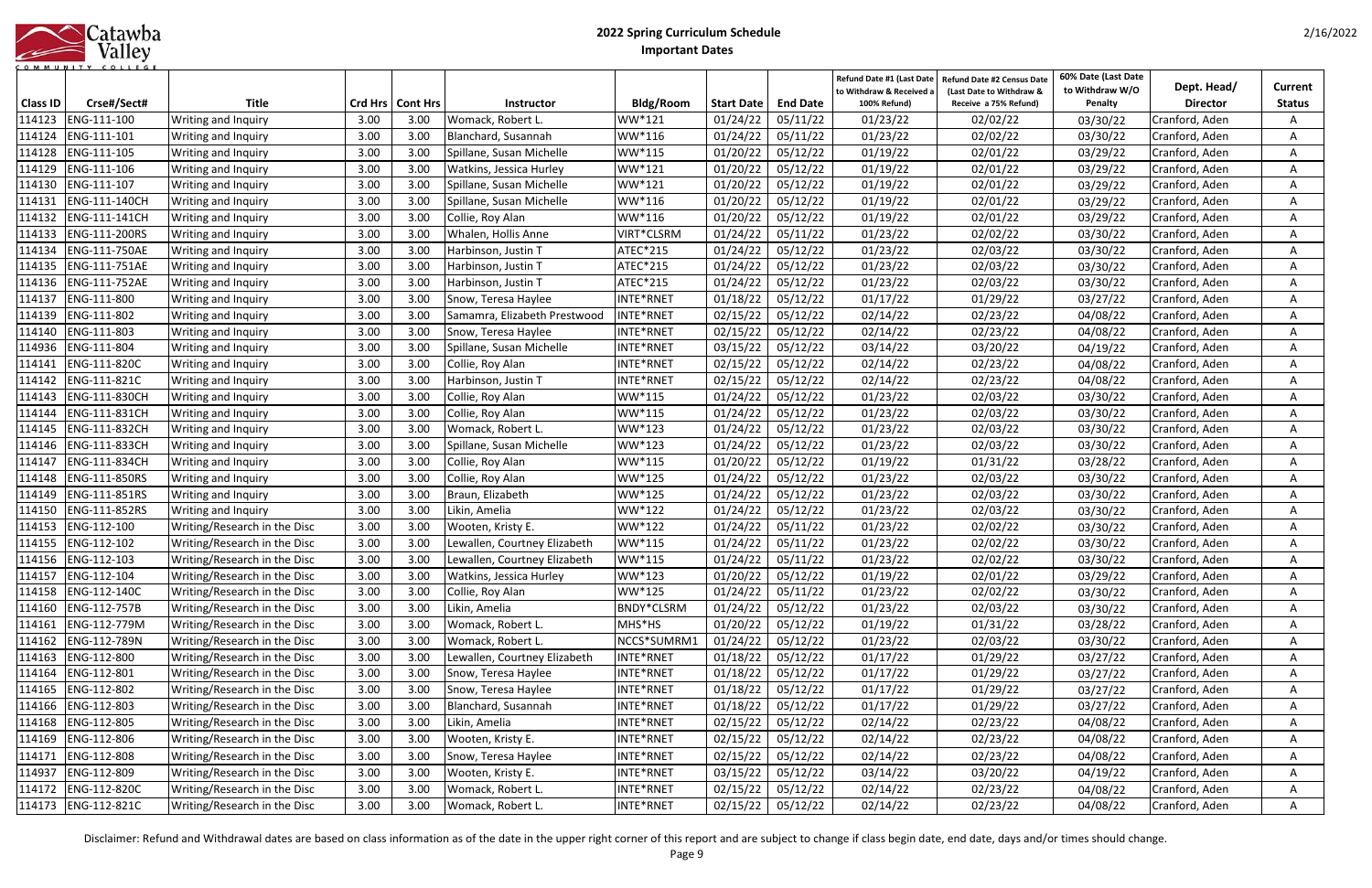|            | Catawba |
|------------|---------|
|            | Valley  |
| <b>MUN</b> |         |

| <b>Class ID</b> | Crse#/Sect#          | <b>Title</b>                     |      | Crd Hrs   Cont Hrs | <b>Instructor</b>            | Bldg/Room   | <b>Start Date</b> | <b>End Date</b>     | Refund Date #1 (Last Date<br>to Withdraw & Received a<br>100% Refund) | <b>Refund Date #2 Census Date</b><br>(Last Date to Withdraw &<br>Receive a 75% Refund) | 60% Date (Last Date<br>to Withdraw W/O<br>Penalty | Dept. Head/<br><b>Director</b> | Current<br><b>Status</b> |
|-----------------|----------------------|----------------------------------|------|--------------------|------------------------------|-------------|-------------------|---------------------|-----------------------------------------------------------------------|----------------------------------------------------------------------------------------|---------------------------------------------------|--------------------------------|--------------------------|
| 114174          | ENG-112-830CH        | Writing/Research in the Disc     | 3.00 | 3.00               | Wooten, Kristy E.            | WW*116      | 01/24/22          | 05/12/22            | 01/23/22                                                              | 02/03/22                                                                               | 03/30/22                                          | Cranford, Aden                 | Α                        |
| 114176          | ENG-112-832C         | Writing/Research in the Disc     | 3.00 | 3.00               | Blanchard, Susannah          | WW*122      | 01/20/22          | 05/12/22            | 01/19/22                                                              | 01/31/22                                                                               | 03/28/22                                          | Cranford, Aden                 | A                        |
| 114178          | ENG-112-850          | Writing/Research in the Disc     | 3.00 | 3.00               | Braun, Elizabeth             | WW*116      | 01/24/22          | 05/12/22            | 01/23/22                                                              | 02/03/22                                                                               | 03/30/22                                          | Cranford, Aden                 | A                        |
| 114179          | ENG-112-851          | Writing/Research in the Disc     | 3.00 | 3.00               | Wooten, Kristy E.            | WW*116      | 01/24/22          | 05/12/22            | 01/23/22                                                              | 02/03/22                                                                               | 03/30/22                                          | Cranford, Aden                 | A                        |
| 114181          | ENG-112-853          | Writing/Research in the Disc     | 3.00 | 3.00               | Harbinson, Justin T          | WW*123      | 01/20/22          | 05/12/22            | 01/19/22                                                              | 01/31/22                                                                               | 03/28/22                                          | Cranford, Aden                 | A                        |
| 115892          | ENG-112-866          | Writing/Research in the Disc     | 3.00 | 3.00               | Spillane, Susan Michelle     | WW*116      | 03/21/22          | 05/12/22            | 03/20/22                                                              | 03/26/22                                                                               | 04/18/22                                          | Cranford, Aden                 | A                        |
| 114184          | ENG-114-800          | Prof Research & Reporting        | 3.00 | 3.00               | Watkins, Jessica Hurley      | INTE*RNET   | 01/18/22          | 05/12/22            | 01/17/22                                                              | 01/29/22                                                                               | 03/27/22                                          | Cranford, Aden                 | A                        |
| 114186          | ENG-232-766D         | American Literature II           | 3.00 | 3.00               | Watkins, Jessica Hurley      | DISC*HS     | 03/02/22          | 05/12/22            | 03/01/22                                                              | 03/09/22                                                                               | 04/14/22                                          | Cranford, Aden                 | A                        |
| 114187          | ENG-232-767D         | American Literature II           | 3.00 | 3.00               | Watkins, Jessica Hurley      | DISC*HS     | 03/02/22          | 05/12/22            | 03/01/22                                                              | 03/09/22                                                                               | 04/14/22                                          | Cranford, Aden                 | A                        |
| 114188          | ENG-232-770F         | American Literature II           | 3.00 | 3.00               | Lewallen, Courtney Elizabeth | FRED*FORDHS | 03/03/22          | 05/12/22            | 03/02/22                                                              | 03/10/22                                                                               | 04/14/22                                          | Cranford, Aden                 | A                        |
| 114189          | ENG-232-800          | American Literature II           | 3.00 | 3.00               | Snow, Teresa Haylee          | INTE*RNET   | 02/15/22          | 05/12/22            | 02/14/22                                                              | 02/23/22                                                                               | 04/08/22                                          | Cranford, Aden                 | A                        |
| 114190          | ENG-232-820CH        | American Literature II           | 3.00 | 3.00               | Blanchard, Susannah          | INTE*RNET   | 01/18/22          | 05/12/22            | 01/17/22                                                              | 01/29/22                                                                               | 03/27/22                                          | Cranford, Aden                 |                          |
| 114191          | ENG-232-821C         | American Literature II           | 3.00 | 3.00               | Likin, Amelia                | INTE*RNET   | 02/15/22          | 05/12/22            | 02/14/22                                                              | 02/23/22                                                                               | 04/08/22                                          | Cranford, Aden                 |                          |
| 114192          | ENG-232-830CH        | American Literature II           | 3.00 | 3.00               | Blanchard, Susannah          | WW*105      | 01/24/22          | 05/12/22            | 01/23/22                                                              | 02/03/22                                                                               | 03/30/22                                          | Cranford, Aden                 |                          |
| 114193          | ENG-232-831CH        | American Literature II           | 3.00 | 3.00               | Lewallen, Courtney Elizabeth | WW*101      | 01/24/22          | 05/12/22            | 01/23/22                                                              | 02/03/22                                                                               | 03/30/22                                          | Cranford, Aden                 |                          |
| 114194          | ENG-232-832CH        | American Literature II           | 3.00 | 3.00               | Likin, Amelia                | REP*275     | 01/20/22          | 05/12/22            | 01/19/22                                                              | 01/31/22                                                                               | 03/28/22                                          | Cranford, Aden                 | A                        |
| 114195          | ENG-232-833CH        | American Literature II           | 3.00 | 3.00               | Blanchard, Susannah          | WW*115      | 01/20/22          | 05/12/22            | 01/19/22                                                              | 01/31/22                                                                               | 03/28/22                                          | Cranford, Aden                 |                          |
| 114197          | ENG-242-750AE        | British Literature II            | 3.00 | 3.00               | Wooten, Kristy E.            | ATEC*215    | 01/20/22          | 05/12/22            | 01/19/22                                                              | 01/31/22                                                                               | 03/28/22                                          | Cranford, Aden                 |                          |
| 114199          | ENG-242-752AE        | <b>British Literature II</b>     | 3.00 | 3.00               | Wooten, Kristy E.            | ATEC*227    | 01/20/22          | 05/12/22            | 01/19/22                                                              | 01/31/22                                                                               | 03/28/22                                          | Cranford, Aden                 | A                        |
| 114200          | ENG-242-820C         | <b>British Literature II</b>     | 3.00 | 3.00               | Lewallen, Courtney Elizabeth | INTE*RNET   | 02/15/22          | 05/12/22            | 02/14/22                                                              | 02/23/22                                                                               | 04/08/22                                          | Cranford, Aden                 | Α                        |
| 114203          | EPT-130-820C         | Mitigation & Preparedness        | 3.00 | 3.00               | Scott, Marcus Nowell         | INTE*RNET   | 03/15/22          | 05/12/22            | 03/14/22                                                              | 03/20/22                                                                               | 04/19/22                                          | Graham, Rusty                  | A                        |
| 114204          | EPT-140-820C         | <b>Emergency Management</b>      | 3.00 | 3.00               | Foxx, William Terry          | INTE*RNET   | 01/18/22          | 03/14/22            | 01/17/22                                                              | 01/23/22                                                                               | 02/20/22                                          | Graham, Rusty                  | A                        |
| 114205          | EPT-230-800          | <b>Emergency Planning</b>        | 3.00 | 3.00               | Graham, Rusty Nolan          | INTE*RNET   | 03/15/22          | 05/12/22            | 03/14/22                                                              | 03/20/22                                                                               | 04/19/22                                          | Graham, Rusty                  | A                        |
| 114206          | EPT-260-800          | <b>Business Continuity</b>       | 3.00 | 3.00               | Graham, Rusty Nolan          | INTE*RNET   | 01/18/22          | 03/14/22            | 01/17/22                                                              | 01/23/22                                                                               | 02/20/22                                          | Graham, Rusty                  | A                        |
| 114207          | EPT-275-800          | <b>Emergency Ops Center Mgt</b>  | 3.00 | 3.00               | Foxx, William Terry          | INTE*RNET   | 03/15/22          | 05/12/22            | 03/14/22                                                              | 03/20/22                                                                               | 04/19/22                                          | Graham, Rusty                  | A                        |
| 114208          | ETR-215-800          | Law for Entrepreneurs            | 3.00 | 3.00               | Tumey, Darcie Lynn           | INTE*RNET   | 01/18/22          | 03/14/22            | 01/17/22                                                              | 01/23/22                                                                               | 02/20/22                                          | Lefevers, Christy              | A                        |
| 114209          | ETR-240-800          | <b>Funding for Entrepreneurs</b> | 3.00 | 3.00               | Rudisill, Matthew D          | INTE*RNET   | 01/18/22          | 03/14/22            | 01/17/22                                                              | 01/23/22                                                                               | 02/20/22                                          | Lefevers, Christy              | A                        |
| 114210          | ETR-270-800          | Entrepreneurship Issues          | 3.00 | 3.00               | Rudisill, Matthew D          | INTE*RNET   | 03/15/22          | 05/12/22            | 03/14/22                                                              | 03/20/22                                                                               | 04/19/22                                          | Lefevers, Christy              | A                        |
|                 | 114211   FIP-128-800 | Detection & Investigation        | 3.00 | 3.00               | Pharr, James L.              | INTE*RNET   |                   | $01/18/22$ 03/14/22 | 01/17/22                                                              | 01/23/22                                                                               | 02/20/22                                          | Graham, Rusty                  | A                        |
|                 | 114212 FIP-136-800   | <b>Inspections &amp; Codes</b>   | 3.00 | 3.00               | Bump, William Alton          | INTE*RNET   | 03/15/22          | 05/12/22            | 03/14/22                                                              | 03/20/22                                                                               | 04/19/22                                          | Graham, Rusty                  | A                        |
| 114213          | FIP-140-800          | Industrial Fire Protection       | 3.00 | 3.00               | Graham, Rusty Nolan          | INTE*RNET   | 03/15/22          | 05/12/22            | 03/14/22                                                              | 03/20/22                                                                               | 04/19/22                                          | Graham, Rusty                  | A                        |
|                 | 114214 FIP-152-820C  | Fire Protection Law              | 3.00 | 3.00               | Lackey, Julianne L           | INTE*RNET   | 01/18/22          | 03/14/22            | 01/17/22                                                              | 01/23/22                                                                               | 02/20/22                                          | Graham, Rusty                  | Α                        |
| 114215          | FIP-164-800          | <b>OSHA Standards</b>            | 3.00 | 3.00               | Shoebridge, Todd A           | INTE*RNET   | 03/15/22          | 05/12/22            | 03/14/22                                                              | 03/20/22                                                                               | 04/19/22                                          | Graham, Rusty                  | A                        |
|                 | 114216 FIP-228-800   | Local Govt Finance               | 3.00 | 3.00               | Hinson, James Mark           | INTE*RNET   | 03/15/22          | 05/12/22            | 03/14/22                                                              | 03/20/22                                                                               | 04/19/22                                          | Graham, Rusty                  | A                        |
| 114217          | FIP-276-800          | <b>Managing Fire Services</b>    | 3.00 | 3.00               | Davis, Rickey E              | INTE*RNET   | 01/18/22          | 03/14/22            | 01/17/22                                                              | 01/23/22                                                                               | 02/20/22                                          | Graham, Rusty                  | A                        |
| 114219          | FRE-111-800          | <b>Elementary French I</b>       | 3.00 | 3.00               | Coulson, Danielle K          | INTE*RNET   | 01/18/22          | 05/12/22            | 01/17/22                                                              | 01/29/22                                                                               | 03/27/22                                          | Stinson, Kimberly              | A                        |
| 115873          | FRE-112-800          | Elementary French II             | 3.00 | 3.00               | Coulson, Danielle K          | INTE*RNET   | 02/15/22          | 05/12/22            | 02/14/22                                                              | 02/23/22                                                                               | 04/08/22                                          | Stinson, Kimberly              | A                        |
| 114915          | GEL-111-801          | Geology                          | 4.00 | 5.00               | Dancy, Renee M               | INTE*RNET   | 01/18/22          | 05/12/22            | 01/17/22                                                              | 01/29/22                                                                               | 03/27/22                                          | Browning, Kim                  | A                        |
|                 | 114916 GEL-111-802   | Geology                          | 4.00 | 5.00               | Dancy, Renee M               | INTE*RNET   | 01/18/22          | 05/12/22            | 01/17/22                                                              | 01/29/22                                                                               | 03/27/22                                          | Browning, Kim                  | A                        |
| 114225          | GRD-131-100          | <b>Illustration I</b>            | 2.00 | 4.00               | Raddatz, Kaylie Elizabeth    | REP*262     | 01/20/22          | 05/12/22            | 01/19/22                                                              | 02/01/22                                                                               | 03/29/22                                          | Carroll, Millicent             | A                        |
| 114226          | GRD-142-100          | <b>Graphic Design II</b>         | 4.00 | 6.00               | Carroll, Millicent Hope      | REP*124     | 01/24/22          | 05/11/22            | 01/23/22                                                              | 02/02/22                                                                               | 03/30/22                                          | Carroll, Millicent             | A                        |
| 114227          | GRD-151-140C         | <b>Computer Design Basics</b>    | 3.00 | 5.00               | Price, Brandon Michael       | REP*262     | 01/20/22          | 03/14/22            | 01/19/22                                                              | 01/25/22                                                                               | 02/17/22                                          | Carroll, Millicent             | A                        |
|                 | 114228 GRD-151-574HM | <b>Computer Design Basics</b>    | 3.00 | 5.00               | Stiles, Natasha Renee        | HCAM*GRSRM  | 02/24/22          | 05/20/22            | 02/23/22                                                              | 03/03/22                                                                               | 04/14/22                                          | Carroll, Millicent             | A                        |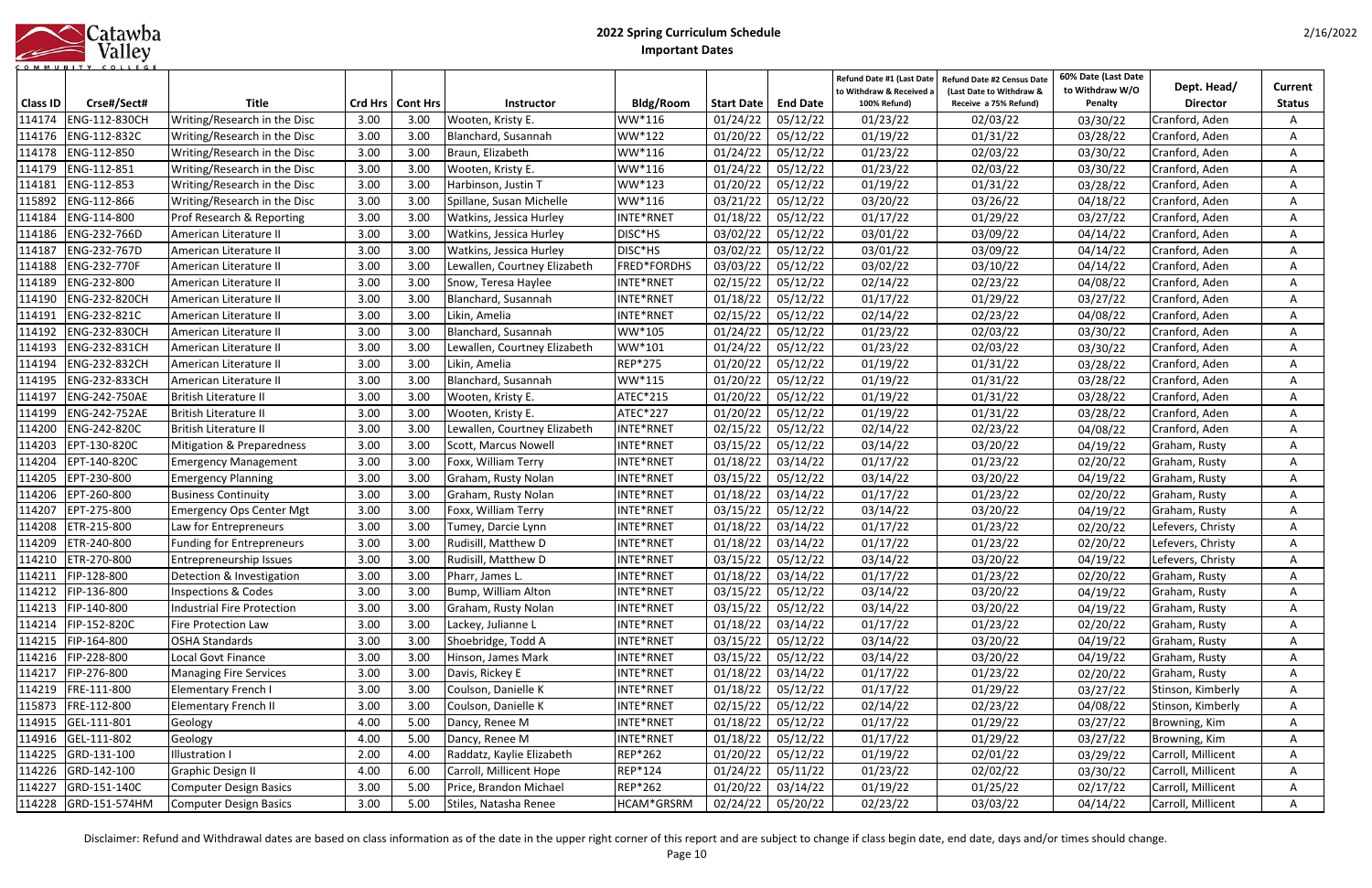|            | Catawba |
|------------|---------|
|            | Valley  |
| <b>MUN</b> |         |

| <b>Class ID</b>  | Crse#/Sect#                 | <b>Title</b>                               |              | Crd Hrs   Cont Hrs | <b>Instructor</b>                  | <b>Bldg/Room</b>       | <b>Start Date</b>    | <b>End Date</b>      | Refund Date #1 (Last Date<br>to Withdraw & Received<br>100% Refund) | <b>Refund Date #2 Census Date</b><br>(Last Date to Withdraw &<br>Receive a 75% Refund) | 60% Date (Last Date<br>to Withdraw W/O<br>Penalty | Dept. Head/<br><b>Director</b>         | <b>Current</b><br><b>Status</b> |
|------------------|-----------------------------|--------------------------------------------|--------------|--------------------|------------------------------------|------------------------|----------------------|----------------------|---------------------------------------------------------------------|----------------------------------------------------------------------------------------|---------------------------------------------------|----------------------------------------|---------------------------------|
| 114229           | GRD-152-100                 | Computer Design Tech I                     | 3.00         | 5.00               | Tallman, Samuel Aaron              | REP*124                | 01/20/22             | 05/12/22             | 01/19/22                                                            | 02/01/22                                                                               | 03/29/22                                          | Carroll, Millicent                     |                                 |
| 114230           | GRD-152-140C                | Computer Design Tech I                     | 3.00         | 5.00               | Price, Brandon Michael             | REP*262                | 03/15/22             | 05/12/22             | 03/14/22                                                            | 03/23/22                                                                               | 04/21/22                                          | Carroll, Millicent                     |                                 |
| 114231           | GRD-249-100                 | <b>Advanced Design Practice</b>            | 4.00         | 10.00              | Tallman, Samuel Aaron              | REP*123                | 01/20/22             | 05/12/22             | 01/19/22                                                            | 02/01/22                                                                               | 03/30/22                                          | Carroll, Millicent                     |                                 |
| 114232           | GRD-263-100                 | <b>Illustrative Imaging</b>                | 3.00         | 5.00               | Tallman, Samuel Aaron              | REP*124                | 01/24/22             | 05/11/22             | 01/23/22                                                            | 02/02/22                                                                               | 03/30/22                                          | Carroll, Millicent                     | A                               |
| 114233           | GRD-280-100                 | Portfolio Design                           | 4.00         | 6.00               | Carroll, Millicent Hope            | REP*123                | 01/24/22             | 05/11/22             | 01/23/22                                                            | 02/02/22                                                                               | 03/30/22                                          | Carroll, Millicent                     |                                 |
| 114234           | HEA-110-750AE               | Personal Health/Wellness                   | 3.00         | 3.00               | Garmroth, Bryan K                  | ALCO*103               | 01/20/22             | 05/12/22             | 01/19/22                                                            | 01/31/22                                                                               | 03/28/22                                          | Wilkins, Charles                       | A                               |
| 114235           | HEA-110-751AE               | Personal Health/Wellness                   | 3.00         | 3.00               | Garmroth, Bryan K                  | ALCO*103               | 01/20/22             | 05/12/22             | 01/19/22                                                            | 01/31/22                                                                               | 03/28/22                                          | Wilkins, Charles                       |                                 |
| 115768           | HEA-110-800                 | Personal Health/Wellness                   | 3.00         | 3.00               | Wilkins, Charles Gardner           | INTE*RNET              | 01/18/22             | 05/12/22             | 01/17/22                                                            | 01/29/22                                                                               | 03/27/22                                          | Wilkins, Charles                       | A                               |
| 114237           | HEA-110-831CH               | Personal Health/Wellness                   | 3.00         | 3.00               | McCrary, Katie Hannigan            | MPC*088                | 01/24/22             | 05/12/22             | 01/23/22                                                            | 02/03/22                                                                               | 03/30/22                                          | Wilkins, Charles                       | A                               |
| 114239           | HEA-110-833CH               | Personal Health/Wellness                   | 3.00         | 3.00               | Wendt, Hilda Hale                  | MPC*088                | 01/26/22             | 05/12/22             | 01/25/22                                                            | 02/05/22                                                                               | 03/31/22                                          | Wilkins, Charles                       | A                               |
| 115408           | HEA-110-834CH               | Personal Health/Wellness                   | 3.00         | 3.00               | McCrary, Katie Hannigan            | MPC*086                | 01/25/22             | 05/12/22             | 01/24/22                                                            | 02/04/22                                                                               | 03/30/22                                          | <b>Wilkins, Charles</b>                | A                               |
| 115653           | HEA-110-835C                | Personal Health/Wellness                   | 3.00         | 3.00               | Wendt, Hilda Hale                  | MPC*088                | 01/26/22             | 05/12/22             | 01/25/22                                                            | 02/05/22                                                                               | 03/31/22                                          | Wilkins, Charles                       |                                 |
| 115654           | HEA-110-836CH               | <b>Personal Health/Wellness</b>            | 3.00         | 3.00               | Wendt, Hilda Hale                  | MPC*088                | 01/20/22             | 05/12/22             | 01/19/22                                                            | 01/31/22                                                                               | 03/31/22                                          | Wilkins, Charles                       |                                 |
| 114935           | HEA-112-850                 | First Aid & CPR                            | 2.00         | 3.00               | Hilton, Amanda Hurt                | MPC*048                | 01/20/22             | 03/14/22             | 01/19/22                                                            | 01/25/22                                                                               | 02/21/22                                          | Wilkins, Charles                       |                                 |
| 114240           | HFS-114-100                 | Phys Fit Theory & Instr                    | 4.00         | 4.00               | Wilkins, Charles Gardner           | MPC*076                | 01/24/22             | 05/11/22             | 01/23/22                                                            | 02/02/22                                                                               | 03/30/22                                          | Wilkins, Charles                       | Α                               |
| 115770           | HFS-116-800                 | Pvnt & Care Exer Injuries                  | 3.00         | 4.00               | Leiting, Keith Aaron               | INTE*RNET              | 01/18/22             | 05/12/22             | 01/17/22                                                            | 01/29/22                                                                               | 03/27/22                                          | Wilkins, Charles                       | Α                               |
| 114242           | HFS-118-850                 | <b>Fitness Facility Mgmt</b>               | 4.00         | 4.00               | McCrary, Katie Hannigan            | MPC*086                | 01/20/22             | 05/12/22             | 01/19/22                                                            | 01/31/22                                                                               | 03/28/22                                          | Wilkins, Charles                       |                                 |
| 114243           | HFS-120-865                 | Group Exer Instruction                     | 3.00         | 4.00               | McCrary, Katie Hannigan            | MPC*048                | 01/20/22             | 05/12/22             | 01/19/22                                                            | 01/31/22                                                                               | 03/28/22                                          | Wilkins, Charles                       |                                 |
| 114244           | HFS-218-850                 | Lifestyle Chng & Wellness                  | 4.00         | 5.00               | McCrary, Katie Hannigan            | MPC*088                | 01/20/22             | 05/12/22             | 01/19/22                                                            | 01/31/22                                                                               | 03/28/22                                          | <b>Wilkins, Charles</b>                | A                               |
| 115901           | HIS-111-800                 | <b>World Civilizations I</b>               | 3.00         | 3.00               | Instructor, CVCC                   | INTE*RNET              | 03/15/22             | 05/12/22             | 03/14/22                                                            | 03/20/22                                                                               | 04/19/22                                          | Stinson, Kimberly                      | A                               |
| 114245           | HIS-111-820C                | <b>World Civilizations I</b>               | 3.00         | 3.00               | Brooks-Livingston, Ethan S.        | INTE*RNET              | 02/15/22             | 05/12/22             | 02/14/22                                                            | 02/23/22                                                                               | 04/08/22                                          | Stinson, Kimberly                      | A                               |
| 114246           | HIS-112-100                 | <b>World Civilizations II</b>              | 3.00         | 3.00               | Brooks-Livingston, Ethan S.        | WW*109                 | 01/24/22             | 05/11/22             | 01/23/22                                                            | 02/02/22                                                                               | 03/30/22                                          | Stinson, Kimberly                      | A                               |
| 115902           | HIS-112-800                 | <b>World Civilizations II</b>              | 3.00         | 3.00               | Instructor, CVCC                   | INTE*RNET              | 03/15/22             | 05/12/22             | 03/14/22                                                            | 03/20/22                                                                               | 04/19/22                                          | Stinson, Kimberly                      | A                               |
| 114247           | HIS-112-820C                | <b>World Civilizations II</b>              | 3.00         | 3.00               | Brooks-Livingston, Ethan S.        | INTE*RNET              | 02/15/22             | 05/12/22             | 02/14/22                                                            | 02/23/22                                                                               | 04/08/22                                          | Stinson, Kimberly                      | A                               |
| 114248           | HIS-131-820CH               | American History I                         | 3.00         | 3.00               | Brooks-Livingston, Ethan S.        | INTE*RNET              | 01/18/22             | 05/12/22             | 01/17/22                                                            | 01/29/22                                                                               | 03/27/22                                          | Stinson, Kimberly                      | A                               |
| 114249           | HIS-131-821C                | American History I                         | 3.00         | 3.00               | Minor, Kelly A                     | INTE*RNET              | 02/15/22             | 05/12/22             | 02/14/22                                                            | 02/23/22                                                                               | 04/08/22                                          | Stinson, Kimberly                      | A                               |
| 114250           | HIS-131-822C                | American History I                         | 3.00         | 3.00               | Minor, Kelly A                     | INTE*RNET              | 02/15/22             | 05/12/22             | 02/14/22                                                            | 02/23/22                                                                               | 04/08/22                                          | Stinson, Kimberly                      |                                 |
| 114251           | HIS-131-830CH               | American History I                         | 3.00         | 3.00               | Moore, Christopher C               | WW*103                 | 01/24/22             | 05/12/22             | 01/23/22                                                            | 02/03/22                                                                               | 03/30/22                                          | Stinson, Kimberly                      |                                 |
|                  | 114252 HIS-132-100          | American History II                        | 3.00         | 3.00               | Wilson, Jeremy Ryan                | WW*119                 | 01/24/22             | 05/11/22             | 01/23/22                                                            | 02/02/22                                                                               | 03/30/22                                          | Stinson, Kimberly                      | A                               |
| 114253           | HIS-132-101                 | American History II                        | 3.00         | 3.00               | Wilson, Jeremy Ryan                | WW*119                 | 01/24/22             | 05/11/22             | 01/23/22                                                            | 02/02/22                                                                               | 03/30/22                                          | Stinson, Kimberly                      | A                               |
| 114255           | HIS-132-750AE               | American History II                        | 3.00         | 3.00               | Kellam, James Patrick              | ATEC*216               | 01/20/22             | 05/12/22             | 01/19/22                                                            | 01/31/22                                                                               | 03/28/22                                          | Stinson, Kimberly                      | A                               |
| 114256           | HIS-132-751AE               | American History II                        | 3.00         | 3.00               | Kellam, James Patrick              | ATEC*216               | 01/20/22             | 05/12/22             | 01/19/22                                                            | 01/31/22                                                                               | 03/28/22                                          | Stinson, Kimberly                      | A                               |
| 114257           | HIS-132-757B                | American History II                        | 3.00         | 3.00               | Wilson, Jeremy Ryan                | BNDY*CLSRM             | 01/20/22             | 05/12/22             | 01/19/22                                                            | 01/31/22                                                                               | 03/28/22                                          | Stinson, Kimberly                      | A                               |
| 114258           | HIS-132-762BH               | American History II                        | 3.00         | 3.00               | Wilson, Jeremy Ryan                | BHHS*CLSRM             | 01/24/22             | 05/12/22             | 01/23/22                                                            | 02/03/22                                                                               | 03/30/22                                          | Stinson, Kimberly                      | A                               |
| 114259           | HIS-132-766D                | American History II                        | 3.00         | 3.00               | Moore, Christopher C               | DISC*HS                | 01/25/22             | 05/12/22             | 01/24/22                                                            | 02/04/22                                                                               | 03/30/22                                          | Stinson, Kimberly                      | A                               |
| 114260           | HIS-132-767D                | American History II                        | 3.00         | 3.00               | Moore, Christopher C               | DISC*HS                | 01/25/22             | 05/12/22             | 01/24/22                                                            | 02/04/22                                                                               | 03/30/22                                          | Stinson, Kimberly                      | A                               |
| 114261           | HIS-132-773H                | American History II                        | 3.00         | 3.00               | Daniels, Andrew E                  | HCAM*HCKY              | 01/24/22             | 05/12/22             | 01/23/22                                                            | 02/03/22                                                                               | 03/30/22                                          | Stinson, Kimberly                      | A                               |
| 114262           | HIS-132-774HM               | American History II                        | 3.00         | 3.00               | Eckard, Stacey Renae               | HCAM*HCKY              | 01/24/22             | 05/12/22             | 01/23/22                                                            | 02/03/22                                                                               | 03/30/22                                          | Stinson, Kimberly                      | A                               |
| 114263           | HIS-132-785ST               | American History II                        | 3.00         | 3.00               | Brooks-Livingston, Ethan S.        | SSHS*CLSRM             | 01/20/22             | 05/12/22             | 01/19/22                                                            | 01/31/22                                                                               | 03/28/22                                          | Stinson, Kimberly                      | A                               |
| 114264           | HIS-132-789N<br>HIS-132-800 | American History II                        | 3.00<br>3.00 | 3.00<br>3.00       | Moore, Christopher C               | NCCS*SUMRM1            | 01/20/22             | 05/12/22             | 01/19/22                                                            | 01/31/22                                                                               | 03/28/22                                          | Stinson, Kimberly                      | A                               |
| 115903<br>114265 | HIS-132-820C                | American History II<br>American History II | 3.00         | 3.00               | Instructor, CVCC<br>Minor, Kelly A | INTE*RNET<br>INTE*RNET | 03/15/22<br>02/15/22 | 05/12/22<br>05/12/22 | 03/14/22<br>02/14/22                                                | 03/20/22<br>02/23/22                                                                   | 04/19/22                                          | Stinson, Kimberly<br>Stinson, Kimberly | A                               |
| 114266           | HIS-132-821C                | American History II                        | 3.00         | 3.00               | Minor, Kelly A                     | INTE*RNET              | 02/15/22             | 05/12/22             | 02/14/22                                                            | 02/23/22                                                                               | 04/08/22                                          | Stinson, Kimberly                      | A<br>A                          |
|                  |                             |                                            |              |                    |                                    |                        |                      |                      |                                                                     |                                                                                        | 04/08/22                                          |                                        |                                 |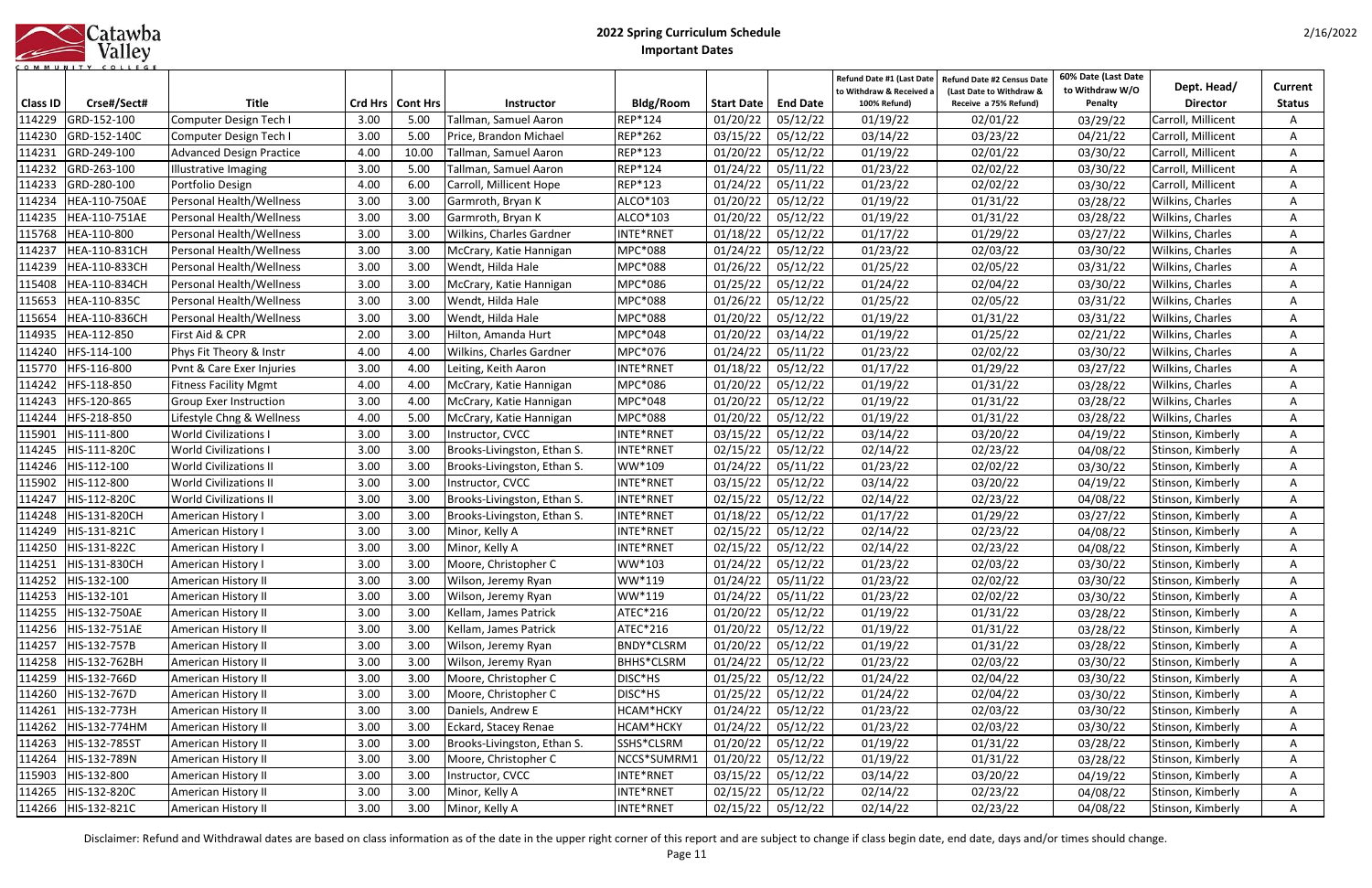|            | Catawba |
|------------|---------|
|            | Valley  |
| <b>MUN</b> |         |

| <b>Class ID</b> | Crse#/Sect#          | <b>Title</b>                     |      | Crd Hrs   Cont Hrs | <b>Instructor</b>             | Bldg/Room      | <b>Start Date</b> | <b>End Date</b>     | Refund Date #1 (Last Date<br>to Withdraw & Received a<br>100% Refund) | Refund Date #2 Census Date<br>(Last Date to Withdraw &<br>Receive a 75% Refund) | 60% Date (Last Date<br>to Withdraw W/O<br>Penalty | Dept. Head/<br><b>Director</b> | Current<br><b>Status</b> |
|-----------------|----------------------|----------------------------------|------|--------------------|-------------------------------|----------------|-------------------|---------------------|-----------------------------------------------------------------------|---------------------------------------------------------------------------------|---------------------------------------------------|--------------------------------|--------------------------|
| 114267          | HIS-132-830CH        | American History II              | 3.00 | 3.00               | Moore, Christopher C          | WW*103         | 01/24/22          | 05/12/22            | 01/23/22                                                              | 02/03/22                                                                        | 03/30/22                                          | Stinson, Kimberly              |                          |
| 114268          | HIS-132-831CH        | American History II              | 3.00 | 3.00               | Moore, Christopher C          | WW*103         | 01/24/22          | 05/12/22            | 01/23/22                                                              | 02/03/22                                                                        | 03/30/22                                          | Stinson, Kimberly              |                          |
| 114269          | HIS-132-832CH        | American History II              | 3.00 | 3.00               | Wilson, Jeremy Ryan           | WW*103         | 01/25/22          | 05/12/22            | 01/24/22                                                              | 02/04/22                                                                        | 03/30/22                                          | Stinson, Kimberly              |                          |
| 114270          | HIS-132-833CH        | American History II              | 3.00 | 3.00               | Wilson, Jeremy Ryan           | WW*119         | 01/20/22          | 05/12/22            | 01/19/22                                                              | 01/31/22                                                                        | 03/28/22                                          | Stinson, Kimberly              | A                        |
| 114271          | HIS-132-834CH        | American History II              | 3.00 | 3.00               | Brooks-Livingston, Ethan S.   | WW*107         | 01/26/22          | 05/12/22            | 01/25/22                                                              | 02/05/22                                                                        | 03/31/22                                          | Stinson, Kimberly              | A                        |
| 115966          | HIS-221-850          | African-American History         | 3.00 | 3.00               | Eller, Richard E.             | CAD*114        | 01/20/22          | 05/12/22            | 01/19/22                                                              | 01/31/22                                                                        | 03/28/22                                          | Stinson, Kimberly              | A                        |
| 114764          | HIT-112-820C         | <b>Health Law and Ethics</b>     | 3.00 | 3.00               | Huffman, Dana C.              | INTE*RNET      | 01/18/22          | 05/12/22            | 01/17/22                                                              | 01/29/22                                                                        | 03/27/22                                          | Beatty, Barbara                | A                        |
| 114765          | HIT-114-850          | Health Data Sys/Standards        | 3.00 | 5.00               | Huffman, Dana C.              | REP*210        | 01/24/22          | 05/12/22            | 01/23/22                                                              | 02/03/22                                                                        | 03/30/22                                          | Beatty, Barbara                | A                        |
| 114274          | HIT-124-100          | Prof Practice Exp II             | 1.00 | 3.00               | Beatty, Barbara Lineberger    | REP*210        | 01/25/22          | 05/12/22            | 01/24/22                                                              | 02/03/22                                                                        | 03/30/22                                          | Beatty, Barbara                | A                        |
| 114766          | HIT-214-100          | OP Procedure Coding/Reporting    | 2.00 | 4.00               | Beatty, Barbara Lineberger    | REP*210        | 01/20/22          | 05/12/22            | 01/19/22                                                              | 02/01/22                                                                        | 03/29/22                                          | Beatty, Barbara                | A                        |
| 114767          | HIT-215-100          | Revenue Cycle Management         | 2.00 | 4.00               | Huffman, Dana C.              | <b>REP*207</b> | 01/20/22          | 05/12/22            | 01/19/22                                                              | 02/01/22                                                                        | 03/29/22                                          | Beatty, Barbara                | A                        |
| 114768          | HIT-218-800          | <b>Mgmt Principles in HIT</b>    | 3.00 | 3.00               | Huffman, Dana C.              | INTE*RNET      | 01/18/22          | 05/12/22            | 01/17/22                                                              | 01/29/22                                                                        | 03/27/22                                          | Beatty, Barbara                |                          |
| 114769          | HIT-280-100          | <b>HIM Capstone</b>              | 2.00 | 2.00               | Beatty, Barbara Lineberger    | REP*210        | 01/20/22          | 05/12/22            | 01/19/22                                                              | 02/01/22                                                                        | 03/29/22                                          | Beatty, Barbara                |                          |
| 114279          | HMT-110-800          | Intro to Healthcare Mgt          | 3.00 | 3.00               | Richard, Laura D.             | INTE*RNET      | 01/18/22          | 05/12/22            | 01/17/22                                                              | 01/29/22                                                                        | 03/27/22                                          | Richard, Laura                 |                          |
| 114280          | HMT-211-800          | Long-Term Care Admin             | 3.00 | 3.00               | Richard, Laura D.             | INTE*RNET      | 01/18/22          | 05/12/22            | 01/17/22                                                              | 01/29/22                                                                        | 03/27/22                                          | Richard, Laura                 |                          |
| 114281          | HMT-212-800          | Mgt of Healthcare Org            | 3.00 | 3.00               | Richard, Laura D.             | INTE*RNET      | 01/18/22          | 05/12/22            | 01/17/22                                                              | 01/29/22                                                                        | 03/27/22                                          | Richard, Laura                 | A                        |
| 114282          | HMT-220-800          | <b>Healthcare Financial Mgmt</b> | 4.00 | 4.00               | Richard, Laura D.             | INTE*RNET      | 01/18/22          | 05/12/22            | 01/17/22                                                              | 01/29/22                                                                        | 03/27/22                                          | Richard, Laura                 | A                        |
| 114283          | HOR-112-100          | Landscape Design I               | 3.00 | 5.00               | Auton, Mollie T.              | TMB*501        | 01/20/22          | 05/12/22            | 01/19/22                                                              | 02/01/22                                                                        | 03/30/22                                          | Morris, David                  | A                        |
| 114284          | HOR-160-140C         | Plant Materials I                | 3.00 | 4.00               | Auton, Mollie T.              | TMB*502        | 01/20/22          | 03/14/22            | 01/19/22                                                              | 01/25/22                                                                        | 02/17/22                                          | Morris, David                  | A                        |
| 114285          | HOR-164-100          | Hort Pest Management             | 3.00 | 4.00               | Auton, Mollie T.              | TMB*502        | 01/20/22          | 05/12/22            | 01/19/22                                                              | 02/01/22                                                                        | 03/29/22                                          | Morris, David                  | Α                        |
| 114286          | HOR-168-140C         | <b>Plant Propagation</b>         | 3.00 | 4.00               | Auton, Mollie T.              | TMB*502        | 03/15/22          | 05/12/22            | 03/14/22                                                              | 03/23/22                                                                        | 04/21/22                                          | Morris, David                  | Α                        |
| 115915          | HOR-265-800          | <b>Advanced Plant Materials</b>  | 2.00 | 3.00               | Auton, Mollie T.              | INTE*RNET      | 01/18/22          | 05/12/22            | 01/17/22                                                              | 01/29/22                                                                        | 03/27/22                                          | Morris, David                  | A                        |
| 114288          | HSE-123-850          | Interviewing Techniques          | 3.00 | 4.00               | Zealy-Wright, David McKee     | EC*1121        | 01/26/22          | 03/14/22            | 01/25/22                                                              | 01/30/22                                                                        | 02/23/22                                          | Zealy-Wright, David            | A                        |
| 114289          | HSE-125-850          | Counseling                       | 3.00 | 4.00               | Zealy-Wright, David McKee     | EC*1121        | 03/23/22          | 05/12/22            | 03/22/22                                                              | 03/28/22                                                                        | 04/22/22                                          | Zealy-Wright, David            |                          |
| 114290          | HUM-115-100          | <b>Critical Thinking</b>         | 3.00 | 3.00               | Kautz, Jeffry K.              | WW*00126A      | 01/24/22          | 05/11/22            | 01/23/22                                                              | 02/02/22                                                                        | 03/30/22                                          | Ross, Donna                    |                          |
| 114292          | HUM-120-800          | <b>Cultural Studies</b>          | 3.00 | 3.00               | Austin, Debbie L              | INTE*RNET      | 01/18/22          | 03/14/22            | 01/17/22                                                              | 01/23/22                                                                        | 02/20/22                                          | Ross, Donna                    |                          |
| 114293          | HUM-120-801          | <b>Cultural Studies</b>          | 3.00 | 3.00               | Austin, Debbie L              | INTE*RNET      | 03/15/22          | 05/12/22            | 03/14/22                                                              | 03/20/22                                                                        | 04/19/22                                          | Ross, Donna                    | Α                        |
| 114295          | HYD-110-100          | <b>Hydraulics/Pneumatics I</b>   | 3.00 | 5.00               | McGee, Craig                  | WSC*1097       | 01/20/22          | 05/12/22            | 01/19/22                                                              | 02/01/22                                                                        | 03/29/22                                          | Thomas, James                  | A                        |
|                 | 114296 ISC-112-800   | Industrial Safety                | 2.00 | 2.00               | Hill, Jamie G                 | INTE*RNET      |                   | $01/18/22$ 05/12/22 | 01/17/22                                                              | 01/29/22                                                                        | 03/27/22                                          | Thomas, James                  | A                        |
| 115824          | ISC-121-850          | Envir Health & Safety            | 3.00 | 3.00               | Yarbrough, Christopher Thomas | WSC*1086       | 01/25/22          | 05/12/22            | 01/24/22                                                              | 02/04/22                                                                        | 03/30/22                                          | Thomas, James                  | A                        |
|                 | 115669 MAC-122-101   | <b>CNC Turning</b>               | 2.00 | 4.00               | Whitlock, John Paul           | WSC*1067       | 01/20/22          | 03/10/22            | 01/19/22                                                              | 01/25/22                                                                        | 02/17/22                                          | Rhoads, Steven                 | A                        |
|                 | 115670 MAC-124-101   | <b>CNC Milling</b>               | 2.00 | 4.00               | Whitlock, John Paul           | WSC*1067       | 01/24/22          | 03/14/22            | 01/23/22                                                              | 02/02/22                                                                        | 03/30/22                                          | Rhoads, Steven                 | A                        |
| 114299          | MAC-132-100          | <b>Blueprint Reading/Mach II</b> | 2.00 | 3.00               | Rhoads, Steven                | WSC*1067       | 01/24/22          | 05/09/22            | 01/23/22                                                              | 01/31/22                                                                        | 03/28/22                                          | Rhoads, Steven                 | A                        |
| 114300          | MAC-141-100          | <b>Machining Applications I</b>  | 4.00 | 8.00               | Whitlock, John Paul           | WSC*1063       | 01/24/22          | 05/11/22            | 01/23/22                                                              | 02/02/22                                                                        | 03/30/22                                          | Rhoads, Steven                 | A                        |
| 114301          | MAC-141-200          | <b>Machining Applications I</b>  | 4.00 | 8.00               | Snapp, William Brian          | WSC*1063       | 01/24/22          | 05/11/22            | 01/23/22                                                              | 02/02/22                                                                        | 03/30/22                                          | Rhoads, Steven                 | A                        |
| 114302          | MAC-142-100          | <b>Machining Applications II</b> | 4.00 | 8.00               | Whitlock, John Paul           | WSC*1063       | 01/24/22          | 05/11/22            | 01/23/22                                                              | 02/02/22                                                                        | 03/30/22                                          | Rhoads, Steven                 | A                        |
| 114303          | MAC-142-200          | <b>Machining Applications II</b> | 4.00 | 8.00               | Snapp, William Brian          | WSC*1063       | 01/24/22          | 05/11/22            | 01/23/22                                                              | 02/02/22                                                                        | 03/30/22                                          | Rhoads, Steven                 | A                        |
| 114304          | MAC-143-200          | Machining Appl III               | 4.00 | 8.00               | Snapp, William Brian          | WSC*1063       | 01/24/22          | 05/11/22            | 01/23/22                                                              | 02/02/22                                                                        | 03/30/22                                          | Rhoads, Steven                 | A                        |
| 115671          | MAC-222-101          | <b>Advanced CNC Turning</b>      | 2.00 | 4.00               | Whitlock, John Paul           | WSC*1067       | 03/15/22          | 05/12/22            | 03/14/22                                                              | 03/22/22                                                                        | 04/21/22                                          | Rhoads, Steven                 | A                        |
| 115672          | MAC-224-101          | <b>Advanced CNC Milling</b>      | 2.00 | 4.00               | Whitlock, John Paul           | WSC*1067       | 03/21/22          | 05/11/22            | 03/20/22                                                              | 03/23/22                                                                        | 04/20/22                                          | Rhoads, Steven                 | A                        |
| 114307          | MAC-234-100          | Adv Multi-Axis Machin            | 3.00 | 5.00               | Rhoads, Steven                | WSC*1067       | 01/20/22          | 05/12/22            | 01/19/22                                                              | 01/27/22                                                                        | 03/31/22                                          | Rhoads, Steven                 | A                        |
| 114308          | MAC-242-100          | Jigs & Fixtures II               | 4.00 | 10.00              | Rhoads, Steven                | WSC*1067       | 01/25/22          | 05/11/22            | 01/24/22                                                              | 02/01/22                                                                        | 03/23/22                                          | Rhoads, Steven                 | A                        |
|                 | 114311   MAT-003-102 | <b>Transition Math</b>           | 3.00 | 6.00               | Hays, Stephanie P             | CAD*317        | 01/20/22          | 05/12/22            | 01/19/22                                                              | 02/01/22                                                                        | 03/30/22                                          | Buchanan, Krysten              | A                        |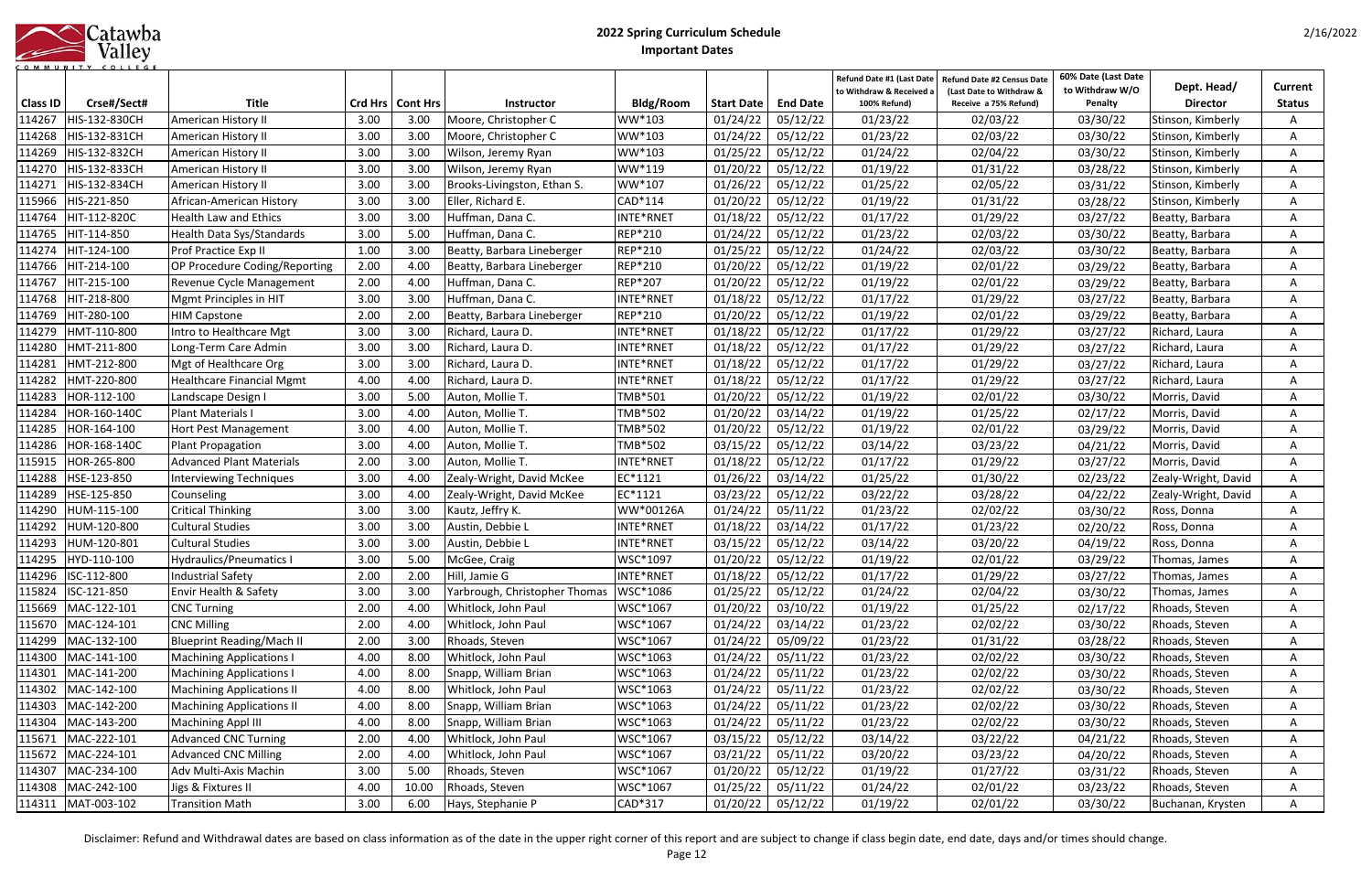|           |  |  | Catawba |         |  |  |  |
|-----------|--|--|---------|---------|--|--|--|
|           |  |  |         | Valley  |  |  |  |
| COMMUNITY |  |  |         | COLLEGE |  |  |  |

| <b>Class ID</b> | Crse#/Sect#            | <b>Title</b>                         |      | Crd Hrs   Cont Hrs | <b>Instructor</b>         | <b>Bldg/Room</b>  | <b>Start Date</b>   | <b>End Date</b> | Refund Date #1 (Last Date<br>to Withdraw & Received a<br>100% Refund) | Refund Date #2 Census Date<br>(Last Date to Withdraw &<br>Receive a 75% Refund) | 60% Date (Last Date<br>to Withdraw W/O<br>Penalty | Dept. Head/<br><b>Director</b> | Current<br><b>Status</b> |
|-----------------|------------------------|--------------------------------------|------|--------------------|---------------------------|-------------------|---------------------|-----------------|-----------------------------------------------------------------------|---------------------------------------------------------------------------------|---------------------------------------------------|--------------------------------|--------------------------|
| 114312          | MAT-003-800            | <b>Transition Math</b>               | 3.00 | 6.00               | Weber, Stephanie Dawn     | NTE*RNET          | 01/18/22            | 05/12/22        | 01/17/22                                                              | 01/29/22                                                                        | 03/27/22                                          | Buchanan, Krysten              |                          |
| 114313          | MAT-003-801            | <b>Transition Math</b>               | 3.00 | 6.00               | Sigmon, Amy E             | INTE*RNET         | 01/18/22            | 05/12/22        | 01/17/22                                                              | 01/29/22                                                                        | 03/27/22                                          | Buchanan, Krysten              |                          |
| 114316          | MAT-010-800            | Math Measurement & Literacy Su       | 1.00 | 2.00               | Weber, Stephanie Dawn     | NTE*RNET          | 01/18/22            | 05/12/22        | 01/17/22                                                              | 01/29/22                                                                        | 03/27/22                                          | Buchanan, Krysten              |                          |
| 114319          | MAT-043-800            | Quantitative Literacy Support        | 2.00 | 3.00               | Knies, Angelina Y         | NTE*RNET          | 01/18/22            | 05/12/22        | 01/17/22                                                              | 01/29/22                                                                        | 03/27/22                                          | Buchanan, Krysten              | A                        |
| 114322          | MAT-052-800            | <b>Statistical Methods I Support</b> | 2.00 | 3.00               | McGinnis, Jeanne W.       | INTE*RNET         | 01/18/22            | 05/12/22        | 01/17/22                                                              | 01/29/22                                                                        | 03/27/22                                          | Buchanan, Krysten              |                          |
| 114323          | MAT-052-850            | <b>Statistical Methods I Support</b> | 2.00 | 3.00               | McGinnis, Jeanne W.       | CAD*306           | 01/24/22            | 05/12/22        | 01/23/22                                                              | 02/03/22                                                                        | 03/30/22                                          | Buchanan, Krysten              |                          |
| 114324          | MAT-052-865            | <b>Statistical Methods I Support</b> | 2.00 | 3.00               | Burchette, Stacey E       | CAD*320           | 01/25/22            | 05/12/22        | 01/24/22                                                              | 02/04/22                                                                        | 03/30/22                                          | Buchanan, Krysten              |                          |
| 114326          | MAT-071-800            | Precalculus Algebra Suppor           | 2.00 | 4.00               | Mabe, Jessica Page        | NTE*RNET          | 01/18/22            | 05/12/22        | 01/17/22                                                              | 01/29/22                                                                        | 03/27/22                                          | Buchanan, Krysten              | A                        |
| 115240          | MAT-071-850            | Precalculus Algebra Suppor           | 2.00 | 4.00               | Keatts, Laurie Beth       | CAD*333           | 01/20/22            | 05/12/22        | 01/19/22                                                              | 01/31/22                                                                        | 03/28/22                                          | Buchanan, Krysten              | A                        |
| 114328          | MAT-110-200            | Math Measurement & Literacy          | 3.00 | 4.00               | Williams, Randall L.      | CAD*325           | 01/20/22            | 05/12/22        | 01/19/22                                                              | 02/01/22                                                                        | 03/29/22                                          | King, Dustin                   | A                        |
| 114330          | MAT-110-800            | Math Measurement & Literacy          | 3.00 | 4.00               | Weber, Stephanie Dawn     | INTE*RNET         | 01/18/22            | 05/12/22        | 01/17/22                                                              | 01/29/22                                                                        | 03/27/22                                          | King, Dustin                   | A                        |
| 114331          | MAT-110-800RS          | Math Measurement & Literacy          | 3.00 | 4.00               | Weber, Stephanie Dawn     | NTE*RNET          | 01/18/22            | 05/12/22        | 01/17/22                                                              | 01/29/22                                                                        | 03/27/22                                          | King, Dustin                   | A                        |
| 114332          | MAT-110-801            | Math Measurement & Literacy          | 3.00 | 4.00               | Smith, Athena Lee         | NTE*RNET          | 03/15/22            | 05/12/22        | 03/14/22                                                              | 03/20/22                                                                        | 04/19/22                                          | King, Dustin                   | A                        |
| 114333          | MAT-110-850            | Math Measurement & Literacy          | 3.00 | 4.00               | Eichberg, Kenneth L       | VIRT*CLSRM        | 01/24/22            | 05/12/22        | 01/23/22                                                              | 02/03/22                                                                        | 03/30/22                                          | King, Dustin                   | A                        |
| 115778          | MAT-121-865            | Algebra/Trigonometry I               | 3.00 | 4.00               | Carr, Joshua A            | CAD*324           | 01/20/22            | 05/12/22        | 01/19/22                                                              | 01/31/22                                                                        | 03/28/22                                          | King, Dustin                   | A                        |
| 114337          | MAT-122-100            | Algebra/Trigonometry II              | 3.00 | 4.00               | Marhao, Vasilica C.       | CAD*333           | 01/20/22            | 05/12/22        | 01/19/22                                                              | 02/01/22                                                                        | 03/29/22                                          | King, Dustin                   | A                        |
| 114338          | MAT-143-140C           | Quantitative Literacy                | 3.00 | 4.00               | Gullett, Troyie Dannielle | CAD*322           | 01/24/22            | 05/11/22        | 01/23/22                                                              | 02/02/22                                                                        | 03/30/22                                          | King, Dustin                   | A                        |
| 114340          | MAT-143-141C           | Quantitative Literacy                | 3.00 | 4.00               | Walsh, Luke T             | CAD*320           | 01/24/22            | 05/11/22        | 01/23/22                                                              | 02/02/22                                                                        | 03/30/22                                          | King, Dustin                   | A                        |
| 114341          | MAT-143-750A           | Quantitative Literacy                | 3.00 | 4.00               | Walsh, Luke T             | VIRT*CLSRM        | 01/20/22            | 05/12/22        | 01/19/22                                                              | 01/31/22                                                                        | 03/28/22                                          | King, Dustin                   |                          |
| 114342          | MAT-143-800            | Quantitative Literacy                | 3.00 | 4.00               | Knies, Angelina Y         | NTE*RNET          | 01/18/22            | 05/12/22        | 01/17/22                                                              | 01/29/22                                                                        | 03/27/22                                          | King, Dustin                   |                          |
| 114343          | MAT-143-800RS          | Quantitative Literacy                | 3.00 | 4.00               | Knies, Angelina Y         | NTE*RNET          | 01/18/22            | 05/12/22        | 01/17/22                                                              | 01/29/22                                                                        | 03/27/22                                          | King, Dustin                   |                          |
| 114344          | MAT-143-820C           | Quantitative Literacy                | 3.00 | 4.00               | Mullis, Kimberly J        | NTE*RNET          | 02/15/22            | 05/12/22        | 02/14/22                                                              | 02/23/22                                                                        | 04/08/22                                          | King, Dustin                   |                          |
| 114347          | MAT-152-757B           | <b>Statistical Methods I</b>         | 4.00 | 5.00               | Campbell, Meredith E.     | <b>BNDY*CLSRM</b> | 01/20/22            | 05/12/22        | 01/19/22                                                              | 01/31/22                                                                        | 03/28/22                                          | King, Dustin                   | A                        |
| 114348          | MAT-152-800            | <b>Statistical Methods I</b>         | 4.00 | 5.00               | McGinnis, Jeanne W.       | INTE*RNET         | 01/18/22            | 05/12/22        | 01/17/22                                                              | 01/29/22                                                                        | 03/27/22                                          | King, Dustin                   |                          |
| 114349          | MAT-152-800RS          | <b>Statistical Methods I</b>         | 4.00 | 5.00               | McGinnis, Jeanne W.       | NTE*RNET          | 01/18/22            | 05/12/22        | 01/17/22                                                              | 01/29/22                                                                        | 03/27/22                                          | King, Dustin                   |                          |
| 114350          | MAT-152-801            | <b>Statistical Methods I</b>         | 4.00 | 5.00               | Campbell, Meredith E.     | NTE*RNET          | 03/15/22            | 05/12/22        | 03/14/22                                                              | 03/20/22                                                                        | 04/19/22                                          | King, Dustin                   |                          |
| 114351          | MAT-152-8200           | <b>Statistical Methods I</b>         | 4.00 | 5.00               | Shatley, Timothy Darrell  | NTE*RNET          | 02/15/22            | 05/12/22        | 02/14/22                                                              | 02/23/22                                                                        | 04/08/22                                          | King, Dustin                   | A                        |
| 114352          | MAT-152-830C           | <b>Statistical Methods I</b>         | 4.00 | 5.00               | Shatley, Timothy Darrell  | CAD*323           | 01/24/22            | 05/12/22        | 01/23/22                                                              | 02/03/22                                                                        | 03/30/22                                          | King, Dustin                   | A                        |
|                 | 114353 MAT-152-831C    | Statistical Methods I                | 4.00 | 5.00               | Woodward, Mariann         | CAD*325           | $01/24/22$ 05/12/22 |                 | 01/23/22                                                              | 02/03/22                                                                        | 03/30/22                                          | King, Dustin                   | A                        |
|                 | 114354 MAT-152-832CH   | <b>Statistical Methods I</b>         | 4.00 | 5.00               | McGinnis, Jeanne W.       | CAD*306           | 01/20/22            | 05/12/22        | 01/19/22                                                              | 01/31/22                                                                        | 03/28/22                                          | King, Dustin                   | A                        |
|                 | 114355   MAT-152-832RS | Statistical Methods I                | 4.00 | 5.00               | McGinnis, Jeanne W.       | CAD*306           | 01/20/22            | 05/12/22        | 01/19/22                                                              | 01/31/22                                                                        | 03/28/22                                          | King, Dustin                   | A                        |
|                 | 114356 MAT-152-833C    | Statistical Methods I                | 4.00 | 5.00               | Hu, Qianqian              | CAD*324           | 01/24/22            | 05/12/22        | 01/23/22                                                              | 02/03/22                                                                        | 03/30/22                                          | King, Dustin                   | A                        |
| 114357          | MAT-152-834C           | Statistical Methods I                | 4.00 | 5.00               | Shatley, Timothy Darrell  | CAD*323           | 01/20/22            | 05/12/22        | 01/19/22                                                              | 01/31/22                                                                        | 03/28/22                                          | King, Dustin                   | A                        |
|                 | 114360 MAT-152-865     | <b>Statistical Methods I</b>         | 4.00 | 5.00               | Burchette, Stacey E       | CAD*320           | 01/25/22            | 05/12/22        | 01/24/22                                                              | 02/04/22                                                                        | 03/30/22                                          | King, Dustin                   | A                        |
|                 | 114361   MAT-152-865RS | <b>Statistical Methods I</b>         | 4.00 | 5.00               | Burchette, Stacey E       | CAD*320           | 01/25/22            | 05/12/22        | 01/24/22                                                              | 02/04/22                                                                        | 03/30/22                                          | King, Dustin                   | A                        |
|                 | 114362 MAT-171-800     | Precalculus Algebra                  | 4.00 | 5.00               | Mabe, Jessica Page        | NTE*RNET          | 01/18/22            | 05/12/22        | 01/17/22                                                              | 01/29/22                                                                        | 03/27/22                                          | King, Dustin                   | A                        |
|                 | 114363 MAT-171-800RS   | Precalculus Algebra                  | 4.00 | 5.00               | Mabe, Jessica Page        | NTE*RNET          | 01/18/22            | 05/12/22        | 01/17/22                                                              | 01/29/22                                                                        | 03/27/22                                          | King, Dustin                   | A                        |
|                 | 115780 MAT-171-801     | Precalculus Algebra                  | 4.00 | 5.00               | Townsend, Tessa Marie     | NTE*RNET          | 03/15/22            | 05/12/22        | 03/14/22                                                              | 03/20/22                                                                        | 04/19/22                                          | King, Dustin                   | Α                        |
|                 | 114364 MAT-171-820C    | Precalculus Algebra                  | 4.00 | 5.00               | Miller, Faith E           | NTE*RNET          | 02/15/22            | 05/12/22        | 02/14/22                                                              | 02/23/22                                                                        | 04/08/22                                          | King, Dustin                   | Α                        |
| 114365          | MAT-171-830C           | Precalculus Algebra                  | 4.00 | 5.00               | Marhao, Vasilica C.       | CAD*333           | 01/24/22            | 05/12/22        | 01/23/22                                                              | 02/03/22                                                                        | 03/30/22                                          | King, Dustin                   | A                        |
|                 | 114366 MAT-171-831CH   | Precalculus Algebra                  | 4.00 | 5.00               | Keatts, Laurie Beth       | CAD*333           | 01/20/22            | 05/12/22        | 01/19/22                                                              | 01/31/22                                                                        | 03/28/22                                          | King, Dustin                   | A                        |
|                 | 114367   MAT-171-831RS | Precalculus Algebra                  | 4.00 | 5.00               | Keatts, Laurie Beth       | CAD*333           | 01/20/22            | 05/12/22        | 01/19/22                                                              | 01/31/22                                                                        | 03/28/22                                          | King, Dustin                   | A                        |
|                 | 114368   MAT-171-832C  | Precalculus Algebra                  | 4.00 | 5.00               | Keatts, Laurie Beth       | CAD*333           | 01/24/22            | 05/12/22        | 01/23/22                                                              | 02/03/22                                                                        | 03/30/22                                          | King, Dustin                   | A                        |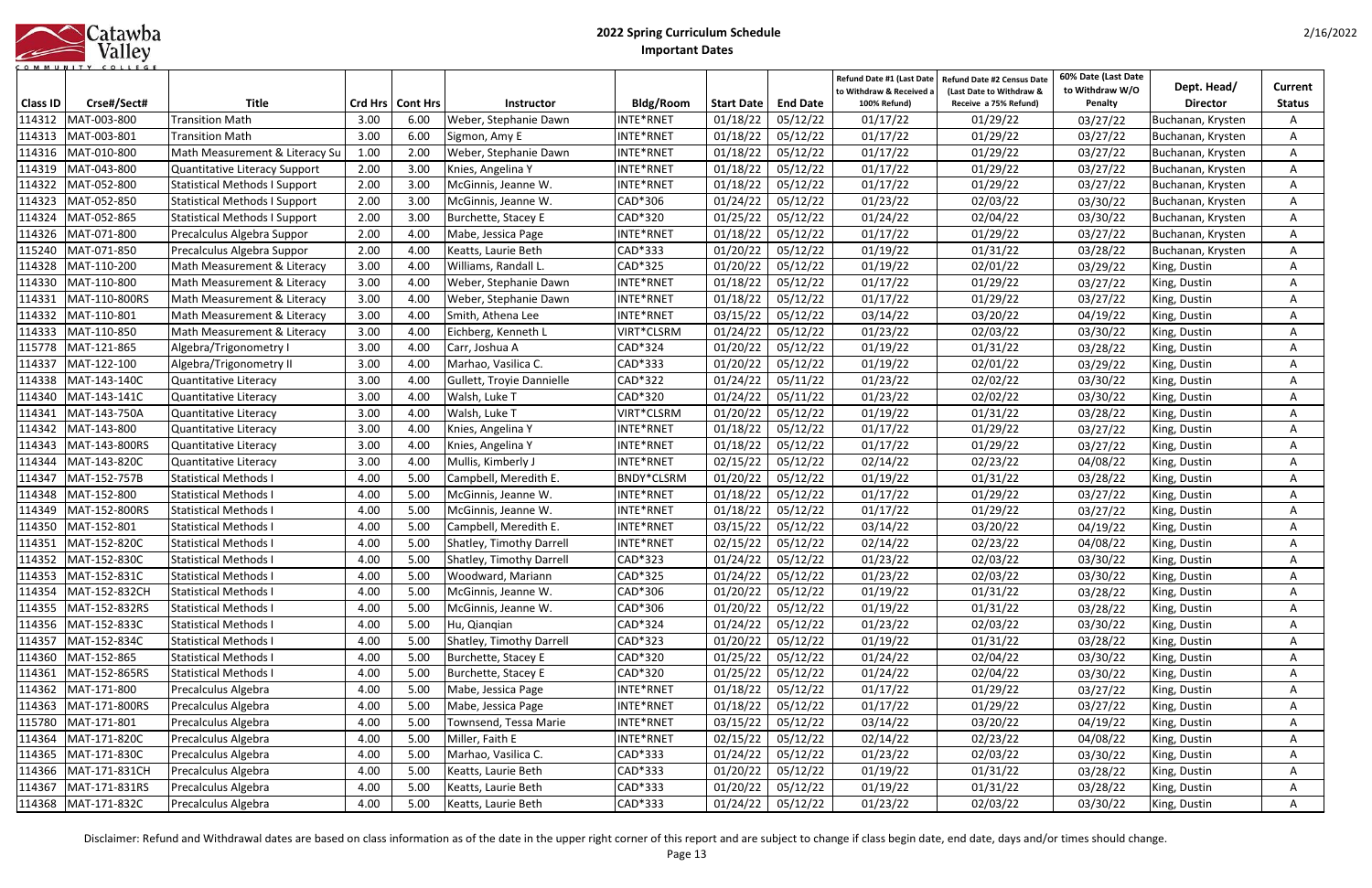|            | Catawba |
|------------|---------|
|            | Valley  |
| <b>MUN</b> |         |

| <b>Class ID</b> | Crse#/Sect#          | <b>Title</b>                   |      | Crd Hrs   Cont Hrs | <b>Instructor</b>                   | Bldg/Room      | <b>Start Date</b> | <b>End Date</b> | Refund Date #1 (Last Date<br>to Withdraw & Received a<br>100% Refund) | Refund Date #2 Census Date<br>(Last Date to Withdraw &<br>Receive a 75% Refund) | 60% Date (Last Date<br>to Withdraw W/O<br>Penalty | Dept. Head/<br><b>Director</b> | Current<br><b>Status</b> |
|-----------------|----------------------|--------------------------------|------|--------------------|-------------------------------------|----------------|-------------------|-----------------|-----------------------------------------------------------------------|---------------------------------------------------------------------------------|---------------------------------------------------|--------------------------------|--------------------------|
| 114369          | MAT-171-833CH        | Precalculus Algebra            | 4.00 | 5.00               | McGinnis, Jeanne W.                 | CAD*306        | 01/20/22          | 05/12/22        | 01/19/22                                                              | 01/31/22                                                                        | 03/28/22                                          | King, Dustin                   |                          |
| 114370          | MAT-171-834C         | Precalculus Algebra            | 4.00 | 5.00               | Keatts, Laurie Beth                 | CAD*333        | 01/20/22          | 05/12/22        | 01/19/22                                                              | 01/31/22                                                                        | 03/28/22                                          | King, Dustin                   |                          |
| 114371          | MAT-171-865          | Precalculus Algebra            | 4.00 | 5.00               | Quan, Reymond Anthony Maram CAD*321 |                | 01/20/22          | 05/12/22        | 01/19/22                                                              | 01/31/22                                                                        | 03/28/22                                          | King, Dustin                   |                          |
| 114373          | MAT-172-750AE        | Precalculus Trigonometry       | 4.00 | 5.00               | Marhao, Vasilica C.                 | ATEC*227       | 01/20/22          | 05/12/22        | 01/19/22                                                              | 01/31/22                                                                        | 03/28/22                                          | King, Dustin                   | A                        |
| 115237          | MAT-172-800          | Precalculus Trigonometry       | 4.00 | 5.00               | Mabe, Jessica Page                  | INTE*RNET      | 01/18/22          | 05/12/22        | 01/17/22                                                              | 01/29/22                                                                        | 03/27/22                                          | King, Dustin                   | A                        |
| 114374          | MAT-172-820C         | Precalculus Trigonometry       | 4.00 | 5.00               | Walsh, Luke T                       | INTE*RNET      | 02/15/22          | 05/12/22        | 02/14/22                                                              | 02/23/22                                                                        | 04/08/22                                          | King, Dustin                   | A                        |
| 114375          | MAT-172-830CH        | Precalculus Trigonometry       | 4.00 | 5.00               | Walsh, Luke T                       | CAD*321        | 01/20/22          | 05/12/22        | 01/19/22                                                              | 01/31/22                                                                        | 03/28/22                                          | King, Dustin                   | A                        |
| 114376          | MAT-172-831C         | Precalculus Trigonometry       | 4.00 | 5.00               | Campbell, Meredith E.               | CAD*325        | 01/20/22          | 05/12/22        | 01/19/22                                                              | 01/31/22                                                                        | 03/28/22                                          | King, Dustin                   | A                        |
| 114377          | MAT-172-850          | Precalculus Trigonometry       | 4.00 | 5.00               | Marhao, Vasilica C.                 | CAD*321        | 01/20/22          | 05/12/22        | 01/19/22                                                              | 01/31/22                                                                        | 03/28/22                                          | King, Dustin                   | A                        |
| 114378          | MAT-172-851          | Precalculus Trigonometry       | 4.00 | 5.00               | Robertson, William A                | CAD*325        | 01/20/22          | 05/12/22        | 01/19/22                                                              | 01/31/22                                                                        | 03/28/22                                          | King, Dustin                   | A                        |
| 115235          | MAT-263-800          | <b>Brief Calculus</b>          | 4.00 | 5.00               | Mabe, Jessica Page                  | INTE*RNET      | 01/18/22          | 05/12/22        | 01/17/22                                                              | 01/29/22                                                                        | 03/27/22                                          | King, Dustin                   | A                        |
| 114382          | MAT-271-800          | Calculus I                     | 4.00 | 5.00               | Smith, Ethan A                      | INTE*RNET      | 01/18/22          | 05/12/22        | 01/17/22                                                              | 01/29/22                                                                        | 03/27/22                                          | King, Dustin                   |                          |
| 114383          | MAT-271-830C         | Calculus I                     | 4.00 | 5.00               | Campbell, Meredith E.               | CAD*324        | 01/24/22          | 05/12/22        | 01/23/22                                                              | 02/03/22                                                                        | 03/30/22                                          | King, Dustin                   |                          |
| 114385          | MAT-272-850          | Calculus II                    | 4.00 | 5.00               | King, Dustin C                      | CAD*325        | 01/24/22          | 05/12/22        | 01/23/22                                                              | 02/03/22                                                                        | 03/30/22                                          | King, Dustin                   |                          |
| 114386          | MAT-273-850          | Calculus III                   | 4.00 | 5.00               | Shatley, Timothy Darrell            | CAD*323        | 01/24/22          | 05/12/22        | 01/23/22                                                              | 02/03/22                                                                        | 03/30/22                                          | King, Dustin                   |                          |
| 114388          | MEC-130-140C         | Mechanisms                     | 3.00 | 4.00               | Wilson, Ryan Steven                 | WSC*1097       | 01/20/22          | 05/12/22        | 01/19/22                                                              | 02/01/22                                                                        | 03/29/22                                          | Thomas, James                  | A                        |
| 115791          | MEC-142-101          | <b>Physical Metallurgy</b>     | 2.00 | 3.00               | Hanigofsky, John A.                 | WSC*1020       | 01/26/22          | 05/11/22        | 01/25/22                                                              | 02/02/22                                                                        | 03/30/22                                          | Thomas, James                  | A                        |
| 114390          | MEC-145-100          | Mfg Materials I                | 3.00 | 5.00               | Hill, Jamie G                       | WSC*1020       | 01/20/22          | 05/12/22        | 01/19/22                                                              | 02/01/22                                                                        | 03/29/22                                          | Thomas, James                  | A                        |
| 114392          | MEC-180-100          | <b>Engineering Materials</b>   | 3.00 | 5.00               | Hill, Jamie G                       | WSC*1020       | 01/20/22          | 05/12/22        | 01/19/22                                                              | 02/01/22                                                                        | 03/29/22                                          | Thomas, James                  | A                        |
| 114393          | MEC-231-100          | <b>Comp-Aided Manufact I</b>   | 3.00 | 5.00               | Rhoads, Steven                      | WSC*1067       | 01/20/22          | 05/12/22        | 01/19/22                                                              | 02/01/22                                                                        | 03/29/22                                          | Thomas, James                  | Α                        |
| 114394          | MEC-265-100          | <b>Fluid Mechanics</b>         | 3.00 | 4.00               | Hill, Jamie G                       | WSC*1093       | 01/20/22          | 05/12/22        | 01/19/22                                                              | 02/01/22                                                                        | 03/29/22                                          | Thomas, James                  | Α                        |
| 114395          | MED-121-800          | <b>Medical Terminology I</b>   | 3.00 | 3.00               | Ford, Kimberly J.                   | INTE*RNET      | 01/18/22          | 03/14/22        | 01/17/22                                                              | 01/23/22                                                                        | 02/20/22                                          | Richard, Laura                 | A                        |
| 114396          | MED-121-820C         | <b>Medical Terminology I</b>   | 3.00 | 3.00               | Sinclair, Jennifer W                | INTE*RNET      | 01/18/22          | 03/14/22        | 01/17/22                                                              | 01/23/22                                                                        | 02/20/22                                          | Richard, Laura                 | A                        |
| 114397          | MED-122-800          | <b>Medical Terminology II</b>  | 3.00 | 3.00               | Ford, Kimberly J.                   | INTE*RNET      | 03/15/22          | 05/12/22        | 03/14/22                                                              | 03/20/22                                                                        | 04/19/22                                          | Richard, Laura                 |                          |
| 114398          | MED-122-820C         | <b>Medical Terminology II</b>  | 3.00 | 3.00               | Sinclair, Jennifer W                | INTE*RNET      | 03/15/22          | 05/12/22        | 03/14/22                                                              | 03/20/22                                                                        | 04/19/22                                          | Richard, Laura                 |                          |
| 114399          | MKT-120-800          | <b>Principles of Marketing</b> | 3.00 | 3.00               | Sykes, Carrie E                     | INTE*RNET      | 01/18/22          | 05/12/22        | 01/17/22                                                              | 01/29/22                                                                        | 03/27/22                                          | Lefevers, Christy              |                          |
| 114400          | MKT-120-801          | <b>Principles of Marketing</b> | 3.00 | 3.00               | Hall, Brian Lateef                  | INTE*RNET      | 02/15/22          | 05/12/22        | 02/14/22                                                              | 02/23/22                                                                        | 04/08/22                                          | Lefevers, Christy              | Α                        |
| 114401          | MKT-120-850          | <b>Principles of Marketing</b> | 3.00 | 3.00               | Sykes, Carrie E                     | <b>REP*208</b> | 01/25/22          | 05/12/22        | 01/24/22                                                              | 02/04/22                                                                        | 03/30/22                                          | Lefevers, Christy              | A                        |
|                 | 114403 MKT-220-800   | Advertising and Sales Promotio | 3.00 |                    | 3.00   Wencel, Mark A               | INTE*RNET      | 03/15/22 05/12/22 |                 | 03/14/22                                                              | 03/20/22                                                                        | 04/19/22                                          | Lefevers, Christy              | A                        |
|                 | 114405   MKT-223-800 | <b>Customer Service</b>        | 3.00 | 3.00               | Stasiak, Jessie Burns               | INTE*RNET      | 01/18/22          | 05/12/22        | 01/17/22                                                              | 01/29/22                                                                        | 03/27/22                                          | Lefevers, Christy              | A                        |
|                 | 115912 MKT-226-800   | <b>Retail Applications</b>     | 3.00 | 3.00               | Vegter, Sam E                       | INTE*RNET      | 03/15/22          | 05/12/22        | 03/14/22                                                              | 03/20/22                                                                        | 04/19/22                                          | Lefevers, Christy              | A                        |
| 114407          | MUS-110-800          | <b>Music Appreciation</b>      | 3.00 | 3.00               | McNeely, Jennifer                   | INTE*RNET      | 01/18/22          | 05/12/22        | 01/17/22                                                              | 01/29/22                                                                        | 03/27/22                                          | Simyon, Caroline               | A                        |
|                 | 114408 MUS-110-801   | <b>Music Appreciation</b>      | 3.00 | 3.00               | Pauley, Amanda S.                   | INTE*RNET      | 01/18/22          | 05/12/22        | 01/17/22                                                              | 01/29/22                                                                        | 03/27/22                                          | Simyon, Caroline               | A                        |
| 114409          | MUS-110-802          | <b>Music Appreciation</b>      | 3.00 | 3.00               | Holt, Paul                          | INTE*RNET      | 01/18/22          | 05/12/22        | 01/17/22                                                              | 01/29/22                                                                        | 03/27/22                                          | Simyon, Caroline               | A                        |
|                 | 114410 MUS-110-803   | <b>Music Appreciation</b>      | 3.00 | 3.00               | Holt, Paul                          | INTE*RNET      | 01/18/22          | 05/12/22        | 01/17/22                                                              | 01/29/22                                                                        | 03/27/22                                          | Simyon, Caroline               | A                        |
| 115965          | MUS-110-806          | <b>Music Appreciation</b>      | 3.00 | 3.00               | Harper, Erin M.                     | INTE*RNET      | 02/15/22          | 05/12/22        | 02/14/22                                                              | 02/23/22                                                                        | 04/08/22                                          | Simyon, Caroline               | A                        |
| 114413          | MUS-110-815          | <b>Music Appreciation</b>      | 3.00 | 3.00               | Simyon, Caroline Cogdell            | INTE*RNET      | 05/02/22          | 05/31/22        | 05/01/22                                                              | 05/04/22                                                                        | 05/19/22                                          | Simyon, Caroline               | A                        |
| 114414          | MUS-110-816          | <b>Music Appreciation</b>      | 3.00 | 3.00               | Simyon, Caroline Cogdell            | INTE*RNET      | 05/02/22          | 05/31/22        | 05/01/22                                                              | 05/04/22                                                                        | 05/19/22                                          | Simyon, Caroline               | A                        |
| 114415          | MUS-110-820C         | <b>Music Appreciation</b>      | 3.00 | 3.00               | Clark, David Brian                  | INTE*RNET      | 02/15/22          | 05/12/22        | 02/14/22                                                              | 02/23/22                                                                        | 04/08/22                                          | Simyon, Caroline               | Α                        |
| 114416          | MUS-110-821C         | <b>Music Appreciation</b>      | 3.00 | 3.00               | Hoyle, Jason Christopher            | INTE*RNET      | 02/15/22          | 05/12/22        | 02/14/22                                                              | 02/23/22                                                                        | 04/08/22                                          | Simyon, Caroline               | Α                        |
| 114417          | MUS-110-822C         | <b>Music Appreciation</b>      | 3.00 | 3.00               | Clark, David Brian                  | INTE*RNET      | 02/15/22          | 05/12/22        | 02/14/22                                                              | 02/23/22                                                                        | 04/08/22                                          | Simyon, Caroline               | A                        |
|                 | 114418   MUS-110-850 | <b>Music Appreciation</b>      | 3.00 | 3.00               | Pauley, Amanda S.                   | REP*211        | 01/25/22          | 05/12/22        | 01/24/22                                                              | 02/04/22                                                                        | 03/30/22                                          | Simyon, Caroline               | A                        |
|                 | 114419  MUS-110-851  | <b>Music Appreciation</b>      | 3.00 | 3.00               | McNeely, Jennifer                   | REP*211        | 01/20/22          | 05/12/22        | 01/19/22                                                              | 01/31/22                                                                        | 03/28/22                                          | Simyon, Caroline               | A                        |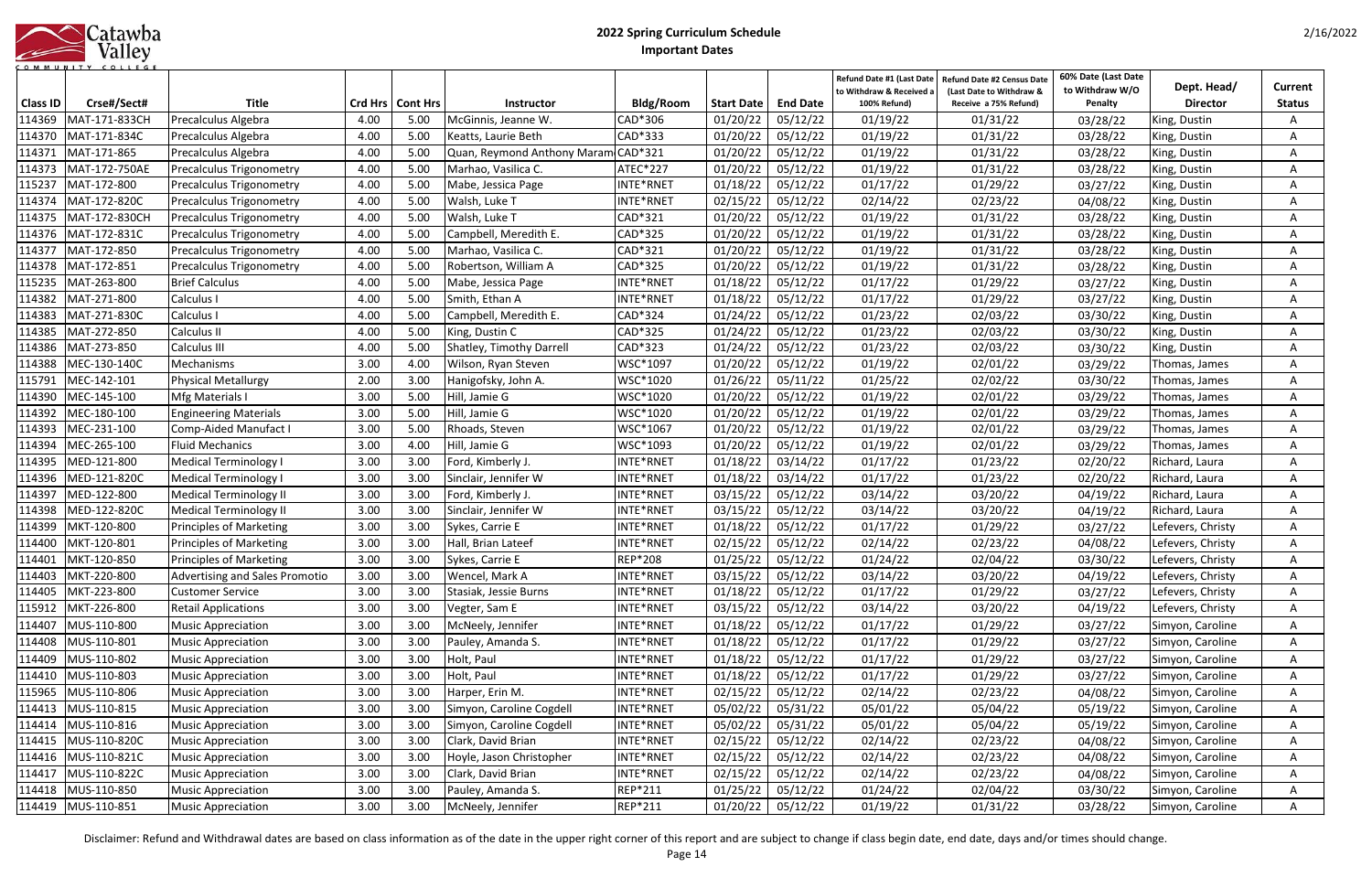|      | Catawba |
|------|---------|
|      | Valley  |
| OMMU |         |

| Class ID | Crse#/Sect#          | <b>Title</b>                        |      | Crd Hrs   Cont Hrs | <b>Instructor</b>             | Bldg/Room      | Start Date | <b>End Date</b>     | Refund Date #1 (Last Date<br>to Withdraw & Received a<br>100% Refund) | <b>Refund Date #2 Census Date</b><br>(Last Date to Withdraw &<br>Receive a 75% Refund) | 60% Date (Last Date<br>to Withdraw W/O<br>Penalty | Dept. Head/<br><b>Director</b> | Current<br><b>Status</b> |
|----------|----------------------|-------------------------------------|------|--------------------|-------------------------------|----------------|------------|---------------------|-----------------------------------------------------------------------|----------------------------------------------------------------------------------------|---------------------------------------------------|--------------------------------|--------------------------|
| 116030   | MUS-110-852          | <b>Music Appreciation</b>           | 3.00 | 3.00               | Weldon, Cheryl C.             | REP*211        | 01/24/22   | 05/12/22            | 01/23/22                                                              | 02/03/22                                                                               | 03/30/22                                          | Simyon, Caroline               | A                        |
| 114420   | MUS-112-850          | Introduction to Jazz                | 3.00 | 3.00               | Cortello, David P             | REP*211        | 01/24/22   | 05/12/22            | 01/23/22                                                              | 02/03/22                                                                               | 03/30/22                                          | Simyon, Caroline               | A                        |
| 114421   | MUS-121-100          | Music Theory I                      | 3.00 | 3.00               | Cortello, David P             | REP*117        | 01/20/22   | 05/12/22            | 01/19/22                                                              | 01/31/22                                                                               | 03/31/22                                          | Simyon, Caroline               | A                        |
| 115835   | MUS-123-100          | <b>Music Composition</b>            | 1.00 | 2.00               | Cortello, David P             | REP*117        | 01/24/22   | 05/11/22            | 01/23/22                                                              | 02/02/22                                                                               | 03/30/22                                          | Simyon, Caroline               | A                        |
| 114422   | MUS-125-100          | Aural Skills I                      | 1.00 | 2.00               | Cortello, David P             | REP*117        | 01/20/22   | 05/12/22            | 01/19/22                                                              | 02/01/22                                                                               | 03/29/22                                          | Simyon, Caroline               | A                        |
| 114423   | MUS-131-100          | Chorus I                            | 1.00 | 2.00               | Simyon, Caroline Cogdell      | REP*143        | 01/24/22   | 05/11/22            | 01/23/22                                                              | 02/02/22                                                                               | 03/30/22                                          | Simyon, Caroline               | A                        |
| 114424   | MUS-132-100          | Chorus II                           | 1.00 | 2.00               | Simyon, Caroline Cogdell      | REP*143        | 01/24/22   | 05/11/22            | 01/23/22                                                              | 02/02/22                                                                               | 03/30/22                                          | Simyon, Caroline               | A                        |
| 114425   | MUS-135-100          | Jazz Ensemble I                     | 1.00 | 2.00               | Cortello, David P             | <b>REP*128</b> | 01/24/22   | 05/11/22            | 01/23/22                                                              | 02/02/22                                                                               | 03/30/22                                          | Simyon, Caroline               | A                        |
| 114426   | MUS-136-100          | Jazz Ensemble II                    | 1.00 | 2.00               | Cortello, David P             | <b>REP*128</b> | 01/24/22   | 05/11/22            | 01/23/22                                                              | 02/02/22                                                                               | 03/30/22                                          | Simyon, Caroline               | A                        |
| 114427   | MUS-141-100          | Ensemble I                          | 1.00 | 2.00               | Simyon, Caroline Cogdell      | REP*143        | 01/20/22   | 05/12/22            | 01/19/22                                                              | 02/01/22                                                                               | 03/29/22                                          | Simyon, Caroline               | A                        |
| 114428   | MUS-142-100          | Ensemble II                         | 1.00 | 2.00               | Simyon, Caroline Cogdell      | REP*143        | 01/20/22   | 05/12/22            | 01/19/22                                                              | 02/01/22                                                                               | 03/29/22                                          | Simyon, Caroline               | A                        |
| 114431   | MUS-151P-100         | Class Music I - Piano               | 1.00 | 2.00               | Weldon, Cheryl C.             | REP*108        | 01/20/22   | 05/12/22            | 01/19/22                                                              | 02/01/22                                                                               | 03/29/22                                          | Simyon, Caroline               | A                        |
| 114435   | MUS-152P-100         | <b>Class Music II</b>               | 1.00 | 2.00               | Weldon, Cheryl C.             | <b>REP*108</b> | 01/24/22   | 05/11/22            | 01/23/22                                                              | 02/02/22                                                                               | 03/30/22                                          | Simyon, Caroline               | A                        |
| 114438   | MUS-161B-100         | <b>Applied Music I - Brass</b>      | 2.00 | 3.00               | Phillips, Timothy J.          | REP*143        | 01/20/22   | 05/12/22            | 01/24/22                                                              | 01/27/22                                                                               | 03/31/22                                          | Simyon, Caroline               | A                        |
| 114439   | MUS-161D-100         | <b>Applied Music I</b>              | 2.00 | 3.00               | Cortello, David P             | REP*143        | 01/25/22   | 05/12/22            | 01/24/22                                                              | 01/27/22                                                                               | 03/31/22                                          | Simyon, Caroline               | A                        |
| 114440   | MUS-161G-100         | <b>Applied Music I - Guitar</b>     | 2.00 | 3.00               | Holt, Paul                    | REP*143        | 01/20/22   | 05/12/22            | 01/24/22                                                              | 01/27/22                                                                               | 03/31/22                                          | Simyon, Caroline               | A                        |
| 114443   | MUS-161V-100         | <b>Applied Music I - Voice</b>      | 2.00 | 3.00               | Simyon, Caroline Cogdell      | REP*143        | 01/20/22   | 05/12/22            | 01/19/22                                                              | 01/27/22                                                                               | 03/31/22                                          | Simyon, Caroline               | A                        |
| 114444   | MUS-161V-101         | Applied Music I - Voice             | 2.00 | 3.00               | Simyon, Caroline Cogdell      | REP*143        | 01/20/22   | 05/12/22            | 01/19/22                                                              | 01/27/22                                                                               | 03/31/22                                          | Simyon, Caroline               | A                        |
| 114445   | MUS-161V-102         | <b>Applied Music I - Voice</b>      | 2.00 | 3.00               | Weldon, Cheryl C.             | REP*143        | 01/20/22   | 05/12/22            | 01/19/22                                                              | 01/27/22                                                                               | 03/31/22                                          | Simyon, Caroline               |                          |
| 114447   | MUS-161W-100         | <b>Applied Music I - Woodwinds</b>  | 2.00 | 3.00               | Weldon, Cheryl C.             | REP*143        | 01/20/22   | 05/12/22            | 01/24/22                                                              | 01/27/22                                                                               | 03/31/22                                          | Simyon, Caroline               |                          |
| 115745   | MUS-162B-100         | <b>Applied Music II - Brass</b>     | 2.00 | 3.00               | Cortello, David P             | REP*128        | 01/20/22   | 05/12/22            | 01/24/22                                                              | 01/27/22                                                                               | 03/31/22                                          | Simyon, Caroline               | A                        |
| 114450   | MUS-162P-100         | <b>Applied Music II - Piano</b>     | 2.00 | 3.00               | Cortello, David P             | REP*143        | 01/20/22   | 05/12/22            | 01/24/22                                                              | 01/27/22                                                                               | 03/31/22                                          | Simyon, Caroline               | A                        |
| 114451   | MUS-162P-101         | Applied Music II - Piano            | 2.00 | 3.00               | Cortello, David P             | REP*143        | 01/20/22   | 05/12/22            | 01/24/22                                                              | 01/27/22                                                                               | 03/31/22                                          | Simyon, Caroline               | A                        |
| 114452   | MUS-162V-100         | <b>Applied Music II - Voice</b>     | 2.00 | 3.00               | Simyon, Caroline Cogdell      | REP*143        | 01/20/22   | 05/12/22            | 01/19/22                                                              | 01/27/22                                                                               | 03/31/22                                          | Simyon, Caroline               | A                        |
| 114453   | MUS-162V-101         | Applied Music II - Voice            | 2.00 | 3.00               | Simyon, Caroline Cogdell      | REP*143        | 01/20/22   | 05/12/22            | 01/19/22                                                              | 01/27/22                                                                               | 03/31/22                                          | Simyon, Caroline               | A                        |
| 115668   | MUS-162W-100         | <b>Applied Music II - Woodwinds</b> | 2.00 | 3.00               | Cortello, David P             | REP*128        | 01/20/22   | 05/12/22            | 01/24/22                                                              | 01/27/22                                                                               | 03/31/22                                          | Simyon, Caroline               | A                        |
| 114456   | MUS-210-800          | <b>History of Rock Music</b>        | 3.00 | 3.00               | Harper, Erin M.               | INTE*RNET      | 01/18/22   | 05/12/22            | 01/17/22                                                              | 01/29/22                                                                               | 03/27/22                                          | Simyon, Caroline               | Α                        |
| 114457   | MUS-211-800          | <b>History of Country Music</b>     | 3.00 | 3.00               | Hoyle, Jason Christopher      | INTE*RNET      | 01/18/22   | 05/12/22            | 01/17/22                                                              | 01/29/22                                                                               | 03/27/22                                          | Simyon, Caroline               | A                        |
|          | 114458 MUS-221-100   | Music Theory III                    | 3.00 | 3.00               | Cortello, David P             | REP*117        |            | $01/20/22$ 05/12/22 | 01/19/22                                                              | 01/31/22                                                                               | 03/31/22                                          | Simyon, Caroline               | A                        |
|          | 114459 MUS-225-100   | Aural Skills III                    | 1.00 | 2.00               | Cortello, David P             | REP*117        | 01/20/22   | 05/12/22            | 01/19/22                                                              | 02/01/22                                                                               | 03/31/22                                          | Simyon, Caroline               | A                        |
|          | 114460 MUS-231-100   | Chorus III                          | 1.00 | 2.00               | Simyon, Caroline Cogdell      | REP*143        | 01/24/22   | 05/11/22            | 01/23/22                                                              | 02/02/22                                                                               | 03/30/22                                          | Simyon, Caroline               | A                        |
|          | 114461 MUS-232-100   | Chorus IV                           | 1.00 | 2.00               | Simyon, Caroline Cogdell      | REP*143        | 01/24/22   | 05/11/22            | 01/23/22                                                              | 02/02/22                                                                               | 03/30/22                                          | Simyon, Caroline               | A                        |
|          | 114462 MUS-235-100   | Jazz Ensemble III                   | 1.00 | 2.00               | Cortello, David P             | REP*128        | 01/24/22   | 05/11/22            | 01/23/22                                                              | 02/02/22                                                                               | 03/30/22                                          | Simyon, Caroline               | A                        |
|          | 114465 MUS-242-100   | Ensemble IV                         | 1.00 | 2.00               | Simyon, Caroline Cogdell      | REP*143        | 01/20/22   | 05/12/22            | 01/19/22                                                              | 02/01/22                                                                               | 03/29/22                                          | Simyon, Caroline               | A                        |
| 115374   | MUS-252P-100         | <b>Class Music IV</b>               | 1.00 | 2.00               | Weldon, Cheryl C.             | REP*108        | 01/24/22   | 05/11/22            | 01/23/22                                                              | 02/02/22                                                                               | 03/30/22                                          | Simyon, Caroline               | A                        |
| 114474   | MUS-261G-100         | Applied Music III - Guitar          | 2.00 | 3.00               | Cortello, David P             | REP*143        | 01/20/22   | 05/12/22            | 01/24/22                                                              | 01/27/22                                                                               | 03/31/22                                          | Simyon, Caroline               | A                        |
|          | 114478 MUS-261V-101  | Applied Music III - Voice           | 2.00 | 3.00               | Simyon, Caroline Cogdell      | REP*143        | 01/20/22   | 05/12/22            | 01/19/22                                                              | 01/27/22                                                                               | 03/31/22                                          | Simyon, Caroline               | A                        |
|          | 114482 MUS-262P-100  | Applied Music IV - Piano            | 2.00 | 3.00               | Cortello, David P             | REP*143        | 01/20/22   | 05/12/22            | 01/24/22                                                              | 01/27/22                                                                               | 03/31/22                                          | Simyon, Caroline               | A                        |
|          | 114485 MUS-262V-101  | <b>Applied Music IV</b>             | 2.00 | 3.00               | Simyon, Caroline Cogdell      | REP*143        | 01/20/22   | 05/12/22            | 01/19/22                                                              | 01/27/22                                                                               | 03/31/22                                          | Simyon, Caroline               | A                        |
|          | 114488 NET-125-800   | <b>Introduction to Networks</b>     | 3.00 | 5.00               | Stephens, Tonya Lee           | INTE*RNET      | 03/15/22   | 05/12/22            | 03/14/22                                                              | 03/20/22                                                                               | 04/19/22                                          | Barnes, Ricky                  | A                        |
|          | 114489 NOS-120-850   | Linux/UNIX Single User              | 3.00 | 4.00               | Holleman, Terry L             | REP*207        | 01/26/22   | 03/14/22            | 01/25/22                                                              | 01/30/22                                                                               | 02/23/22                                          | Barnes, Ricky                  | A                        |
|          | 114490 NOS-130-800   | Windows Single User                 | 3.00 | 4.00               | <b>Bolick, Anthony Dwayne</b> | INTE*RNET      | 01/18/22   | 03/14/22            | 01/17/22                                                              | 01/23/22                                                                               | 02/20/22                                          | Barnes, Ricky                  | A                        |
|          | 114491   NOS-230-800 | <b>Windows Administration I</b>     | 3.00 | 4.00               | <b>Bolick, Anthony Dwayne</b> | INTE*RNET      | 03/15/22   | 05/12/22            | 03/14/22                                                              | 03/20/22                                                                               | 04/19/22                                          | Barnes, Ricky                  | A                        |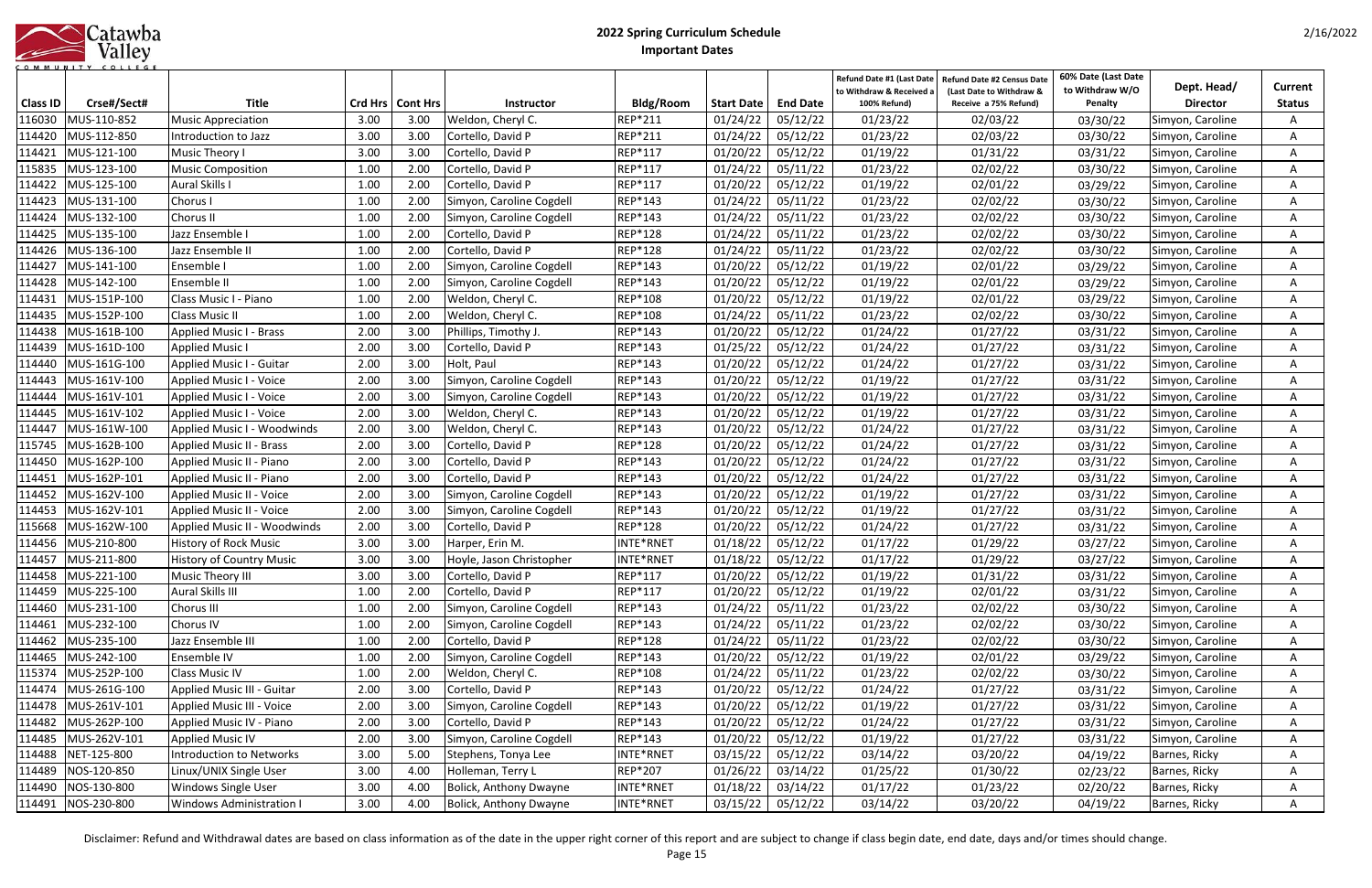|            | Catawba |
|------------|---------|
|            | Valley  |
| <b>MUN</b> |         |

| <b>Class ID</b> | Crse#/Sect#         | <b>Title</b>                     |       | Crd Hrs   Cont Hrs | <b>Instructor</b>              | <b>Bldg/Room</b> | <b>Start Date</b> | <b>End Date</b>     | Refund Date #1 (Last Date<br>to Withdraw & Received a<br>100% Refund) | <b>Refund Date #2 Census Date</b><br>(Last Date to Withdraw &<br>Receive a 75% Refund) | 60% Date (Last Date<br>to Withdraw W/O<br>Penalty | Dept. Head/<br><b>Director</b> | Current<br><b>Status</b> |
|-----------------|---------------------|----------------------------------|-------|--------------------|--------------------------------|------------------|-------------------|---------------------|-----------------------------------------------------------------------|----------------------------------------------------------------------------------------|---------------------------------------------------|--------------------------------|--------------------------|
| 115229          | NUR-112-101         | <b>Health-Illness Concepts</b>   | 5.00  | 9.00               | Beard, Benita R                | CAD*582          | 01/24/22          | 03/14/22            | 01/19/22                                                              | 02/02/22                                                                               | 02/22/22                                          | Beard, Benita                  | A                        |
| 115231          | NUR-114-101         | <b>Holistic Health Concepts</b>  | 5.00  | 9.00               | Beard, Benita R                | CAD*582          | 03/21/22          | 05/12/22            | 03/20/22                                                              | 03/24/22                                                                               | 04/21/22                                          | Beard, Benita                  | A                        |
| 114494          | NUR-213-100         | <b>Complex Health Concepts</b>   | 10.00 | 22.00              | Beard, Benita R                | CAD*561          | 01/20/22          | 05/05/22            | 01/19/22                                                              | 01/29/22                                                                               | 04/07/22                                          | Beard, Benita                  | A                        |
| 114770          | NUR-223-850         | LPN to ADN Concepts II           | 9.00  | 15.00              | Kistler, Kelly Brooke          | CAD*582          | 01/20/22          | 05/12/22            | 01/19/22                                                              | 01/31/22                                                                               | 03/28/22                                          | Beard, Benita                  | A                        |
| 114496          | OST-131-800         | Keyboarding                      | 2.00  | 3.00               | Johnson, Carol H.              | INTE*RNET        | 01/18/22          | 05/12/22            | 01/17/22                                                              | 01/29/22                                                                               | 03/27/22                                          | Lefevers, Christy              | A                        |
| 114497          | OST-132-800         | Keyboard Skill Building          | 2.00  | 3.00               | Johnson, Carol H.              | INTE*RNET        | 01/18/22          | 05/12/22            | 01/17/22                                                              | 01/29/22                                                                               | 03/27/22                                          | Lefevers, Christy              | A                        |
| 114498          | OST-136-800         | <b>Word Processing</b>           | 3.00  | 4.00               | Beard, Pamela Taylor           | INTE*RNET        | 02/15/22          | 05/12/22            | 02/14/22                                                              | 02/23/22                                                                               | 04/08/22                                          | Lefevers, Christy              | A                        |
| 114499          | OST-140-800         | Internet Comm/Research           | 2.00  | 3.00               | Richard, Laura D.              | INTE*RNET        | 01/18/22          | 05/12/22            | 01/17/22                                                              | 01/29/22                                                                               | 03/27/22                                          | Richard, Laura                 | A                        |
| 114500          | OST-148-820C        | Med Ins & Billing                | 3.00  | 3.00               | Ford, Kimberly J.              | INTE*RNET        | 01/18/22          | 05/12/22            | 01/17/22                                                              | 01/29/22                                                                               | 03/27/22                                          | Richard, Laura                 | A                        |
| 114501          | OST-149-820C        | <b>Medical Legal Issues</b>      | 3.00  | 3.00               | Ford, Kimberly J.              | INTE*RNET        | 02/15/22          | 05/12/22            | 02/14/22                                                              | 02/23/22                                                                               | 04/08/22                                          | Richard, Laura                 | A                        |
| 114502          | OST-181-820C        | <b>Office Procedures</b>         | 3.00  | 4.00               | Beard, Pamela Taylor           | INTE*RNET        | 02/15/22          | 05/12/22            | 02/14/22                                                              | 02/23/22                                                                               | 04/08/22                                          | Lefevers, Christy              | A                        |
| 114503          | OST-184-820C        | Records Management               | 3.00  | 4.00               | Johnson, Carol H               | INTE*RNET        | 02/15/22          | 05/12/22            | 02/14/22                                                              | 02/23/22                                                                               | 04/08/22                                          | Lefevers, Christy              | A                        |
| 114504          | OST-247-800         | <b>Procedure Coding</b>          | 3.00  | 4.00               | Ford, Kimberly J.              | INTE*RNET        | 01/18/22          | 03/14/22            | 01/17/22                                                              | 01/23/22                                                                               | 03/27/22                                          | Richard, Laura                 | A                        |
| 114505          | OST-248-800         | <b>Diagnostic Coding</b>         | 3.00  | 4.00               | Ford, Kimberly J.              | INTE*RNET        | 03/15/22          | 05/12/22            | 03/14/22                                                              | 03/20/22                                                                               | 04/19/22                                          | Richard, Laura                 | A                        |
| 114506          | OST-249-800         | Med Coding Certification Prep    | 3.00  | 5.00               | Ford, Kimberly J.              | INTE*RNET        | 01/18/22          | 05/12/22            | 01/17/22                                                              | 01/29/22                                                                               | 03/27/22                                          | Richard, Laura                 |                          |
| 114507          | OST-280-800         | <b>Electronic Health Records</b> | 3.00  | 4.00               | Richard, Laura D.              | INTE*RNET        | 02/15/22          | 05/12/22            | 02/14/22                                                              | 02/23/22                                                                               | 04/08/22                                          | Richard, Laura                 | A                        |
| 114508          | OST-288-800         | Medical Office Admin Capstone    | 3.00  | 4.00               | Richard, Laura D.              | INTE*RNET        | 01/18/22          | 05/12/22            | 01/17/22                                                              | 01/29/22                                                                               | 03/27/22                                          | Richard, Laura                 | A                        |
| 114509          | PED-110-850         | Fit and Well for Life            | 2.00  | 3.00               | Wilkins, Charles Gardner       | MPC*048          | 01/20/22          | 05/12/22            | 01/19/22                                                              | 01/31/22                                                                               | 03/28/22                                          | Wilkins, Charles               | A                        |
| 115955          | PED-117-850         | <b>Weight Training I</b>         | 1.00  | 3.00               | Garmroth, Bryan K              | MPC*004          | 01/24/22          | 05/12/22            | 01/23/22                                                              | 02/03/22                                                                               | 03/30/22                                          | Wilkins, Charles               | A                        |
| 115956          | PED-118-850         | <b>Weight Training II</b>        | 1.00  | 3.00               | Garmroth, Bryan K              | MPC*004          | 01/24/22          | 05/12/22            | 01/23/22                                                              | 02/03/22                                                                               | 03/30/22                                          | Wilkins, Charles               | A                        |
| 114512          | PED-120-850         | <b>Walking for Fitness</b>       | 1.00  | 3.00               | Garmroth, Bryan K              | MPC*TRACK        | 01/20/22          | 05/12/22            | 01/19/22                                                              | 01/31/22                                                                               | 03/28/22                                          | Wilkins, Charles               | A                        |
| 115772          | PED-259-800         | Prev & Care Ath Injuries         | 2.00  | 3.00               | Leiting, Keith Aaron           | INTE*RNET        | 01/18/22          | 05/12/22            | 01/17/22                                                              | 01/29/22                                                                               | 03/27/22                                          | Wilkins, Charles               | A                        |
| 114518          | PHI-215-100         | Philosophical Issues             | 3.00  | 3.00               | Van Allsburg, Christopher Mark | WW*108           | 01/20/22          | 05/12/22            | 01/19/22                                                              | 02/01/22                                                                               | 03/29/22                                          | Ross, Donna                    | A                        |
| 114519          | PHI-215-101         | Philosophical Issues             | 3.00  | 3.00               | Van Allsburg, Christopher Mark | WW*119           | 01/20/22          | 05/12/22            | 01/19/22                                                              | 02/01/22                                                                               | 03/29/22                                          | Ross, Donna                    |                          |
| 114520          | PHI-240-100         | Introduction to Ethics           | 3.00  | 3.00               | Kautz, Jeffry K.               | WW*119           | 01/24/22          | 05/11/22            | 01/23/22                                                              | 02/02/22                                                                               | 03/30/22                                          | Ross, Donna                    |                          |
| 114521          | PHI-240-101         | Introduction to Ethics           | 3.00  | 3.00               | Kautz, Jeffry K.               | WW*104           | 01/20/22          | 05/12/22            | 01/19/22                                                              | 02/01/22                                                                               | 03/29/22                                          | Ross, Donna                    | A                        |
| 114522          | PHI-240-140C        | Introduction to Ethics           | 3.00  | 3.00               | Kautz, Jeffry K.               | WW*104           | 01/20/22          | 05/12/22            | 01/19/22                                                              | 02/01/22                                                                               | 03/29/22                                          | Ross, Donna                    | A                        |
| 114523          | PHO-115-100         | <b>Basic Studio Lighting</b>     | 4.00  | 8.00               | Ciarlante, Joseph John         | REP*137          | 01/24/22          | 05/11/22            | 01/23/22                                                              | 02/02/22                                                                               | 03/30/22                                          | Young, Clayton                 | A                        |
|                 | 114524 PHO-120-100  | Intermediate Photography         | 4.00  | 6.00               | Young, Clayton Joe             | REP*00120A       |                   | $01/20/22$ 05/12/22 | 01/19/22                                                              | 02/01/22                                                                               | 03/29/22                                          | Young, Clayton                 | A                        |
| 114525          | PHO-180-100         | <b>Creative Problem Solving</b>  | 3.00  | 5.00               | Schorr, Lauren Beth            | REP*00120A       | 01/24/22          | 05/11/22            | 01/23/22                                                              | 02/02/22                                                                               | 03/30/22                                          | Young, Clayton                 | A                        |
|                 | 114526 PHO-216-100  | Documentary Photography          | 4.00  | 6.00               | Young, Clayton Joe             | REP*137          | 01/20/22          | 05/12/22            | 01/19/22                                                              | 02/01/22                                                                               | 03/29/22                                          | Young, Clayton                 | A                        |
| 114527          | PHO-219-100         | <b>Digital Applications</b>      | 2.00  | 4.00               | Glosson, Abigail Lauren        | REP*137          | 01/26/22          | 05/11/22            | 01/25/22                                                              | 02/02/22                                                                               | 03/30/22                                          | Young, Clayton                 | A                        |
| 114528          | PHO-220-100         | <b>Business of Photography</b>   | 3.00  | 3.00               | Ciarlante, Joseph John         | REP*137          | 01/24/22          | 05/09/22            | 01/23/22                                                              | 01/31/22                                                                               | 03/28/22                                          | Young, Clayton                 | A                        |
| 114529          | PHO-224-100         | Multimedia Production            | 3.00  | 5.00               | Annas, Shannon Lee             | REP*00120A       | 01/20/22          | 05/12/22            | 01/19/22                                                              | 02/01/22                                                                               | 03/29/22                                          | Young, Clayton                 | А                        |
| 114530          | PHO-250-100         | Portfolio Development II         | 4.00  | 6.00               | Annas, Shannon Lee             | REP*137          | 01/20/22          | 05/12/22            | 01/19/22                                                              | 02/01/22                                                                               | 03/29/22                                          | Young, Clayton                 | A                        |
| 114531          | PHY-110-800         | <b>Conceptual Physics</b>        | 3.00  | 3.00               | Miryala, Karthik               | INTE*RNET        | 01/18/22          | 05/12/22            | 01/17/22                                                              | 01/29/22                                                                               | 03/27/22                                          | King, Dustin                   | А                        |
| 114532          | PHY-110-830C        | <b>Conceptual Physics</b>        | 3.00  | 3.00               | Miryala, Karthik               | CAD*310          | 01/24/22          | 05/12/22            | 01/23/22                                                              | 02/03/22                                                                               | 03/30/22                                          | King, Dustin                   | A                        |
| 114534          | PHY-110A-140C       | <b>Conceptual Physics Lab</b>    | 1.00  | 2.00               | Miryala, Karthik               | CAD*310          | 01/25/22          | 05/10/22            | 01/24/22                                                              | 02/01/22                                                                               | 03/22/22                                          | King, Dustin                   | A                        |
| 114536          | PHY-110A-800        | <b>Conceptual Physics Lab</b>    | 1.00  | 2.00               | Miryala, Karthik               | INTE*RNET        | 01/18/22          | 05/12/22            | 01/17/22                                                              | 01/29/22                                                                               | 03/27/22                                          | King, Dustin                   | A                        |
| 114537          | PHY-151-800         | College Physics I                | 4.00  | 5.00               | Panchal, Krishna Jigar         | INTE*RNET        | 01/18/22          | 05/12/22            | 01/17/22                                                              | 01/29/22                                                                               | 03/27/22                                          | King, Dustin                   | А                        |
| 114982          | PHY-251-850         | <b>General Physics I</b>         | 4.00  | 6.00               | Robertson, William A           | CAD*311          | 01/20/22          | 05/12/22            | 01/19/22                                                              | 01/31/22                                                                               | 03/28/22                                          | King, Dustin                   | A                        |
| 114540          | PHY-252-850         | <b>General Physics II</b>        | 4.00  | 6.00               | Miryala, Karthik               | CAD*310          | 01/20/22          | 05/12/22            | 01/19/22                                                              | 01/31/22                                                                               | 03/28/22                                          | King, Dustin                   | A                        |
|                 | 114541 POL-120-750A | American Government              | 3.00  | 3.00               | Scott, Johnny                  | ATEC*215         | 01/20/22          | 05/12/22            | 01/19/22                                                              | 01/31/22                                                                               | 03/28/22                                          | Herman, Sherry                 | A                        |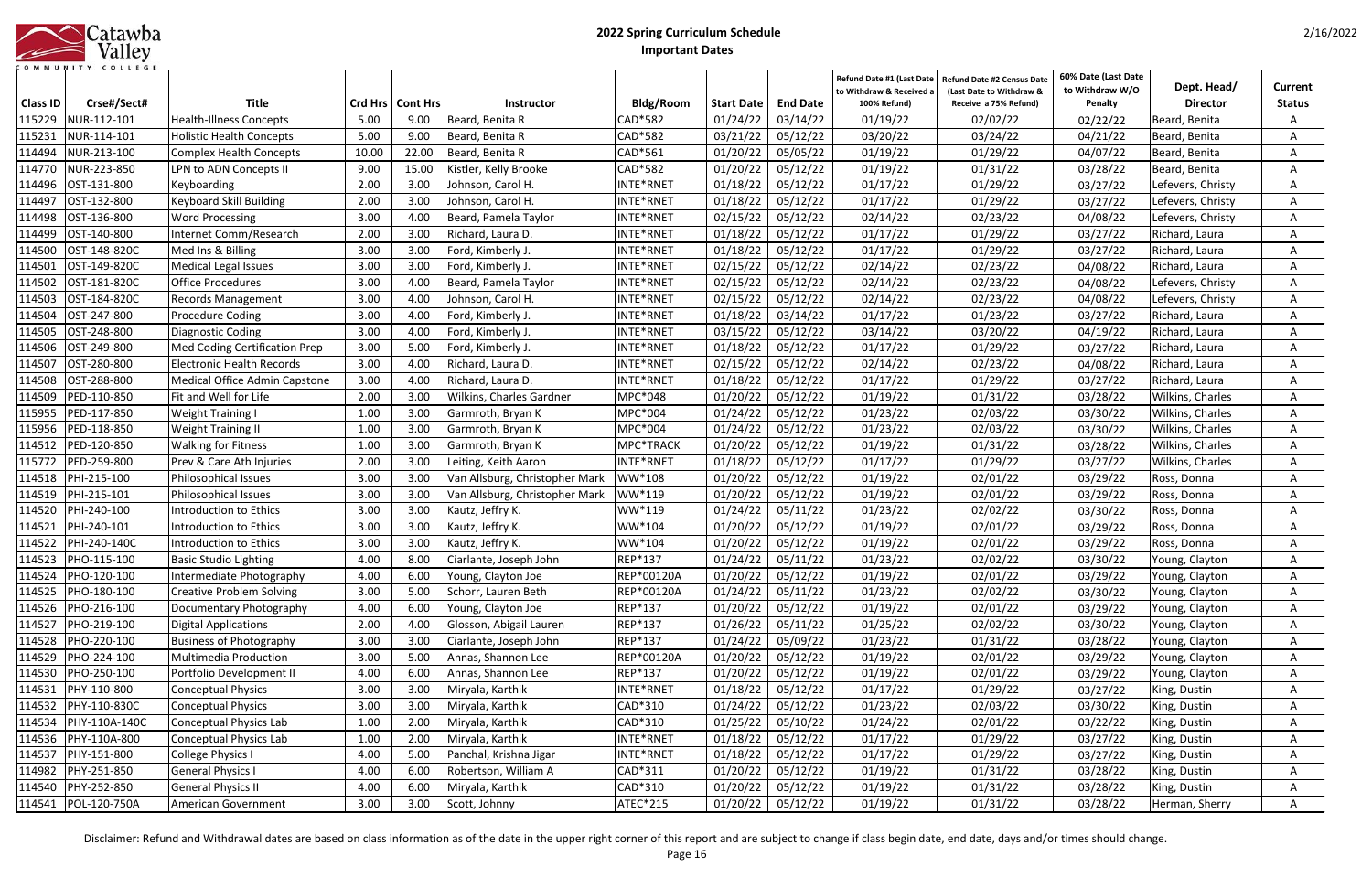|           |  |  | Catawba |         |  |  |  |
|-----------|--|--|---------|---------|--|--|--|
|           |  |  |         | Valley  |  |  |  |
| COMMUNITY |  |  |         | COLLEGE |  |  |  |

| <b>Class ID</b> | Crse#/Sect#        | <b>Title</b>                    |      | Crd Hrs   Cont Hrs | <b>Instructor</b>         | <b>Bldg/Room</b> | <b>Start Date</b> | <b>End Date</b> | Refund Date #1 (Last Date<br>to Withdraw & Received a<br>100% Refund) | Refund Date #2 Census Date<br>(Last Date to Withdraw &<br>Receive a 75% Refund) | 60% Date (Last Date<br>to Withdraw W/O<br>Penalty | Dept. Head/<br><b>Director</b> | Current<br><b>Status</b> |
|-----------------|--------------------|---------------------------------|------|--------------------|---------------------------|------------------|-------------------|-----------------|-----------------------------------------------------------------------|---------------------------------------------------------------------------------|---------------------------------------------------|--------------------------------|--------------------------|
| 114542          | POL-120-820C       | American Government             | 3.00 | 3.00               | Scott, Johnny             | NTE*RNET         | 02/15/22          | 05/12/22        | 02/14/22                                                              | 02/23/22                                                                        | 04/08/22                                          | Herman, Sherry                 | A                        |
| 115230          | POL-120-851        | American Government             | 3.00 | 3.00               | Roseman, Glenn Allan      | WW*101           | 01/20/22          | 05/12/22        | 01/19/22                                                              | 01/31/22                                                                        | 03/28/22                                          | Herman, Sherry                 |                          |
| 114545          | PSG-111-850        | Neuro/Cardiopulmonary A&P       | 4.00 | 4.00               | Rosenbalm, Sabrena Lee    | CAD*544          | 01/26/22          | 05/12/22        | 01/25/22                                                              | 02/05/22                                                                        | 03/31/22                                          | Rosenbalm, Sabrena             |                          |
| 114547          | PSG-211-850        | Polysomnography II              | 7.00 | 17.00              | Rosenbalm, Sabrena Lee    | CAD*544          | 01/24/22          | 05/12/22        | 01/23/22                                                              | 02/03/22                                                                        | 03/30/22                                          | Rosenbalm, Sabrena             | A                        |
| 114548          | PSG-213-850        | Case Study/Exam Review          | 1.00 | 3.00               | Bowen, Meagan Marie       | CAD*544          | 01/24/22          | 05/12/22        | 01/23/22                                                              | 02/03/22                                                                        | 03/30/22                                          | Rosenbalm, Sabrena             |                          |
| 114550          | PSY-150-101        | <b>General Psychology</b>       | 3.00 | 3.00               | Carver, Donna Lea         | MPC*088          | 01/20/22          | 05/12/22        | 01/19/22                                                              | 02/01/22                                                                        | 03/29/22                                          | Herman, Sherry                 | A                        |
| 114551          | PSY-150-102        | <b>General Psychology</b>       | 3.00 | 3.00               | Watts, Rebecca Jean       | MPC*088          | 01/20/22          | 05/12/22        | 01/19/22                                                              | 02/01/22                                                                        | 03/29/22                                          | Herman, Sherry                 | A                        |
| 114552          | PSY-150-750AE      | <b>General Psychology</b>       | 3.00 | 3.00               | Schwartz, Thomas Wolfe    | ATEC*216         | 01/24/22          | 05/12/22        | 01/23/22                                                              | 02/03/22                                                                        | 03/30/22                                          | Herman, Sherry                 | A                        |
| 114553          | PSY-150-751AE      | <b>General Psychology</b>       | 3.00 | 3.00               | Schwartz, Thomas Wolfe    | ATEC*216         | 01/24/22          | 05/12/22        | 01/23/22                                                              | 02/03/22                                                                        | 03/30/22                                          | Herman, Sherry                 |                          |
| 114554          | PSY-150-752A       | General Psychology              | 3.00 | 3.00               | Schwartz, Thomas Wolfe    | ATEC*215         | 01/24/22          | 05/12/22        | 01/23/22                                                              | 02/03/22                                                                        | 03/30/22                                          | Herman, Sherry                 | Α                        |
| 114555          | PSY-150-770F       | <b>General Psychology</b>       | 3.00 | 3.00               | Zealy-Wright, David McKee | FRED*FORDHS      | 01/25/22          | 05/12/22        | 01/24/22                                                              | 02/04/22                                                                        | 03/30/22                                          | Herman, Sherry                 |                          |
| 114556          | PSY-150-800        | <b>General Psychology</b>       | 3.00 | 3.00               | Swagger, Lorraine L       | INTE*RNET        | 01/18/22          | 05/12/22        | 01/17/22                                                              | 01/29/22                                                                        | 03/27/22                                          | Herman, Sherry                 | A                        |
| 114557          | PSY-150-801        | <b>General Psychology</b>       | 3.00 | 3.00               | Swagger, Lorraine L       | <b>NTE*RNET</b>  | 01/18/22          | 05/12/22        | 01/17/22                                                              | 01/29/22                                                                        | 03/27/22                                          | Herman, Sherry                 | A                        |
| 114558          | PSY-150-802        | <b>General Psychology</b>       | 3.00 | 3.00               | Rosenfeld, Tracy Louise   | INTE*RNET        | 01/18/22          | 05/12/22        | 01/17/22                                                              | 01/29/22                                                                        | 03/27/22                                          | Herman, Sherry                 | A                        |
| 114559          | PSY-150-803        | General Psychology              | 3.00 | 3.00               | Lyon, Zachary T           | NTE*RNET         | 01/18/22          | 05/12/22        | 01/17/22                                                              | 01/29/22                                                                        | 03/27/22                                          | Herman, Sherry                 | A                        |
| 114560          | PSY-150-804        | General Psychology              | 3.00 | 3.00               | Smart-White, Catherine S  | NTE*RNET         | 02/15/22          | 05/12/22        | 02/14/22                                                              | 02/23/22                                                                        | 04/08/22                                          | Herman, Sherry                 | A                        |
| 114561          | PSY-150-805        | <b>General Psychology</b>       | 3.00 | 3.00               | Smart-White, Catherine S  | NTE*RNET         | 02/15/22          | 05/12/22        | 02/14/22                                                              | 02/23/22                                                                        | 04/08/22                                          | Herman, Sherry                 | A                        |
| 114940          | PSY-150-807        | <b>General Psychology</b>       | 3.00 | 3.00               | Lyon, Zachary T           | NTE*RNET         | 01/18/22          | 03/14/22        | 01/17/22                                                              | 01/23/22                                                                        | 02/20/22                                          | Herman, Sherry                 | A                        |
| 114562          | PSY-150-820C       | General Psychology              | 3.00 | 3.00               | Glenn, Dana Mechelle      | NTE*RNET         | 02/15/22          | 05/12/22        | 02/14/22                                                              | 02/23/22                                                                        | 04/08/22                                          | Herman, Sherry                 | A                        |
| 114563          | PSY-150-821C       | <b>General Psychology</b>       | 3.00 | 3.00               | Schwartz, Thomas Wolfe    | NTE*RNET         | 02/15/22          | 05/12/22        | 02/14/22                                                              | 02/23/22                                                                        | 04/08/22                                          | Herman, Sherry                 | A                        |
| 114564          | PSY-150-822C       | <b>General Psychology</b>       | 3.00 | 3.00               | Glenn, Dana Mechelle      | NTE*RNET         | 02/15/22          | 05/12/22        | 02/14/22                                                              | 02/23/22                                                                        | 04/08/22                                          | Herman, Sherry                 | A                        |
| 114565          | PSY-150-830CH      | <b>General Psychology</b>       | 3.00 | 3.00               | Zealy-Wright, David McKee | WW*117           | 01/24/22          | 05/12/22        | 01/23/22                                                              | 02/03/22                                                                        | 03/30/22                                          | Herman, Sherry                 | A                        |
| 114566          | PSY-150-831CH      | <b>General Psychology</b>       | 3.00 | 3.00               | Carver, Donna Lea         | WW*120           | 01/24/22          | 05/12/22        | 01/23/22                                                              | 02/03/22                                                                        | 03/30/22                                          | Herman, Sherry                 | A                        |
| 114568          | PSY-150-833C       | <b>General Psychology</b>       | 3.00 | 3.00               | Schwartz, Thomas Wolfe    | WW*103           | 01/20/22          | 05/12/22        | 01/19/22                                                              | 01/31/22                                                                        | 03/28/22                                          | Herman, Sherry                 | A                        |
| 115943          | PSY-231-801        | <b>Forensic Psychology</b>      | 3.00 | 3.00               | Streater, David W.        | NTE*RNET         | 03/15/22          | 05/12/22        | 03/14/22                                                              | 03/20/22                                                                        | 04/19/22                                          | Herman, Sherry                 | A                        |
| 114574          | PSY-241-800        | Developmental Psych             | 3.00 | 3.00               | Carver, Donna Lea         | NTE*RNET         | 01/18/22          | 05/12/22        | 01/17/22                                                              | 01/29/22                                                                        | 03/27/22                                          | Herman, Sherry                 | A                        |
| 114575          | PSY-241-801        | Developmental Psych             | 3.00 | 3.00               | Carver, Donna Lea         | NTE*RNET         | 01/18/22          | 05/12/22        | 01/17/22                                                              | 01/29/22                                                                        | 03/27/22                                          | Herman, Sherry                 | A                        |
| 114941          | PSY-241-802        | Developmental Psych             | 3.00 | 3.00               | Streater, David W.        | NTE*RNET         | 03/15/22          | 05/12/22        | 03/14/22                                                              | 03/20/22                                                                        | 04/19/22                                          | Herman, Sherry                 |                          |
|                 | 115685 PSY-241-803 | Developmental Psych             | 3.00 | 3.00               | <b>Carver, Donna Lea</b>  | NTE*RNET         | 03/15/22 05/12/22 |                 | 03/14/22                                                              | 03/20/22                                                                        | 04/19/22                                          | Herman, Sherry                 | A                        |
| 115882          | PSY-241-804        | Developmental Psych             | 3.00 | 3.00               | Carver, Donna Lea         | NTE*RNET         | 02/15/22          | 05/12/22        | 02/14/22                                                              | 02/23/22                                                                        | 04/08/22                                          | Herman, Sherry                 | A                        |
|                 | 114577 PSY-281-100 | Abnormal Psychology             | 3.00 | 3.00               | Zealy-Wright, David McKee | WW*117           | 01/24/22          | 05/11/22        | 01/23/22                                                              | 02/02/22                                                                        | 03/30/22                                          | Herman, Sherry                 | A                        |
|                 | 114578 PSY-281-800 | Abnormal Psychology             | 3.00 | 3.00               | Schwartz, Thomas Wolfe    | NTE*RNET         | 02/15/22          | 05/12/22        | 02/14/22                                                              | 02/23/22                                                                        | 04/08/22                                          | Herman, Sherry                 | $\mathsf{A}$             |
|                 | 115883 PSY-281-801 | Abnormal Psychology             | 3.00 | 3.00               | Carver, Donna Lea         | NTE*RNET         | 02/15/22          | 05/12/22        | 02/14/22                                                              | 02/23/22                                                                        | 04/08/22                                          | Herman, Sherry                 | A                        |
|                 | 114579 RAD-112-100 | <b>RAD Procedures II</b>        | 4.00 | 6.00               | Hoke, Joan Hicks          | REP*136          | 01/24/22          | 05/11/22        | 01/23/22                                                              | 02/02/22                                                                        | 03/30/22                                          | Vandevander, Scott             | A                        |
| 114581          | RAD-121-100        | Image Production I              | 3.00 | 5.00               | Bentley, Christine Miller | REP*136          | 01/24/22          | 05/11/22        | 01/23/22                                                              | 01/31/22                                                                        | 03/30/22                                          | Vandevander, Scott             | A                        |
|                 | 114582 RAD-161-500 | RAD Clinical Ed II              | 5.00 | 15.00              | Bentley, Christine Miller | HOSP*HOSP        | 01/20/22          | 05/12/22        | 01/19/22                                                              | 02/01/22                                                                        | 03/29/22                                          | Vandevander, Scott             | A                        |
| 114585          | RAD-281-500        | <b>RAD Clinical Elective</b>    | 1.00 | 3.00               | Bentley, Christine Miller | HOSP*HOSP        | 01/21/22          | 05/11/22        | 01/20/22                                                              | 01/31/22                                                                        | 03/28/22                                          | Vandevander, Scott             | A                        |
|                 | 114587 RCP-111-100 | Therapeutics/Diagnostics        | 5.00 | 7.00               | Godwin, Nikonya           | CAD*547          | 01/24/22          | 05/11/22        | 01/23/22                                                              | 02/01/22                                                                        | 03/30/22                                          | Godwin, Nikonya                | A                        |
|                 | 114590 RCP-115-800 | C-P Pathophysiology             | 2.00 | 2.00               | Howard, Amy Warren        | NTE*RNET         | 01/18/22          | 05/12/22        | 01/17/22                                                              | 01/29/22                                                                        | 03/27/22                                          | Godwin, Nikonya                | A                        |
|                 | 114592 RCP-145-500 | <b>RCP Clinical Practice II</b> | 5.00 | 15.00              | Howard, Amy Warren        | HOSP*HOSP        | 01/18/22          | 05/12/22        | 01/17/22                                                              | 01/31/22                                                                        | 03/29/22                                          | Godwin, Nikonya                | Α                        |
|                 | 114593 RCP-211-100 | Adv Monitoring/Procedures       | 4.00 | 6.00               | Godwin, Nikonya           | /IRT*CLSRM       | 01/21/22          | 05/11/22        | 01/20/22                                                              | 02/02/22                                                                        | 03/30/22                                          | Godwin, Nikonya                | A                        |
| 114594          | RCP-215-100        | <b>Career Preparation</b>       | 1.00 | 3.00               | Godwin, Nikonya           | CAD*547          | 01/26/22          | 05/11/22        | 01/25/22                                                              | 02/02/22                                                                        | 03/30/22                                          | Godwin, Nikonya                | A                        |
|                 | 114595 RCP-246-500 | <b>RCP Clinical Practice V</b>  | 6.00 | 18.00              | Howard, Amy Warren        | HOSP*HOSP        | 01/18/22          | 05/12/22        | 01/17/22                                                              | 01/31/22                                                                        | 03/29/22                                          | Godwin, Nikonya                | A                        |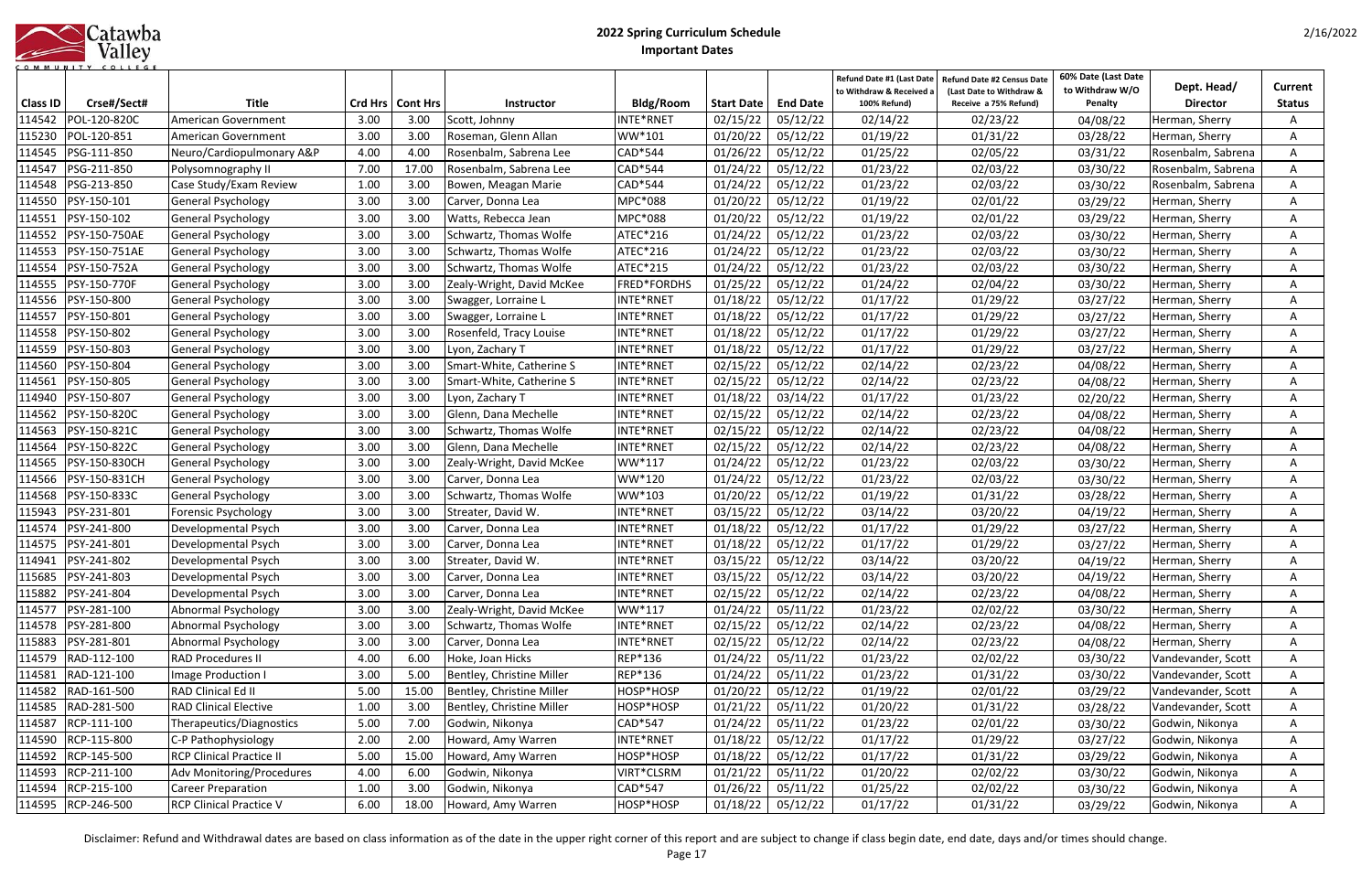|            | Catawba |
|------------|---------|
|            | Valley  |
| <b>MUN</b> |         |

|                 |                      |                                  |      |                    |                            |                  |                     |                 | Refund Date #1 (Last Date              | <b>Refund Date #2 Census Date</b>                 | 60% Date (Last Date        | Dept. Head/         | <b>Current</b> |
|-----------------|----------------------|----------------------------------|------|--------------------|----------------------------|------------------|---------------------|-----------------|----------------------------------------|---------------------------------------------------|----------------------------|---------------------|----------------|
| <b>Class ID</b> | Crse#/Sect#          | <b>Title</b>                     |      | Crd Hrs   Cont Hrs | <b>Instructor</b>          | <b>Bldg/Room</b> | <b>Start Date</b>   | <b>End Date</b> | to Withdraw & Received<br>100% Refund) | (Last Date to Withdraw &<br>Receive a 75% Refund) | to Withdraw W/O<br>Penalty | <b>Director</b>     | <b>Status</b>  |
| 114771          | REF-117-100          | <b>Refrigeration Controls</b>    | 4.00 | 8.00               | Wilson, Darrell Scott      | WSC*1031         | 01/20/22            | 05/12/22        | 01/19/22                               | 02/01/22                                          | 03/29/22                   | Wilson, Darrell     | A              |
| 114598          | REL-110-101          | <b>World Religions</b>           | 3.00 | 3.00               | Foster, Edgar G            | WW*120           | 01/24/22            | 05/11/22        | 01/23/22                               | 02/02/22                                          | 03/30/22                   | Stinson, Kimberly   | A              |
| 114599          | REL-110-800          | <b>World Religions</b>           | 3.00 | 3.00               | Parker, Christopher Todd   | INTE*RNET        | 01/18/22            | 05/12/22        | 01/17/22                               | 01/29/22                                          | 03/27/22                   | Stinson, Kimberly   | A              |
| 114600          | REL-110-801          | <b>World Religions</b>           | 3.00 | 3.00               | Deboever, Keely Harris     | INTE*RNET        | 02/15/22            | 05/12/22        | 02/14/22                               | 02/23/22                                          | 04/08/22                   | Stinson, Kimberly   | A              |
| 114601          | REL-211-800          | Intro to Old Testament           | 3.00 | 3.00               | Parkhurst, B. Marie        | INTE*RNET        | 01/18/22            | 05/12/22        | 01/17/22                               | 01/29/22                                          | 03/27/22                   | Stinson, Kimberly   | A              |
| 114602          | REL-212-800          | Intro to New Testament           | 3.00 | 3.00               | Kautz, Jeffry K.           | INTE*RNET        | 01/18/22            | 05/12/22        | 01/17/22                               | 01/29/22                                          | 03/27/22                   | Stinson, Kimberly   | A              |
| 114603          | REL-221-800          | Religion in America              | 3.00 | 3.00               | Deboever, Keely Harris     | INTE*RNET        | 02/15/22            | 05/12/22        | 02/14/22                               | 02/23/22                                          | 04/08/22                   | Stinson, Kimberly   |                |
| 114605          | SAB-130-850          | <b>Addictive Behaviors</b>       | 3.00 | 3.00               | Zealy-Wright, David McKee  | EC*1121          | 01/24/22            | 03/14/22        | 01/23/22                               | 01/28/22                                          | 02/22/22                   | Zealy-Wright, David | A              |
| 114606          | SEC-110-800          | <b>Security Concepts</b>         | 3.00 | 4.00               | Barnes, Ricky A            | INTE*RNET        | 01/18/22            | 05/12/22        | 01/17/22                               | 01/29/22                                          | 03/27/22                   | Barnes, Ricky       | A              |
| 114607          | SEC-150-800          | <b>Secure Communications</b>     | 3.00 | 4.00               | Barnes, Ricky A            | INTE*RNET        | 03/15/22            | 05/12/22        | 03/14/22                               | 03/20/22                                          | 04/19/22                   | Barnes, Ricky       | A              |
| 114608          | SEC-180-800          | Info Assurance Principles        | 3.00 | 4.00               | Seechang, Joseph Saesee    | INTE*RNET        | 01/18/22            | 03/14/22        | 01/17/22                               | 01/23/22                                          | 03/27/22                   | Barnes, Ricky       | A              |
| 114609          | SEC-285-850          | <b>Systems Security Project</b>  | 3.00 | 5.00               | Barnes, Ricky A            | INTE*RNET        | 01/18/22            | 05/12/22        | 01/17/22                               | 01/29/22                                          | 03/27/22                   | Barnes, Ricky       | A              |
| 114610          | SOC-210-100          | <b>Introduction to Sociology</b> | 3.00 | 3.00               | Stroupe, John Russell      | CAD*115          | 01/24/22            | 05/11/22        | 01/23/22                               | 02/02/22                                          | 03/30/22                   | Herman, Sherry      | A              |
| 114611          | SOC-210-140CH        | Introduction to Sociology        | 3.00 | 3.00               | Greer, Brenda W            | MPC*076          | 01/20/22            | 05/12/22        | 01/19/22                               | 02/01/22                                          | 03/29/22                   | Herman, Sherry      | A              |
| 114613          | SOC-210-750AE        | Introduction to Sociology        | 3.00 | 3.00               | Stroupe, John Russell      | ATEC*227         | 01/20/22            | 05/12/22        | 01/19/22                               | 01/31/22                                          | 03/28/22                   | Herman, Sherry      | Α              |
| 114614          | SOC-210-751AE        | Introduction to Sociology        | 3.00 | 3.00               | Stroupe, John Russell      | ATEC*227         | 01/20/22            | 05/12/22        | 01/19/22                               | 01/31/22                                          | 03/28/22                   | Herman, Sherry      | A              |
| 114615          | SOC-210-752AE        | Introduction to Sociology        | 3.00 | 3.00               | Stroupe, John Russell      | ATEC*216         | 01/20/22            | 05/12/22        | 01/19/22                               | 01/31/22                                          | 03/28/22                   | Herman, Sherry      | A              |
| 114616          | SOC-210-766D         | <b>Introduction to Sociology</b> | 3.00 | 3.00               | Brown, Ashley King         | DISC*HS          | 01/24/22            | 05/12/22        | 01/23/22                               | 02/03/22                                          | 03/30/22                   | Herman, Sherry      | Α              |
| 114617          | SOC-210-767D         | Introduction to Sociology        | 3.00 | 3.00               | Brown, Ashley King         | DISC*HS          | 01/24/22            | 05/12/22        | 01/23/22                               | 02/03/22                                          | 03/30/22                   | Herman, Sherry      | A              |
| 114618          | SOC-210-773H         | <b>Introduction to Sociology</b> | 3.00 | 3.00               | Joyner, Sarah Agatha       | <b>HCAM*HCKY</b> | 01/20/22            | 05/12/22        | 01/19/22                               | 01/31/22                                          | 03/28/22                   | Herman, Sherry      | A              |
| 114619          | SOC-210-774HM        | Introduction to Sociology        | 3.00 | 3.00               | Joyner, Sarah Agatha       | HCAM*HCKY        | 01/20/22            | 05/12/22        | 01/19/22                               | 01/31/22                                          | 03/28/22                   | Herman, Sherry      | A              |
| 114620          | SOC-210-785ST        | Introduction to Sociology        | 3.00 | 3.00               | Reep, Regina A.            | SSHS*CLSRM       | 01/24/22            | 05/12/22        | 01/23/22                               | 02/03/22                                          | 03/30/22                   | Herman, Sherry      | A              |
| 114621          | SOC-210-800          | Introduction to Sociology        | 3.00 | 3.00               | Brown, Ashley King         | INTE*RNET        | 01/18/22            | 05/12/22        | 01/17/22                               | 01/29/22                                          | 03/27/22                   | Herman, Sherry      | A              |
| 114622          | SOC-210-801          | Introduction to Sociology        | 3.00 | 3.00               | Joyner, Sarah Agatha       | INTE*RNET        | 01/18/22            | 05/12/22        | 01/17/22                               | 01/29/22                                          | 03/27/22                   | Herman, Sherry      | A              |
| 114623          | SOC-210-802          | Introduction to Sociology        | 3.00 | 3.00               | Reep, Regina A.            | INTE*RNET        | 02/15/22            | 05/12/22        | 02/14/22                               | 02/23/22                                          | 04/08/22                   | Herman, Sherry      | A              |
| 115891          | SOC-210-803          | Introduction to Sociology        | 3.00 | 3.00               | Stroupe, John Russell      | INTE*RNET        | 03/15/22            | 05/12/22        | 03/14/22                               | 03/20/22                                          | 04/19/22                   | Herman, Sherry      | A              |
| 114624          | SOC-210-815          | Introduction to Sociology        | 3.00 | 3.00               | Buitrago Gonzalez, Mirelly | INTE*RNET        | 05/02/22            | 05/31/22        | 05/01/22                               | 05/04/22                                          | 05/19/22                   | Herman, Sherry      | Α              |
| 114625          | SOC-210-820C         | Introduction to Sociology        | 3.00 | 3.00               | Reep, Regina A.            | INTE*RNET        | 02/15/22            | 05/12/22        | 02/14/22                               | 02/23/22                                          | 04/08/22                   | Herman, Sherry      |                |
|                 | 114626 SOC-210-821C  | Introduction to Sociology        | 3.00 | 3.00               | Joyner, Sarah Agatha       | INTE*RNET        | $02/15/22$ 05/12/22 |                 | 02/14/22                               | 02/23/22                                          | 04/08/22                   | Herman, Sherry      | A              |
| 114627          | SOC-210-822C         | Introduction to Sociology        | 3.00 | 3.00               | Stroupe, John Russell      | INTE*RNET        | 02/15/22            | 05/12/22        | 02/14/22                               | 02/23/22                                          | 04/08/22                   | Herman, Sherry      | A              |
|                 | 114628 SOC-210-830CH | Introduction to Sociology        | 3.00 | 3.00               | Brown, Ashley King         | WW*106           | 01/24/22            | 05/12/22        | 01/23/22                               | 02/03/22                                          | 03/30/22                   | Herman, Sherry      | A              |
| 114631          | SOC-210-852          | Introduction to Sociology        | 3.00 | 3.00               | Reep, Regina A.            | WW*109           | 02/16/22            | 05/12/22        | 02/15/22                               | 02/24/22                                          | 04/08/22                   | Herman, Sherry      | A              |
| 114633          | SOC-213-800          | Sociology of the Family          | 3.00 | 3.00               | Reep, Regina A.            | INTE*RNET        | 01/18/22            | 05/12/22        | 01/17/22                               | 01/29/22                                          | 03/27/22                   | Herman, Sherry      | Α              |
| 114942          | SOC-213-801          | Sociology of the Family          | 3.00 | 3.00               | Joyner, Sarah Agatha       | INTE*RNET        | 03/15/22            | 05/12/22        | 03/14/22                               | 03/20/22                                          | 04/19/22                   | Herman, Sherry      | A              |
| 114634          | SOC-213-850          | Sociology of the Family          | 3.00 | 3.00               | Reep, Regina A.            | WW*119           | 01/20/22            | 05/12/22        | 01/19/22                               | 01/31/22                                          | 03/28/22                   | Herman, Sherry      | A              |
|                 | 115872 SOC-213-851   | Sociology of the Family          | 3.00 | 3.00               | Reep, Regina A.            | WW*102           | 02/15/22            | 05/12/22        | 02/14/22                               | 02/23/22                                          | 04/08/22                   | Herman, Sherry      | A              |
|                 | 114636 SOC-220-800   | <b>Social Problems</b>           | 3.00 | 3.00               | Brown, Ashley King         | INTE*RNET        | 02/15/22            | 05/12/22        | 02/14/22                               | 02/23/22                                          | 04/08/22                   | Herman, Sherry      | A              |
| 114637          | SOC-220-801          | <b>Social Problems</b>           | 3.00 | 3.00               | Brown, Ashley King         | INTE*RNET        | 02/15/22            | 05/12/22        | 02/14/22                               | 02/23/22                                          | 04/08/22                   | Herman, Sherry      | Α              |
| 115871          | SOC-220-802          | <b>Social Problems</b>           | 3.00 | 3.00               | Brown, Ashley King         | INTE*RNET        | 03/15/22            | 05/12/22        | 03/14/22                               | 03/20/22                                          | 04/19/22                   | Herman, Sherry      | Α              |
| 115889          | SOC-230-800          | Race and Ethnic Relations        | 3.00 | 3.00               | Joyner, Sarah Agatha       | INTE*RNET        | 03/15/22            | 05/12/22        | 03/14/22                               | 03/20/22                                          | 04/19/22                   | Herman, Sherry      | Α              |
|                 | 114639 SPA-111-100   | Elementary Spanish I             | 3.00 | 3.00               | Buitrago Gonzalez, Mirelly | WW*107           | 01/20/22            | 05/12/22        | 01/19/22                               | 02/01/22                                          | 03/29/22                   | Stinson, Kimberly   | A              |
| 115720          | SPA-111-800          | Elementary Spanish I             | 3.00 | 3.00               | Buitrago Gonzalez, Mirelly | INTE*RNET        | 02/15/22            | 05/12/22        | 02/14/22                               | 02/23/22                                          | 04/08/22                   | Stinson, Kimberly   | A              |
|                 | 114640 SPA-111-820C  | Elementary Spanish I             | 3.00 | 3.00               | Buehler, Joann             | INTE*RNET        | 02/15/22            | 05/12/22        | 02/14/22                               | 02/23/22                                          | 04/08/22                   | Stinson, Kimberly   | A              |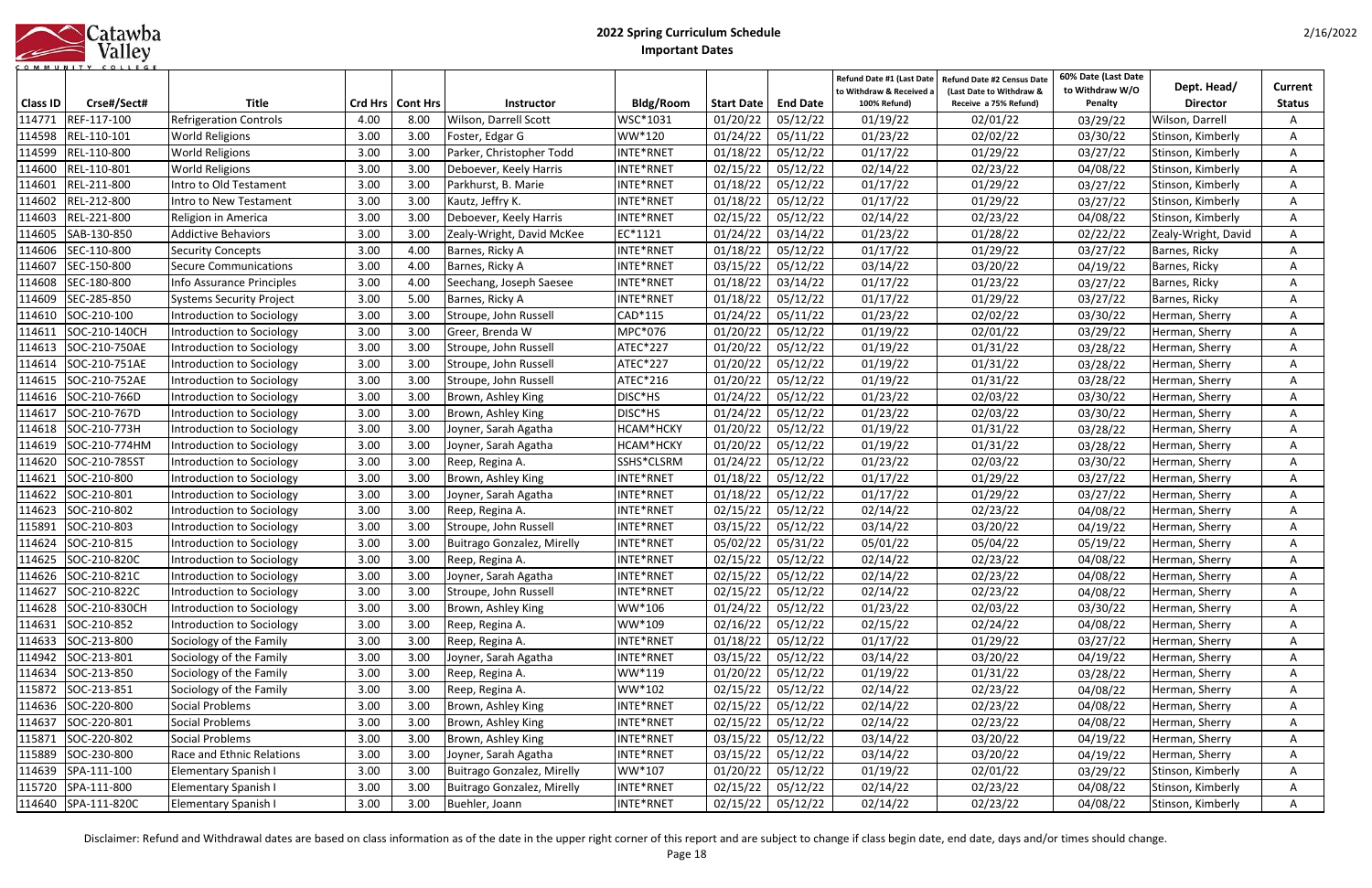|            | Catawba |
|------------|---------|
|            | Valley  |
| <b>MUN</b> |         |

|                           |                            |                                  |      |                            |                                   |                            |                               |                             | Refund Date #1 (Last Date<br>to Withdraw & Received | Refund Date #2 Census Date<br>(Last Date to Withdraw & | 60% Date (Last Date<br>to Withdraw W/O | Dept. Head/         | Current       |
|---------------------------|----------------------------|----------------------------------|------|----------------------------|-----------------------------------|----------------------------|-------------------------------|-----------------------------|-----------------------------------------------------|--------------------------------------------------------|----------------------------------------|---------------------|---------------|
| <b>Class ID</b><br>114643 | Crse#/Sect#<br>SPA-111-850 | <b>Title</b>                     | 3.00 | Crd Hrs   Cont Hrs<br>3.00 | <b>Instructor</b>                 | <b>Bldg/Room</b><br>WW*107 | <b>Start Date</b><br>01/24/22 | <b>End Date</b><br>05/12/22 | 100% Refund)<br>01/23/22                            | Receive a 75% Refund)<br>02/03/22                      | Penalty                                | <b>Director</b>     | <b>Status</b> |
| 114644                    | SPA-112-100                | Elementary Spanish I             | 3.00 | 3.00                       | <b>Buitrago Gonzalez, Mirelly</b> | WW*104                     | 01/24/22                      | 05/11/22                    | 01/23/22                                            |                                                        | 03/30/22<br>03/30/22                   | Stinson, Kimberly   |               |
|                           |                            | <b>Elementary Spanish II</b>     |      |                            | Lee, Timothy Allen                |                            |                               |                             |                                                     | 02/02/22                                               |                                        | Stinson, Kimberly   |               |
| 114647                    | SPA-112-750AE              | <b>Elementary Spanish II</b>     | 3.00 | 3.00                       | Ross, Donna Boston                | ATEC*226                   | 01/24/22                      | 05/12/22                    | 01/23/22                                            | 02/03/22                                               | 03/30/22                               | Stinson, Kimberly   |               |
| 114648                    | SPA-112-751AE              | <b>Elementary Spanish II</b>     | 3.00 | 3.00                       | Ross, Donna Boston                | <b>ATEC*226</b>            | 01/24/22                      | 05/12/22                    | 01/23/22                                            | 02/03/22                                               | 03/30/22                               | Stinson, Kimberly   | A             |
| 114650                    | SPA-112-800                | <b>Elementary Spanish II</b>     | 3.00 | 3.00                       | <b>Buitrago Gonzalez, Mirelly</b> | INTE*RNET                  | 01/18/22                      | 05/12/22                    | 01/17/22                                            | 01/29/22                                               | 03/27/22                               | Stinson, Kimberly   | A             |
| 114651                    | SPA-112-820C               | <b>Elementary Spanish II</b>     | 3.00 | 3.00                       | <b>Buitrago Gonzalez, Mirelly</b> | INTE*RNET                  | 02/15/22                      | 05/12/22                    | 02/14/22                                            | 02/23/22                                               | 04/08/22                               | Stinson, Kimberly   | A             |
| 114652                    | SPA-112-830CH              | <b>Elementary Spanish II</b>     | 3.00 | 3.00                       | <b>Buitrago Gonzalez, Mirelly</b> | WW*107                     | 01/24/22                      | 05/12/22                    | 01/23/22                                            | 02/03/22                                               | 03/30/22                               | Stinson, Kimberly   | A             |
| 114653                    | SPA-112-831CH              | <b>Elementary Spanish II</b>     | 3.00 | 3.00                       | Lee, Timothy Allen                | WW*107                     | 01/20/22                      | 05/12/22                    | 01/19/22                                            | 01/31/22                                               | 03/28/22                               | Stinson, Kimberly   | A             |
| 114654                    | SPA-112-832CH              | <b>Elementary Spanish II</b>     | 3.00 | 3.00                       | Lee, Timothy Allen                | WW*107                     | 01/20/22                      | 05/12/22                    | 01/19/22                                            | 01/31/22                                               | 03/28/22                               | Stinson, Kimberly   | A             |
| 114655                    | SPA-112-833CH              | <b>Elementary Spanish II</b>     | 3.00 | 3.00                       | Lee, Timothy Allen                | WW*109                     | 01/20/22                      | 05/12/22                    | 01/19/22                                            | 01/31/22                                               | 03/28/22                               | Stinson, Kimberly   | A             |
| 115025                    | SPA-211-850                | ntermediate Spanish I            | 3.00 | 3.00                       | Lee, Timothy Allen                | WW*102                     | 01/20/22                      | 05/12/22                    | 01/19/22                                            | 01/31/22                                               | 03/28/22                               | Stinson, Kimberly   | A             |
| 114656                    | SPA-212-100                | Intermediate Spanish II          | 3.00 | 3.00                       | Lee, Timothy Allen                | WW*104                     | 01/24/22                      | 05/11/22                    | 01/23/22                                            | 02/02/22                                               | 03/30/22                               | Stinson, Kimberly   |               |
| 114657                    | SUR-122-100                | <b>Surgical Procedures I</b>     | 6.00 | 8.00                       | Holman, Kimberly P.               | <b>REP*269</b>             | 01/24/22                      | 05/10/22                    | 01/23/22                                            | 02/01/22                                               | 03/28/22                               | Holman, Kimberly    |               |
| 114658                    | SUR-123-500                | Sur Clinical Practice I          | 7.00 | 21.00                      | Holman, Kimberly P.               | HOSP*HOSP                  | 01/20/22                      | 05/12/22                    | 01/19/22                                            | 01/28/22                                               | 03/31/22                               | Holman, Kimberly    |               |
| 114659                    | SUR-137-100                | <b>Professional Success Prep</b> | 1.00 | 1.00                       | Holman, Kimberly P.               | <b>REP*269</b>             | 01/25/22                      | 05/10/22                    | 01/24/22                                            | 02/01/22                                               | 03/22/22                               | Holman, Kimberly    |               |
| 114660                    | SUR-210-500                | <b>Adv SUR Clinical Practice</b> | 2.00 | 6.00                       | Bunton, Arielle Nicole            | HOSP*HOSP                  | 01/25/22                      | 05/10/22                    | 01/24/22                                            | 02/01/22                                               | 03/22/22                               | Holman, Kimberly    | A             |
| 114661                    | SUR-210-501                | <b>Adv SUR Clinical Practice</b> | 2.00 | 6.00                       | Bunton, Arielle Nicole            | HOSP*HOSP                  | 01/18/22                      | 05/12/22                    | 01/17/22                                            | 01/31/22                                               | 03/29/22                               | Holman, Kimberly    | A             |
| 114662                    | SWK-113-850                | <b>Working With Diversity</b>    | 3.00 | 3.00                       | Frazier, John Earle               | <b>REP*216</b>             | 03/21/22                      | 05/12/22                    | 03/20/22                                            | 03/26/22                                               | 04/21/22                               | Zealy-Wright, David | A             |
| 115964                    | TRF-120-141C               | Turfgrass Irrigat & Design       | 4.00 | 6.00                       | Phillips, Jordan Kendall          | TMB*501                    | 03/15/22                      | 05/12/22                    | 03/14/22                                            | 03/23/22                                               | 04/21/22                               | Morris, David       | A             |
| 114664                    | TRF-152-100                | Landscape Maintenance            | 3.00 | 4.00                       | Phillips, Jordan Kendall          | TMB*501                    | 01/20/22                      | 05/12/22                    | 01/19/22                                            | 02/01/22                                               | 03/29/22                               | Morris, David       | Α             |
| 114665                    | TRF-210-100                | <b>Turfgrass Eqmt Mgmt</b>       | 3.00 | 5.00                       | Phillips, Jordan Kendall          | TMB*502                    | 01/24/22                      | 05/11/22                    | 01/23/22                                            | 02/02/22                                               | 03/30/22                               | Morris, David       | A             |
| 114666                    | TRF-220-100                | <b>Turfgrass Calculations</b>    | 2.00 | 2.00                       | Hamby, Joseph Shane               | TMB*501                    | 01/24/22                      | 05/11/22                    | 01/23/22                                            | 02/02/22                                               | 03/30/22                               | Morris, David       | A             |
| 114667                    | TRF-230-100                | Turfgrass Mgmt Apps              | 2.00 | 3.00                       | Peeler, Steven Earl               | TMB*501                    | 01/20/22                      | 05/12/22                    | 01/19/22                                            | 01/27/22                                               | 03/31/22                               | Morris, David       | A             |
| 115318                    | TRF-230-800                | Turfgrass Mgmt Apps              | 2.00 | 3.00                       | Peeler, Steven Earl               | INTE*RNET                  | 01/18/22                      | 05/12/22                    | 01/17/22                                            | 01/29/22                                               | 03/27/22                               | Morris, David       |               |
| 115319                    | TRF-240-800                | Turfgrass Pest Control           | 3.00 | 4.00                       | Phillips, Jordan Kendall          | INTE*RNET                  | 01/18/22                      | 05/12/22                    | 01/17/22                                            | 01/29/22                                               | 03/27/22                               | Morris, David       |               |
| 114669                    | TRF-250-100                | Golf /Sport Field Const          | 4.00 | 6.00                       | Peeler, Steven Earl               | TMB*501                    | 01/20/22                      | 05/12/22                    | 01/19/22                                            | 01/31/22                                               | 03/31/22                               | Morris, David       |               |
| 114670                    | TRF-260-100                | Adv Turfgrass Mgmt               | 4.00 | 5.00                       | Hamby, Joseph Shane               | TMB*501                    | 01/20/22                      | 05/12/22                    | 01/19/22                                            | 02/01/22                                               | 03/30/22                               | Morris, David       |               |
| 114671                    | TRN-110-100                | Intro to Transport Tech          | 2.00 | 3.00                       | Roane, James E.                   | WSC*1037                   | 01/20/22                      | 02/14/22                    | 01/19/22                                            | 01/24/22                                               | 02/03/22                               | Mull, Shawn         | A             |
|                           | 114673 TRN-120-100         | <b>Basic Transp Electricity</b>  | 5.00 | 7.00                       | Roane, James E.                   | WSC*1037                   | 02/15/22 05/12/22             |                             | 02/14/22                                            | 02/22/22                                               | 04/06/22                               | Mull, Shawn         | A             |
|                           | 114675   TRN-120-586ST     | <b>Basic Transp Electricity</b>  | 5.00 | 7.00                       | Kuczenski, Robert                 | SSHS*CLSRM                 | 01/05/22                      | 05/20/22                    | 01/04/22                                            | 01/18/22                                               | 03/25/22                               | Mull, Shawn         | A             |
| 115271                    | TRN-120-587ST              | <b>Basic Transp Electricity</b>  | 5.00 | 7.00                       | Kuczenski, Robert                 | SSHS*CLSRM                 | 01/05/22                      | 05/20/22                    | 01/04/22                                            | 01/18/22                                               | 03/25/22                               | Mull, Shawn         | A             |
|                           | 115272   TRN-120-588ST     | <b>Basic Transp Electricity</b>  | 5.00 | 7.00                       | Kuczenski, Robert                 | SSHS*CLSRM                 | 01/05/22                      | 05/20/22                    | 01/04/22                                            | 01/18/22                                               | 03/25/22                               | Mull, Shawn         | A             |
|                           | 114676 WBL-110-800         | World of Work                    | 1.00 | 1.00                       | Vann, Donna                       | INTE*RNET                  | 01/18/22                      | 05/12/22                    | 01/17/22                                            | 01/29/22                                               | 03/27/22                               | Reese, Christopher  | A             |
|                           | 114677   WBL-110-850       | World of Work                    | 1.00 | 1.00                       | Elliott, Charles E                | SC*425                     | 01/25/22                      | 03/14/22                    | 01/24/22                                            | 01/29/22                                               | 02/23/22                               | Reese, Christopher  | A             |
| 114678                    | WBL-110-851                | World of Work                    | 1.00 | 1.00                       | Elliott, Charles E                | SC*425                     | 01/25/22                      | 03/14/22                    | 01/24/22                                            | 01/29/22                                               | 02/23/22                               | Reese, Christopher  | A             |
| 114679                    | WBL-110-852                | World of Work                    | 1.00 | 1.00                       | Elliott, Charles E                | SC*425                     | 03/24/22                      | 05/12/22                    | 03/23/22                                            | 03/28/22                                               | 04/22/22                               | Reese, Christopher  | A             |
| 114680                    | WBL-110-853                | World of Work                    | 1.00 | 1.00                       | Elliott, Charles E                | SC*425                     | 03/24/22                      | 05/12/22                    | 03/23/22                                            | 03/28/22                                               | 04/22/22                               | Reese, Christopher  | A             |
| 114681                    | WBL-110-865                | World of Work                    | 1.00 | 1.00                       | Plemmons, Nicholas Cameron        | SC*425                     | 01/25/22                      | 03/14/22                    | 01/24/22                                            | 01/29/22                                               | 02/23/22                               | Reese, Christopher  | A             |
| 114682                    | WBL-110-866                | World of Work                    | 1.00 | 1.00                       | Plemmons, Nicholas Cameron        | SC*425                     | 03/15/22                      | 05/12/22                    | 03/14/22                                            | 03/20/22                                               | 04/19/22                               | Reese, Christopher  | A             |
| 114683                    | WBL-111A-300               | Work-Based Learning I            | 1.00 | 10.00                      | Plemmons, Nicholas Cameron        | SC*425                     | 01/24/22                      | 05/12/22                    | 01/23/22                                            | 02/03/22                                               | 03/30/22                               | Reese, Christopher  | A             |
| 114684                    | WBL-111D-300               | <b>Work-Based Learning I - D</b> | 1.00 | 10.00                      | Plemmons, Nicholas Cameron        | SC*425                     | 01/24/22                      | 05/12/22                    | 01/23/22                                            | 02/03/22                                               | 03/30/22                               | Reese, Christopher  | A             |
| 114685                    | WBL-111E-300               | Work-Based Learning I - E        | 1.00 | 10.00                      | Plemmons, Nicholas Cameron        | SC*425                     | 01/24/22                      | 05/12/22                    | 01/23/22                                            | 02/03/22                                               | 03/30/22                               | Reese, Christopher  | A             |
|                           | 114686   WBL-111H-300      | Work-Based Learning I - H        | 1.00 | 10.00                      | Reese, Christopher Wayne          | SC*425                     | 01/24/22                      | 05/12/22                    | 01/23/22                                            | 02/03/22                                               | 03/30/22                               | Reese, Christopher  | A             |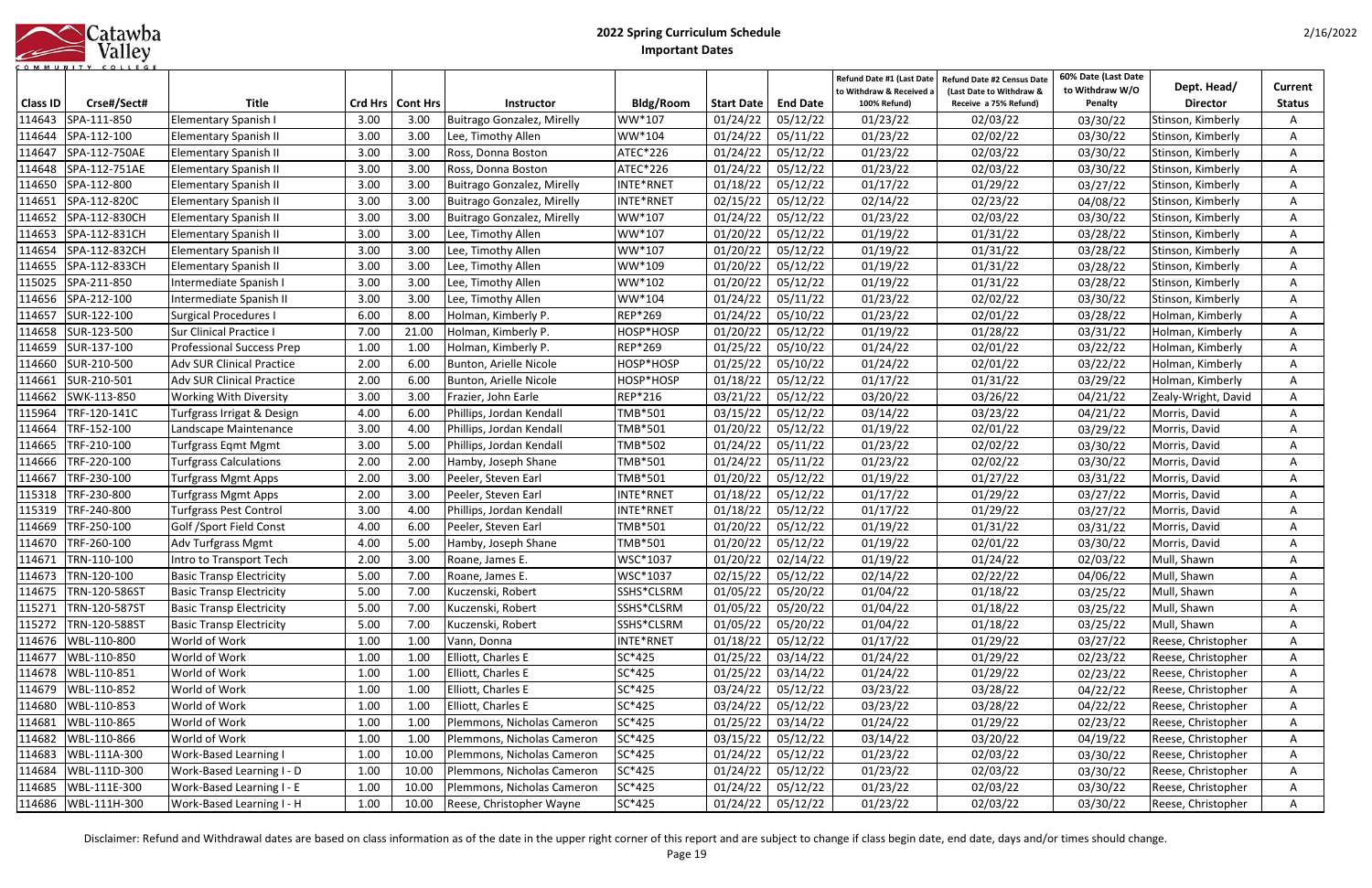| Catawba |
|---------|
| Valley  |
|         |

| <b>Class ID</b> | Crse#/Sect#                        | <b>Title</b>                      |      | Crd Hrs   Cont Hrs | <b>Instructor</b>                | <b>Bldg/Room</b> | <b>Start Date</b> | <b>End Date</b>     | Refund Date #1 (Last Date<br>to Withdraw & Received a<br>100% Refund) | Refund Date #2 Census Date<br>(Last Date to Withdraw &<br>Receive a 75% Refund) | 60% Date (Last Date<br>to Withdraw W/O<br>Penalty | Dept. Head/<br><b>Director</b> | Current<br><b>Status</b> |
|-----------------|------------------------------------|-----------------------------------|------|--------------------|----------------------------------|------------------|-------------------|---------------------|-----------------------------------------------------------------------|---------------------------------------------------------------------------------|---------------------------------------------------|--------------------------------|--------------------------|
| 114687          | WBL-111M-300                       | Work-Based Learning I - M         | 1.00 | 10.00              | Plemmons, Nicholas Cameron       | SC*425           | 01/24/22          | 05/12/22            | 01/23/22                                                              | 02/03/22                                                                        | 03/30/22                                          | Reese, Christopher             |                          |
| 114688          | WBL-111N-300                       | Work-Based Learning I - N         | 1.00 | 10.00              | Plemmons, Nicholas Cameron       | SC*425           | 01/24/22          | 05/12/22            | 01/23/22                                                              | 02/03/22                                                                        | 03/30/22                                          | Reese, Christopher             |                          |
| 114689          | WBL-111Q-300                       | Work-Based Learning I - Q         | 1.00 | 10.00              | Plemmons, Nicholas Cameron       | SC*425           | 01/24/22          | 05/12/22            | 01/23/22                                                              | 02/03/22                                                                        | 03/30/22                                          | Reese, Christopher             |                          |
| 114690          | WBL-111R-300                       | Work-Based Learning I - R         | 1.00 | 10.00              | Plemmons, Nicholas Cameron       | SC*425           | 01/24/22          | 05/12/22            | 01/23/22                                                              | 02/03/22                                                                        | 03/30/22                                          | Reese, Christopher             | A                        |
| 114691          | WBL-111S-300                       | Work-Based Learning I - S         | 1.00 | 10.00              | Plemmons, Nicholas Cameron       | SC*425           | 01/24/22          | 05/12/22            | 01/23/22                                                              | 02/03/22                                                                        | 03/30/22                                          | Reese, Christopher             | A                        |
| 114692          | WBL-111T-300                       | Work-Based Learning I - T         | 1.00 | 10.00              | Plemmons, Nicholas Cameron       | SC*425           | 01/24/22          | 05/12/22            | 01/23/22                                                              | 02/03/22                                                                        | 03/30/22                                          | Reese, Christopher             | A                        |
| 114693          | WBL-111U-300                       | Work-Based Learning I - U         | 1.00 | 10.00              | Plemmons, Nicholas Cameron       | SC*425           | 01/24/22          | 05/12/22            | 01/23/22                                                              | 02/03/22                                                                        | 03/30/22                                          | Reese, Christopher             | A                        |
| 115967          | WBL-112A-300                       | Work-Based Learning I - a         | 2.00 | 20.00              | Reese, Christopher Wayne         | SC*425           | 01/24/22          | 05/12/22            | 01/23/22                                                              | 02/03/22                                                                        | 03/30/22                                          | Reese, Christopher             | Α                        |
| 114694          | WBL-112D-300                       | Work-Based Learning I - D         | 2.00 | 20.00              | Plemmons, Nicholas Cameron       | SC*425           | 01/24/22          | 05/12/22            | 01/23/22                                                              | 02/03/22                                                                        | 03/30/22                                          | Reese, Christopher             | A                        |
| 114695          | WBL-112E-300                       | Work-Based Learning I - E         | 2.00 | 20.00              | Plemmons, Nicholas Cameron       | SC*425           | 01/24/22          | 05/12/22            | 01/23/22                                                              | 02/03/22                                                                        | 03/30/22                                          | Reese, Christopher             | A                        |
| 114696          | WBL-112N-300                       | Work-Based Learning I - N         | 2.00 | 20.00              | Plemmons, Nicholas Cameron       | SC*425           | 01/24/22          | 05/12/22            | 01/23/22                                                              | 02/03/22                                                                        | 03/30/22                                          | Reese, Christopher             | A                        |
| 114697          | WBL-112R-300                       | Work-Based Learning I - R         | 2.00 | 20.00              | Plemmons, Nicholas Cameron       | SC*425           | 01/24/22          | 05/12/22            | 01/23/22                                                              | 02/03/22                                                                        | 03/30/22                                          | Reese, Christopher             |                          |
| 114698          | WBL-112S-300                       | Work-Based Learning I - S         | 2.00 | 20.00              | Reese, Christopher Wayne         | SC*425           | 01/24/22          | 05/12/22            | 01/23/22                                                              | 02/03/22                                                                        | 03/30/22                                          | Reese, Christopher             |                          |
| 114699          | WBL-112T-300                       | Work-Based Learning I - T         | 2.00 | 20.00              | Reese, Christopher Wayne         | SC*425           | 01/24/22          | 05/12/22            | 01/23/22                                                              | 02/03/22                                                                        | 03/30/22                                          | Reese, Christopher             |                          |
| 115972          | WBL-112U-300                       | Work-Based Learning I - U         | 2.00 | 20.00              | Reese, Christopher Wayne         | SC*425           | 01/24/22          | 05/12/22            | 01/23/22                                                              | 02/03/22                                                                        | 03/30/22                                          | Reese, Christopher             |                          |
| 114700          | WBL-112W-300                       | Work-Based Learning I - W         | 2.00 | 20.00              | Plemmons, Nicholas Cameron       | SC*425           | 01/24/22          | 05/12/22            | 01/23/22                                                              | 02/03/22                                                                        | 03/30/22                                          | Reese, Christopher             | A                        |
| 114701          | WBL-120-820C                       | Career Readi/Explore/Employ       | 3.00 | 5.00               | Reese, Christopher Wayne         | INTE*RNET        | 01/18/22          | 05/12/22            | 01/17/22                                                              | 01/29/22                                                                        | 03/27/22                                          | Reese, Christopher             | A                        |
| 114702          | WBL-121E-300                       | Work-Based Learning II - E        | 1.00 | 10.00              | Plemmons, Nicholas Cameron       | SC*425           | 01/24/22          | 05/12/22            | 01/23/22                                                              | 02/03/22                                                                        | 03/30/22                                          | Reese, Christopher             | A                        |
| 114703          | WBL-121N-300                       | Work-Based Learning II - N        | 1.00 | 10.00              | Plemmons, Nicholas Cameron       | SC*425           | 01/24/22          | 05/12/22            | 01/23/22                                                              | 02/03/22                                                                        | 03/30/22                                          | Reese, Christopher             | A                        |
| 115716          | WBL-121Q-300                       | Work-Based Learning II - Q        | 1.00 | 10.00              | Reese, Christopher Wayne         | SC*425           | 01/24/22          | 05/12/22            | 01/23/22                                                              | 02/03/22                                                                        | 03/30/22                                          | Reese, Christopher             | Α                        |
| 114704          | WBL-121R-300                       | Work-Based Learning II - R        | 1.00 | 10.00              | Plemmons, Nicholas Cameron       | SC*425           | 01/24/22          | 05/12/22            | 01/23/22                                                              | 02/03/22                                                                        | 03/30/22                                          | Reese, Christopher             | Α                        |
| 114705          | WBL-121S-300                       | Work-Based Learning II - S        | 1.00 | 10.00              | Plemmons, Nicholas Cameron       | SC*425           | 01/24/22          | 05/12/22            | 01/23/22                                                              | 02/03/22                                                                        | 03/30/22                                          | Reese, Christopher             |                          |
| 114706          | WBL-121T-300                       | <b>Work-Based Learning II - T</b> | 1.00 | 10.00              | Plemmons, Nicholas Cameron       | SC*425           | 01/24/22          | 05/12/22            | 01/23/22                                                              | 02/03/22                                                                        | 03/30/22                                          | Reese, Christopher             | A                        |
| 114707          | WBL-122E-300                       | Work-Based Learning II - E        | 2.00 | 20.00              | Plemmons, Nicholas Cameron       | SC*425           | 01/24/22          | 05/12/22            | 01/23/22                                                              | 02/03/22                                                                        | 03/30/22                                          | Reese, Christopher             |                          |
| 114708          | WBL-122N-300                       | Work-Based Learning II - N        | 2.00 | 20.00              | Plemmons, Nicholas Cameron       | SC*425           | 01/24/22          | 05/12/22            | 01/23/22                                                              | 02/03/22                                                                        | 03/30/22                                          | Reese, Christopher             |                          |
| 114709          | WBL-1220-300                       | Work-Based Learning II - O        | 2.00 | 20.00              | Plemmons, Nicholas Cameron       | SC*425           | 01/24/22          | 05/12/22            | 01/23/22                                                              | 02/03/22                                                                        | 03/30/22                                          | Reese, Christopher             |                          |
| 114710          | WBL-122R-300                       | Work-Based Learning II - R        | 2.00 | 20.00              | Plemmons, Nicholas Cameron       | SC*425           | 01/24/22          | 05/12/22            | 01/23/22                                                              | 02/03/22                                                                        | 03/30/22                                          | Reese, Christopher             |                          |
| 114711          | WBL-122S-300                       | Work-Based Learning II - S        | 2.00 | 20.00              | Plemmons, Nicholas Cameron       | SC*425           | 01/24/22          | 05/12/22            | 01/23/22                                                              | 02/03/22                                                                        | 03/30/22                                          | Reese, Christopher             | A                        |
|                 | 114712 WBL-122T-300                | Work-Based Learning II - T        | 2.00 |                    | 20.00 Plemmons, Nicholas Cameron | SC*425           |                   | $01/24/22$ 05/12/22 | 01/23/22                                                              | 02/03/22                                                                        | 03/30/22                                          | Reese, Christopher             | A                        |
| 114713          | WBL-122W-300                       | Work-Based Learning II - W        | 2.00 | 20.00              | Plemmons, Nicholas Cameron       | SC*425           | 01/24/22          | 05/12/22            | 01/23/22                                                              | 02/03/22                                                                        | 03/30/22                                          | Reese, Christopher             | A                        |
| 115717          | WBL-132E-300                       | Work-Based Learning III - E       | 2.00 | 20.00              | Reese, Christopher Wayne         | SC*425           | 01/24/22          | 05/12/22            | 01/23/22                                                              | 02/03/22                                                                        | 03/30/22                                          | Reese, Christopher             | A                        |
|                 | 115858 WBL-132W-300                | Work-Based Learning III - W       | 2.00 | 20.00              | Reese, Christopher Wayne         | SC*425           | 01/24/22          | 05/12/22            | 01/23/22                                                              | 02/03/22                                                                        | 03/30/22                                          | Reese, Christopher             | A                        |
| 114714          | WLD-110-100                        | <b>Cutting Processes</b>          | 2.00 | 4.00               | Barnes, Daniel                   | WSC*1027         | 01/24/22          | 05/11/22            | 01/23/22                                                              | 02/02/22                                                                        | 03/30/22                                          | Sigmon, Mark                   | A                        |
|                 | 114716 WLD-110-200                 | <b>Cutting Processes</b>          | 2.00 | 4.00               | Morrison, Brian Trent            | WSC*1027         | 01/20/22          | 05/12/22            | 01/19/22                                                              | 01/27/22                                                                        | 03/29/22                                          | Sigmon, Mark                   | A                        |
| 114717          | WLD-112-100                        | <b>Basic Welding Processes</b>    | 2.00 | 4.00               | Box, Jessy Michael               | WSC*1027         | 01/21/22          | 05/06/22            | 01/20/22                                                              | 01/28/22                                                                        | 03/25/22                                          | Sigmon, Mark                   | A                        |
| 114718          | WLD-115AB-100                      | SMAW (Stick) Plate                | 3.00 | 6.00               | Box, Jessy Michael               | WSC*1027         | 01/24/22          | 05/11/22            | 01/23/22                                                              | 02/02/22                                                                        | 03/30/22                                          | Sigmon, Mark                   | A                        |
| 114720          | WLD-115AB-440A                     | SMAW (Stick) Plate                | 3.00 | 6.00               | Johnson, John Ray                | <b>ATEC*222</b>  | 01/21/22          | 05/11/22            | 01/20/22                                                              | 01/31/22                                                                        | 03/30/22                                          | Sigmon, Mark                   | A                        |
| 114721          | WLD-115BB-140C                     | SMAW (Stick) Plate                | 2.00 | 5.00               | Biehler, Jacob Anderson          | WSC*1021         | 01/24/22          | 05/11/22            | 01/23/22                                                              | 02/02/22                                                                        | 03/30/22                                          | Sigmon, Mark                   | A                        |
| 114722          | WLD-115BB-440                      | SMAW (Stick) Plate                | 2.00 | 5.00               | Filip, David Johnathon           | ATEC*222         | 01/24/22          | 05/11/22            | 01/23/22                                                              | 02/02/22                                                                        | 03/30/22                                          | Sigmon, Mark                   | A                        |
| 114723          | WLD-115BB-559B                     | SMAW (Stick) Plate                | 2.00 | 5.00               | Filip, David Johnathon           | BNDY*WELD        | 01/05/22          | 05/20/22            | 01/04/22                                                              | 01/18/22                                                                        | 03/25/22                                          | Sigmon, Mark                   | A                        |
| 114725          | WLD-115BB-560B                     | SMAW (Stick) Plate                | 2.00 | 5.00               | Morrison, Brian Trent            | BNDY*WELD        | 01/05/22          | 05/20/22            | 01/04/22                                                              | 01/18/22                                                                        | 03/25/22                                          | Sigmon, Mark                   | A                        |
| 114724          | WLD-115BB-561B                     | SMAW (Stick) Plate                | 2.00 | 5.00               | Morrison, Brian Trent            | BNDY*WELD        | 01/05/22          | 05/20/22            | 01/04/22                                                              | 01/18/22                                                                        | 03/25/22                                          | Sigmon, Mark                   | A                        |
| 114729          | WLD-115BB-564BH SMAW (Stick) Plate |                                   | 2.00 | 5.00               | Morgan, Brian Lee                | <b>BHHS*WELD</b> | 01/05/22          | 05/20/22            | 01/04/22                                                              | 01/18/22                                                                        | 03/25/22                                          | Sigmon, Mark                   | A                        |